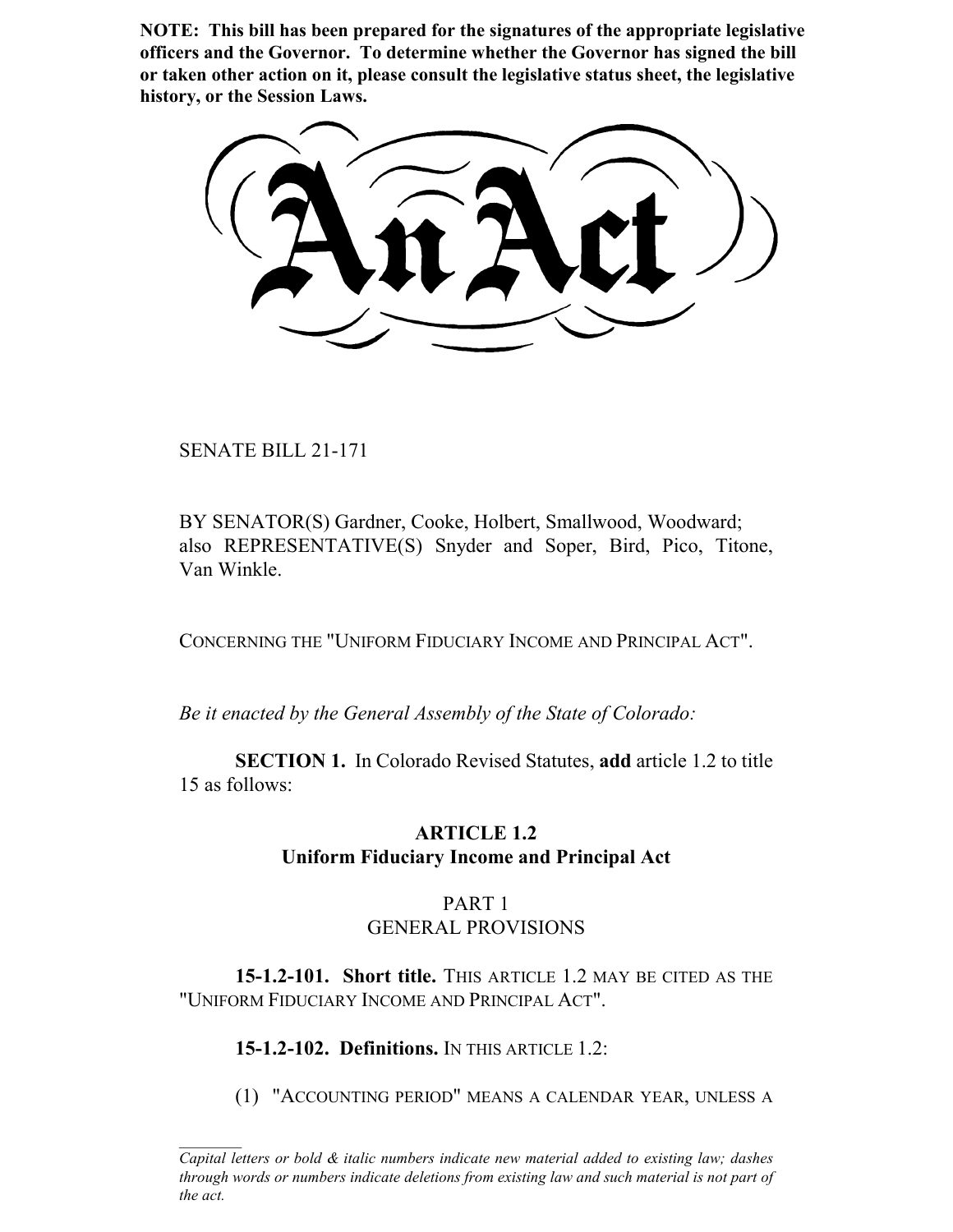FIDUCIARY SELECTS ANOTHER PERIOD OF TWELVE CALENDAR MONTHS OR APPROXIMATELY TWELVE CALENDAR MONTHS.THE TERM INCLUDES A PART OF A CALENDAR YEAR OR ANOTHER PERIOD OF TWELVE CALENDAR MONTHS OR APPROXIMATELY TWELVE CALENDAR MONTHS THAT BEGIN WHEN AN INCOME INTEREST BEGINS OR ENDS WHEN AN INCOME INTEREST ENDS.

(2) "ASSET-BACKED SECURITY" MEANS A SECURITY THAT IS SERVICED PRIMARILY BY THE CASH FLOWS OF A DISCRETE POOL OF FIXED OR REVOLVING RECEIVABLES OR OTHER FINANCIAL ASSETS THAT BY THEIR TERMS CONVERT INTO CASH WITHIN A FINITE TIME. THE TERM INCLUDES RIGHTS OR OTHER ASSETS THAT ENSURE THE SERVICING OR TIMELY DISTRIBUTION OF PROCEEDS TO THE HOLDER OF THE ASSET-BACKED SECURITY. THE TERM DOES NOT INCLUDE AN ASSET TO WHICH SECTION 15-1.2-401, 15-1.2-409, OR 15-1.2-414 APPLIES.

(3) "BENEFICIARY" INCLUDES:

(a) FOR A TRUST:

(I) A CURRENT BENEFICIARY, INCLUDING A CURRENT INCOME BENEFICIARY AND A BENEFICIARY THAT MAY RECEIVE ONLY PRINCIPAL;

(II) A REMAINDER BENEFICIARY; AND

(III) ANY OTHER SUCCESSOR BENEFICIARY.

(b) FOR AN ESTATE, AN HEIR, LEGATEE, AND DEVISEE.

(c) RESERVED.

(4) "COURT" MEANS THE COURT IN THIS STATE HAVING JURISDICTION RELATING TO A TRUST OR ESTATE.

(5) "CURRENT INCOME BENEFICIARY" MEANS A BENEFICIARY TO WHICH A FIDUCIARY MAY DISTRIBUTE NET INCOME, WHETHER OR NOT THE FIDUCIARY ALSO MAY DISTRIBUTE PRINCIPAL TO THE BENEFICIARY.

(6) "DISTRIBUTION" MEANS A PAYMENT OR TRANSFER BY A FIDUCIARY TO A BENEFICIARY IN THE BENEFICIARY'S CAPACITY AS A BENEFICIARY, MADE UNDER THE TERMS OF THE TRUST, WITHOUT

PAGE 2-SENATE BILL 21-171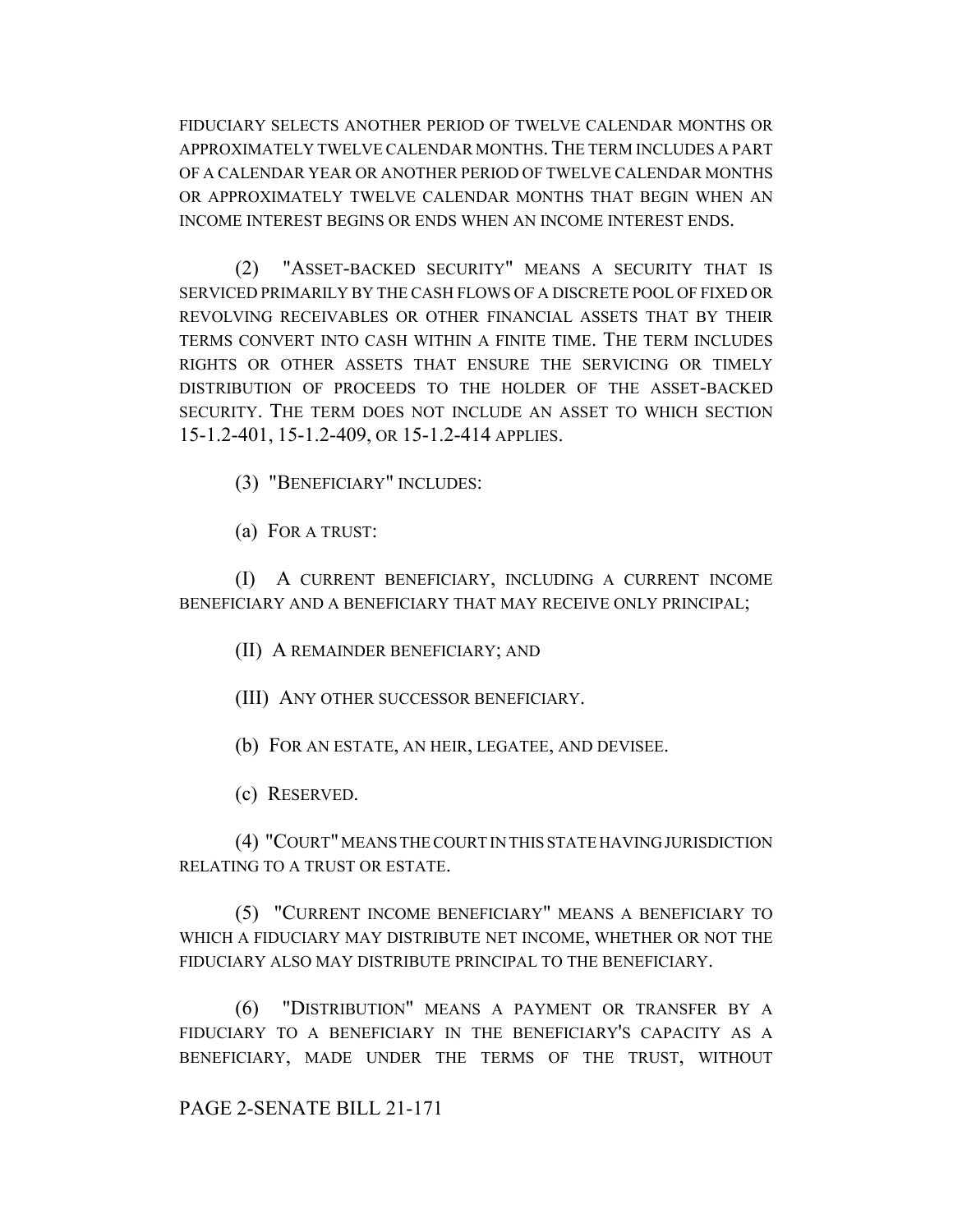CONSIDERATION OTHER THAN THE BENEFICIARY'S RIGHT TO RECEIVE THE PAYMENT OR TRANSFER UNDER THE TERMS OF THE TRUST. "DISTRIBUTE", "DISTRIBUTED", AND "DISTRIBUTEE" HAVE CORRESPONDING MEANINGS.

(7) "ESTATE" MEANS A DECEDENT'S ESTATE. THE TERM INCLUDES THE PROPERTY OF THE DECEDENT AS THE ESTATE IS ORIGINALLY CONSTITUTED AND THE PROPERTY OF THE ESTATE AS IT EXISTS AT ANY TIME DURING ADMINISTRATION.

(8) "FIDUCIARY" INCLUDES A TRUSTEE, PERSONAL REPRESENTATIVE, AND PERSON ACTING UNDER A DELEGATION FROM A FIDUCIARY. THE TERM INCLUDES A PERSON THAT HOLDS PROPERTY FOR A SUCCESSOR BENEFICIARY WHOSE INTEREST MAY BE AFFECTED BY AN ALLOCATION OF RECEIPTS AND EXPENDITURES BETWEEN INCOME AND PRINCIPAL. IF THERE ARE TWO OR MORE CO-FIDUCIARIES, THE TERM INCLUDES ALL CO-FIDUCIARIES ACTING UNDER THE TERMS OF THE TRUST AND APPLICABLE LAW.

(9) "INCOME" MEANS MONEY OR OTHER PROPERTY A FIDUCIARY RECEIVES AS CURRENT RETURN FROM PRINCIPAL. THE TERM INCLUDES A PART OF RECEIPTS FROM A SALE, EXCHANGE, OR LIQUIDATION OF A PRINCIPAL ASSET, TO THE EXTENT PROVIDED IN PART 4 OF THIS ARTICLE 1.2.

(10) "INCOME INTEREST" MEANS THE RIGHT OF A CURRENT INCOME BENEFICIARY TO RECEIVE ALL OR PART OF NET INCOME, WHETHER THE TERMS OF THE TRUST REQUIRE THE NET INCOME TO BE DISTRIBUTED OR AUTHORIZE THE NET INCOME TO BE DISTRIBUTED IN THE FIDUCIARY'S DISCRETION.THE TERM INCLUDES THE RIGHT OF A CURRENT BENEFICIARY TO USE PROPERTY HELD BY A FIDUCIARY.

(11) "INDEPENDENT PERSON" MEANS A PERSON THAT IS NOT:

(a) FOR A TRUST:

(I) A QUALIFIED BENEFICIARY DETERMINED UNDER SECTION 15-5-103 (16) OF THE "COLORADO UNIFORM TRUST CODE";

(II) A SETTLOR OF THE TRUST; OR

(III) AN INDIVIDUAL WHOSE LEGAL OBLIGATION TO SUPPORT A BENEFICIARY MAY BE SATISFIED BY A DISTRIBUTION FROM THE TRUST;

#### PAGE 3-SENATE BILL 21-171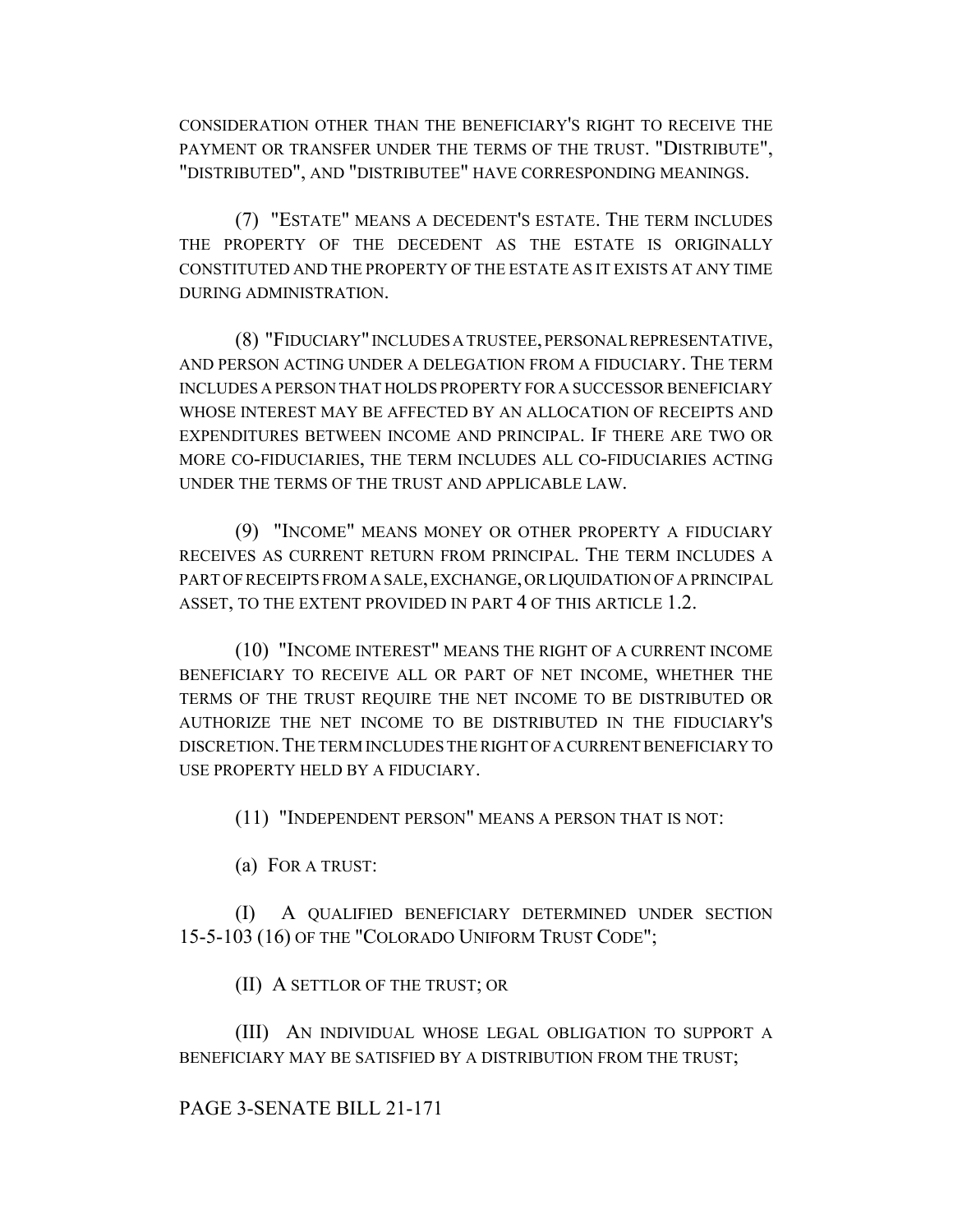(b) FOR AN ESTATE, A BENEFICIARY;

(c) A SPOUSE, PARENT, BROTHER, SISTER, OR ISSUE OF AN INDIVIDUAL DESCRIBED IN SUBSECTION  $(11)(a)$  OR  $(11)(b)$  OF THIS SECTION;

(d) A CORPORATION, PARTNERSHIP, LIMITED LIABILITY COMPANY, OR OTHER ENTITY IN WHICH PERSONS DESCRIBED IN SUBSECTIONS  $(11)(a)$ THROUGH (11)(c) OF THIS SECTION, IN THE AGGREGATE, HAVE VOTING CONTROL; OR

(e) AN EMPLOYEE OF A PERSON DESCRIBED IN SUBSECTIONS  $(11)(a)$ THROUGH (11)(d) OF THIS SECTION.

(12) "MANDATORY INCOME INTEREST" MEANS THE RIGHT OF A CURRENT INCOME BENEFICIARY TO RECEIVE NET INCOME THAT THE TERMS OF THE TRUST REQUIRE THE FIDUCIARY TO DISTRIBUTE.

(13) "NET INCOME" MEANS THE TOTAL ALLOCATIONS DURING AN ACCOUNTING PERIOD TO INCOME UNDER THE TERMS OF A TRUST AND THIS ARTICLE 1.2 MINUS THE DISBURSEMENTS DURING THE PERIOD, OTHER THAN DISTRIBUTIONS, ALLOCATED TO INCOME UNDER THE TERMS OF THE TRUST AND THIS ARTICLE 1.2. TO THE EXTENT THE TRUST IS A UNITRUST UNDER PART 3 OF THIS ARTICLE 1.2, THE TERM MEANS THE UNITRUST AMOUNT DETERMINED UNDER PART 3 OF THIS ARTICLE 1.2. THE TERM INCLUDES AN ADJUSTMENT FROM PRINCIPAL TO INCOME UNDER SECTION 15-1.2-203. THE TERM DOES NOT INCLUDE AN ADJUSTMENT FROM INCOME TO PRINCIPAL UNDER SECTION 15-1.2-203.

(14) "PERSON" MEANS AN INDIVIDUAL, ESTATE, TRUST, BUSINESS OR NONPROFIT ENTITY, PUBLIC CORPORATION, GOVERNMENT OR GOVERNMENTAL SUBDIVISION, AGENCY, OR INSTRUMENTALITY, OR OTHER LEGAL ENTITY.

(15) "PERSONAL REPRESENTATIVE" MEANS AN EXECUTOR, ADMINISTRATOR, SUCCESSOR PERSONAL REPRESENTATIVE, SPECIAL ADMINISTRATOR, OR PERSON THAT PERFORMS SUBSTANTIALLY THE SAME FUNCTION WITH RESPECT TO AN ESTATE UNDER THE LAW GOVERNING THE PERSON'S STATUS.

(16) "PRINCIPAL" MEANS PROPERTY HELD IN TRUST FOR

PAGE 4-SENATE BILL 21-171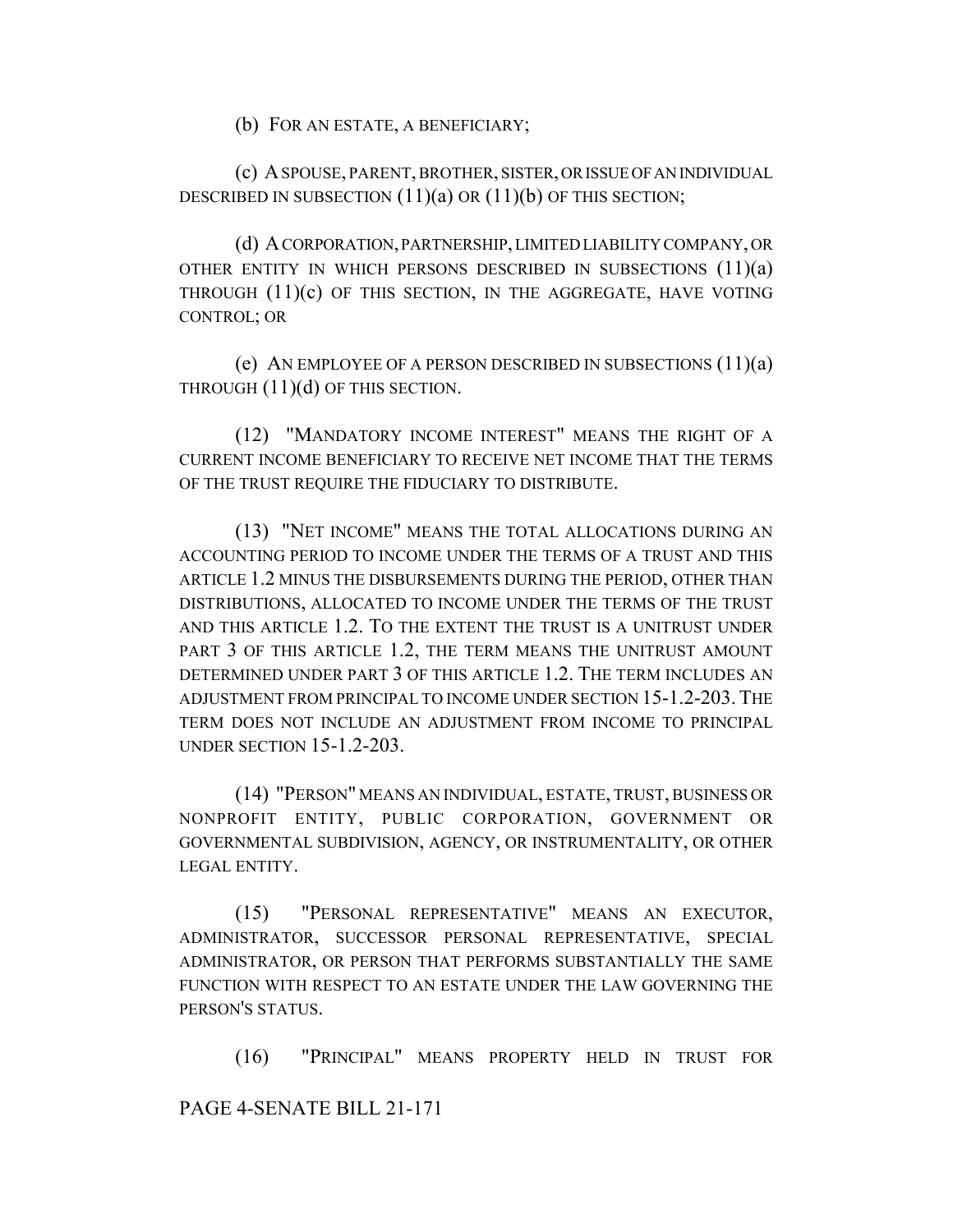DISTRIBUTION TO, PRODUCTION OF INCOME FOR, OR USE BY A CURRENT OR SUCCESSOR BENEFICIARY.

(17) "RECORD" MEANS INFORMATION THAT IS INSCRIBED ON A TANGIBLE MEDIUM OR THAT IS STORED IN AN ELECTRONIC OR OTHER MEDIUM AND IS RETRIEVABLE IN PERCEIVABLE FORM.

(18) "SETTLOR" MEANS A PERSON, INCLUDING A TESTATOR, THAT CREATES OR CONTRIBUTES PROPERTY TO A TRUST. IF MORE THAN ONE PERSON CREATES OR CONTRIBUTES PROPERTY TO A TRUST, THE TERM INCLUDES EACH PERSON, TO THE EXTENT OF THE TRUST PROPERTY ATTRIBUTABLE TO THAT PERSON'S CONTRIBUTION, EXCEPT TO THE EXTENT ANOTHER PERSON HAS THE POWER TO REVOKE OR WITHDRAW THAT PORTION.

(19) "SPECIAL TAX BENEFIT" MEANS:

(a) EXCLUSION OF A TRANSFER TO A TRUST FROM GIFTS DESCRIBED IN SECTION 2503 (b) OF THE "INTERNAL REVENUE CODE OF 1986",26U.S.C. SEC. 2503 (b), AS AMENDED, BECAUSE OF THE QUALIFICATION OF AN INCOME INTEREST IN THE TRUST AS A PRESENT INTEREST IN PROPERTY;

(b) STATUS AS A QUALIFIED SUBCHAPTER S TRUST, AS DESCRIBED IN SECTION 1361 (d)(3) OF THE "INTERNAL REVENUE CODE OF 1986", 26 U.S.C. SEC. 1361 (d)(3), AS AMENDED, AT A TIME THE TRUST HOLDS STOCK OF AN S CORPORATION, AS DESCRIBED IN SECTION 1361 (a)(1) OF THE "INTERNAL REVENUE CODE OF 1986", 26 U.S.C. SEC. 1361 (a)(1), AS AMENDED;

(c) AN ESTATE OR GIFT TAX MARITAL DEDUCTION FOR A TRANSFER TO A TRUST UNDER SECTION 2056 OR 2523 OF THE "INTERNAL REVENUE CODE OF 1986", 26 U.S.C. SEC. 2056 OR 26 U.S.C. SEC. 2523, AS AMENDED, WHICH DEPENDS OR DEPENDED IN WHOLE OR IN PART ON THE RIGHT OF THE SETTLOR'S SPOUSE TO RECEIVE THE NET INCOME OF THE TRUST;

(d) EXEMPTION IN WHOLE OR IN PART OF A TRUST FROM THE FEDERAL GENERATION-SKIPPING TRANSFER TAX IMPOSED BY SECTION 2601 OF THE "INTERNAL REVENUE CODE OF 1986", 26 U.S.C. SEC. 2601, AS AMENDED, BECAUSE THE TRUST WAS IRREVOCABLE ON SEPTEMBER 25, 1985, IF THERE IS ANY POSSIBILITY THAT:

#### PAGE 5-SENATE BILL 21-171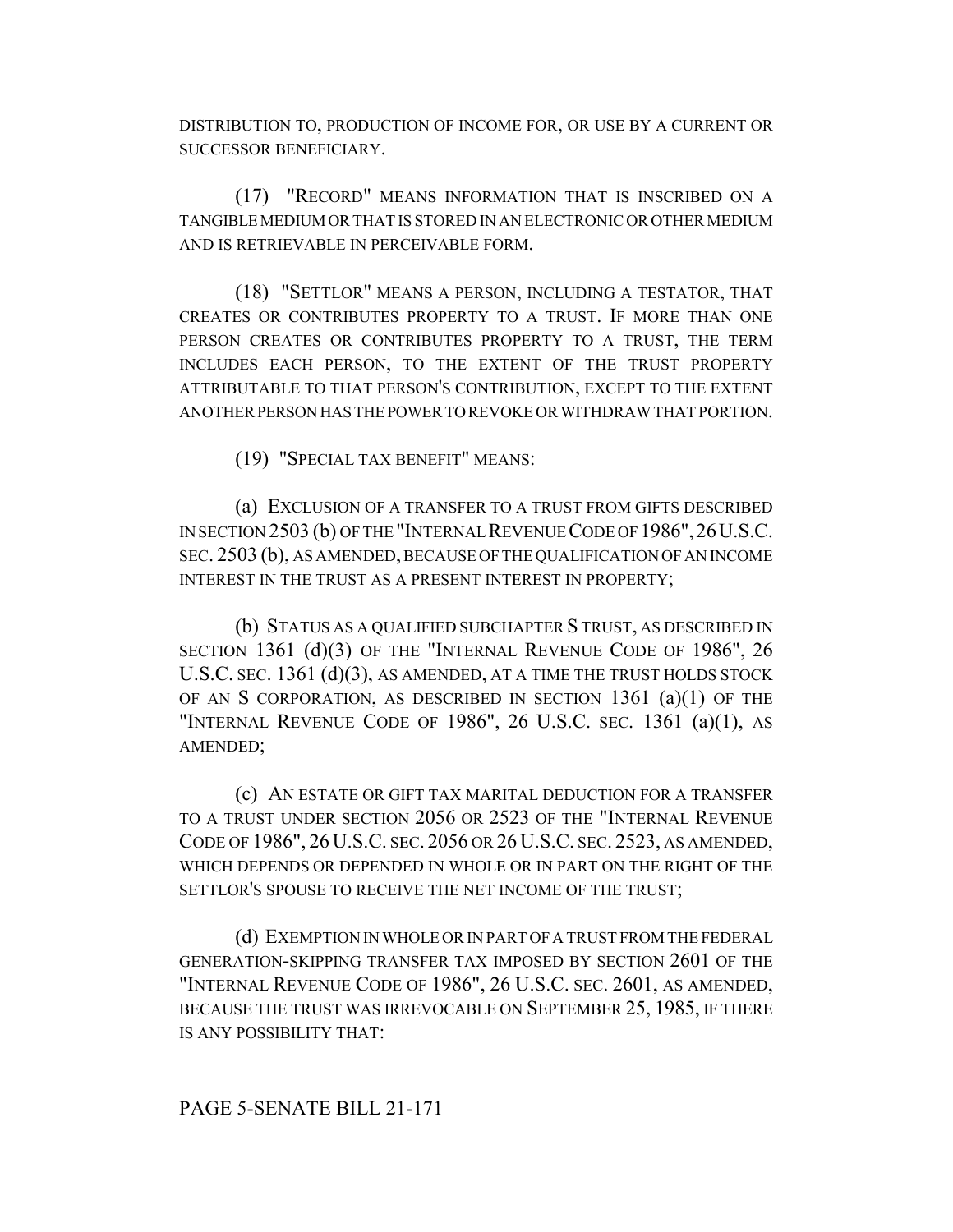(I) A TAXABLE DISTRIBUTION, AS DEFINED IN SECTION 2612 (b) OF THE "INTERNAL REVENUE CODE OF 1986", 26 U.S.C. SEC. 2612 (b), AS AMENDED, COULD BE MADE FROM THE TRUST; OR

(II) A TAXABLE TERMINATION, AS DEFINED IN SECTION 2612 (a) OF THE "INTERNAL REVENUE CODE OF 1986", 26 U.S.C. SEC. 2612 (a), AS AMENDED, COULD OCCUR WITH RESPECT TO THE TRUST; OR

(e) AN INCLUSION RATIO, AS DEFINED IN SECTION 2642 (a) OF THE "INTERNAL REVENUE CODE OF 1986", 26 U.S.C. SEC. 2642 (a), AS AMENDED, OF THE TRUST WHICH IS LESS THAN ONE, IF THERE IS ANY POSSIBILITY THAT:

(I) A TAXABLE DISTRIBUTION, AS DEFINED IN SECTION 2612 (b) OF THE "INTERNAL REVENUE CODE OF 1986", 26 U.S.C. SEC. 2612 (b), AS AMENDED, COULD BE MADE FROM THE TRUST; OR

(II) A TAXABLE TERMINATION, AS DEFINED IN SECTION 2612 (a) OF THE "INTERNAL REVENUE CODE OF 1986", 26 U.S.C. SEC. 2612 (a), AS AMENDED, COULD OCCUR WITH RESPECT TO THE TRUST.

(20) "SUCCESSIVE INTEREST" MEANS THE INTEREST OF A SUCCESSOR BENEFICIARY.

(21) "SUCCESSOR BENEFICIARY" MEANS A PERSON ENTITLED TO RECEIVE INCOME OR PRINCIPAL OR TO USE PROPERTY WHEN AN INCOME INTEREST OR OTHER CURRENT INTEREST ENDS.

(22) "TERMS OF A TRUST" MEANS:

(a) EXCEPT AS OTHERWISE PROVIDED IN SUBSECTION (22)(b) OF THIS SECTION, THE MANIFESTATION OF THE SETTLOR'S INTENT REGARDING A TRUST'S PROVISIONS AS:

(I) EXPRESSED IN THE TRUST INSTRUMENT; OR

(II) ESTABLISHED BY OTHER EVIDENCE THAT WOULD BE ADMISSIBLE IN A JUDICIAL PROCEEDING;

(b) THE TRUST'S PROVISIONS AS ESTABLISHED, DETERMINED, OR

PAGE 6-SENATE BILL 21-171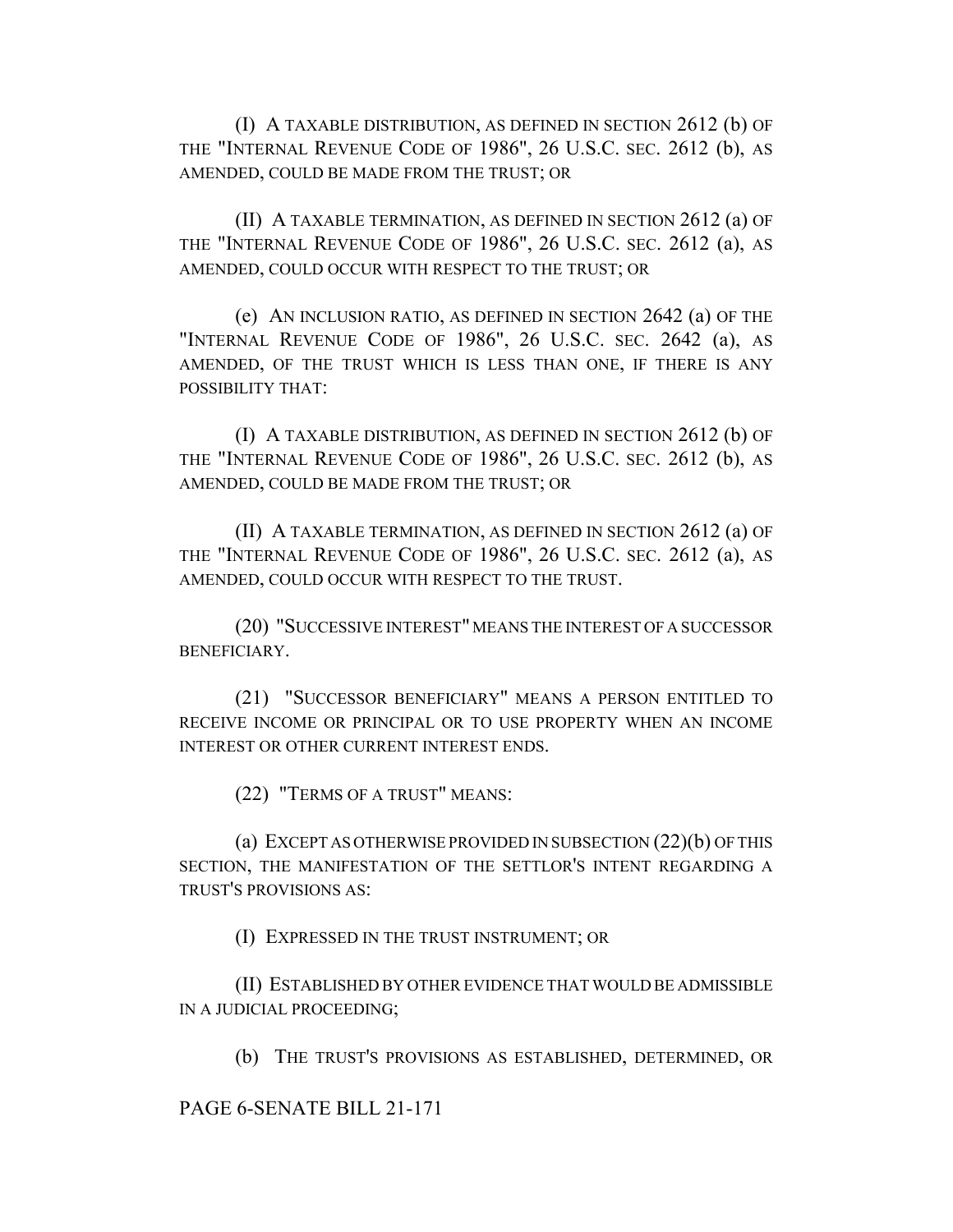AMENDED BY:

(I) A TRUSTEE OR TRUST DIRECTOR IN ACCORDANCE WITH APPLICABLE LAW;

(II) A COURT ORDER;

(III) A NONJUDICIAL SETTLEMENT AGREEMENT UNDER SECTION 15-5-111; OR

(IV) BY ALTERNATIVE DISPUTE RESOLUTION UNDER SECTION 15-5-113; OR

(c) FOR AN ESTATE, A WILL.

- (d) RESERVED.
- (23) "TRUST":
- (a) INCLUDES:

(I) AN EXPRESS TRUST, PRIVATE OR CHARITABLE, WITH ADDITIONS TO THE TRUST, WHEREVER AND HOWEVER CREATED; AND

(II) A TRUST CREATED OR DETERMINED BY JUDGMENT OR DECREE UNDER WHICH THE TRUST IS TO BE ADMINISTERED IN THE MANNER OF AN EXPRESS TRUST.

(b) DOES NOT INCLUDE:

(I) A CONSTRUCTIVE TRUST;

(II) A RESULTING TRUST, CONSERVATORSHIP, GUARDIANSHIP, MULTI-PARTY ACCOUNT, CUSTODIAL ARRANGEMENT FOR A MINOR, BUSINESS TRUST, VOTING TRUST, SECURITY ARRANGEMENT, LIQUIDATION TRUST, OR TRUST FOR THE PRIMARY PURPOSE OF PAYING DEBTS, DIVIDENDS, INTEREST, SALARIES, WAGES, PROFITS, PENSIONS, RETIREMENT BENEFITS, OR EMPLOYEE BENEFITS OF ANY KIND; OR

(III) AN ARRANGEMENT UNDER WHICH A PERSON IS A NOMINEE,

PAGE 7-SENATE BILL 21-171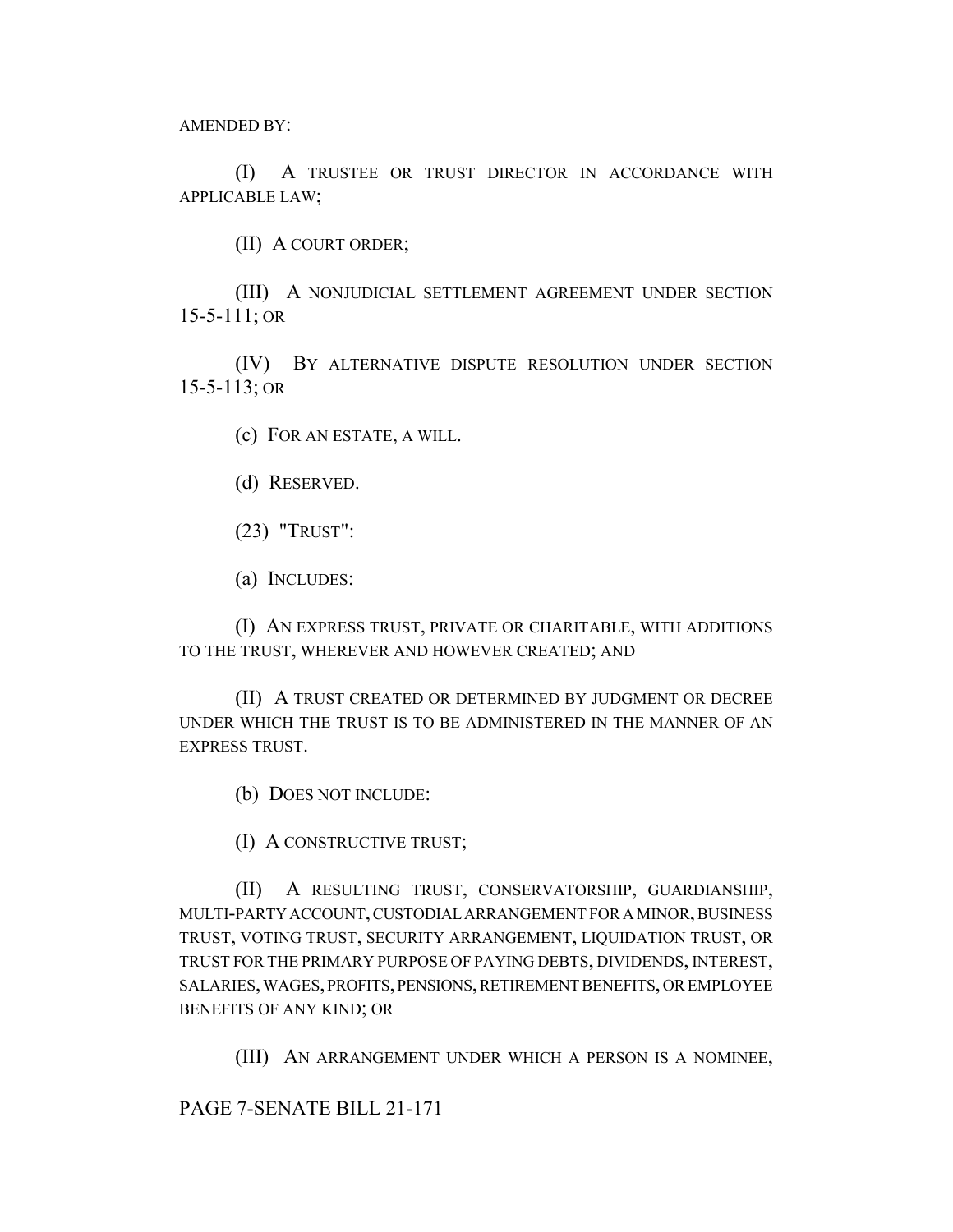ESCROWEE, OR AGENT FOR ANOTHER.

(24) "TRUSTEE" MEANS A PERSON, OTHER THAN A PERSONAL REPRESENTATIVE, THAT OWNS OR HOLDS PROPERTY FOR THE BENEFIT OF A BENEFICIARY. THE TERM INCLUDES AN ORIGINAL, ADDITIONAL, OR SUCCESSOR TRUSTEE, WHETHER OR NOT APPOINTED OR CONFIRMED BY A COURT.

(25) "WILL" MEANS ANY TESTAMENTARY INSTRUMENT RECOGNIZED BY APPLICABLE LAW WHICH MAKES A LEGALLY EFFECTIVE DISPOSITION OF AN INDIVIDUAL'S PROPERTY, EFFECTIVE AT THE INDIVIDUAL'S DEATH. THE TERM INCLUDES A CODICIL OR OTHER AMENDMENT TO A TESTAMENTARY INSTRUMENT.

**15-1.2-103. Scope.** (1) EXCEPT AS OTHERWISE PROVIDED IN THE TERMS OF A TRUST, A WILL, OR THIS ARTICLE 1.2, THIS ARTICLE 1.2 APPLIES TO:

(a) A TRUST OR ESTATE.

(b) RESERVED.

**15-1.2-104. Governing law.** EXCEPT AS OTHERWISE PROVIDED IN THE TERMS OF A TRUST OR THIS ARTICLE 1.2, THIS ARTICLE 1.2 APPLIES WHEN THIS STATE IS THE PRINCIPAL PLACE OF ADMINISTRATION OF A TRUST OR ESTATE.BY ACCEPTING THE TRUSTEESHIP OF A TRUST HAVING ITS PRINCIPAL PLACE OF ADMINISTRATION IN THIS STATE OR BY MOVING THE PRINCIPAL PLACE OF ADMINISTRATION OF A TRUST TO THIS STATE, THE TRUSTEE SUBMITS TO THE APPLICATION OF THIS ARTICLE 1.2 TO ANY MATTER WITHIN THE SCOPE OF THIS ARTICLE 1.2 INVOLVING THE TRUST.

### PART 2

### FIDUCIARY DUTIES AND JUDICIAL REVIEW

**15-1.2-201. Fiduciary duties - general principles.** (1) IN MAKING AN ALLOCATION OR DETERMINATION OR EXERCISING DISCRETION UNDER THIS ARTICLE 1.2, A FIDUCIARY SHALL:

(a) ACT IN GOOD FAITH, BASED ON WHAT IS FAIR AND REASONABLE TO ALL BENEFICIARIES;

### PAGE 8-SENATE BILL 21-171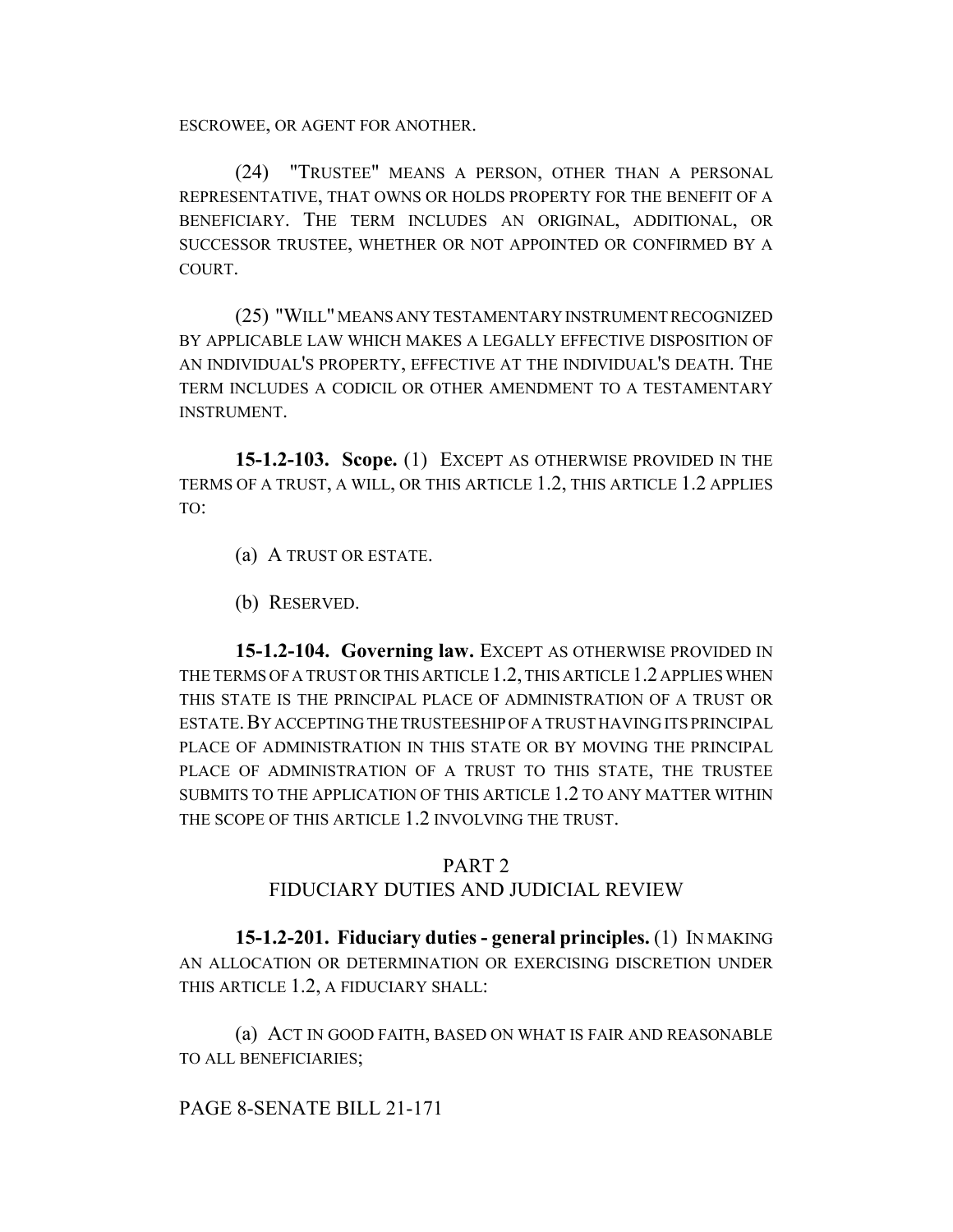(b) ADMINISTER A TRUST OR ESTATE IMPARTIALLY, EXCEPT TO THE EXTENT THE TERMS OF THE TRUST MANIFEST AN INTENT THAT THE FIDUCIARY SHALL OR MAY FAVOR ONE OR MORE BENEFICIARIES;

(c) ADMINISTER THE TRUST OR ESTATE IN ACCORDANCE WITH THE TERMS OF THE TRUST, EVEN IF THERE IS A DIFFERENT PROVISION IN THIS ARTICLE 1.2; AND

(d) ADMINISTER THE TRUST OR ESTATE IN ACCORDANCE WITH THIS ARTICLE 1.2, EXCEPT TO THE EXTENT THE TERMS OF THE TRUST PROVIDE OTHERWISE OR AUTHORIZE THE FIDUCIARY TO DETERMINE OTHERWISE.

(2) A FIDUCIARY'S ALLOCATION, DETERMINATION, OR EXERCISE OF DISCRETION UNDER THIS ARTICLE 1.2 IS PRESUMED TO BE FAIR AND REASONABLE TO ALL BENEFICIARIES. A FIDUCIARY MAY EXERCISE A DISCRETIONARY POWER OF ADMINISTRATION GIVEN TO THE FIDUCIARY BY THE TERMS OF THE TRUST, AND AN EXERCISE OF THE POWER WHICH PRODUCES A RESULT DIFFERENT FROM A RESULT REQUIRED OR PERMITTED BY THIS ARTICLE 1.2 DOES NOT CREATE AN INFERENCE THAT THE FIDUCIARY ABUSED THE FIDUCIARY'S DISCRETION.

(3) A FIDUCIARY SHALL:

(a) ADD A RECEIPT TO PRINCIPAL, TO THE EXTENT NEITHER THE TERMS OF THE TRUST NOR THIS ARTICLE 1.2 ALLOCATES THE RECEIPT BETWEEN INCOME AND PRINCIPAL; AND

(b) CHARGE A DISBURSEMENT TO PRINCIPAL, TO THE EXTENT NEITHER THE TERMS OF THE TRUST NOR THIS ARTICLE 1.2 ALLOCATES THE DISBURSEMENT BETWEEN INCOME AND PRINCIPAL.

(4) A FIDUCIARY MAY EXERCISE THE POWER TO ADJUST UNDER SECTION 15-1.2-203, CONVERT AN INCOME TRUST TO A UNITRUST UNDER SECTION 15-1.2-303 (1)(a), CHANGE THE PERCENTAGE OR METHOD USED TO CALCULATE A UNITRUST AMOUNT UNDER SECTION  $15$ -1.2-303 (1)(b), OR CONVERT A UNITRUST TO AN INCOME TRUST UNDER SECTION 15-1.2-303 (1)(c), IF THE FIDUCIARY DETERMINES THE EXERCISE OF THE POWER WILL ASSIST THE FIDUCIARY TO ADMINISTER THE TRUST OR ESTATE IMPARTIALLY.

(5) FACTORS THE FIDUCIARY MUST CONSIDER IN MAKING THE

PAGE 9-SENATE BILL 21-171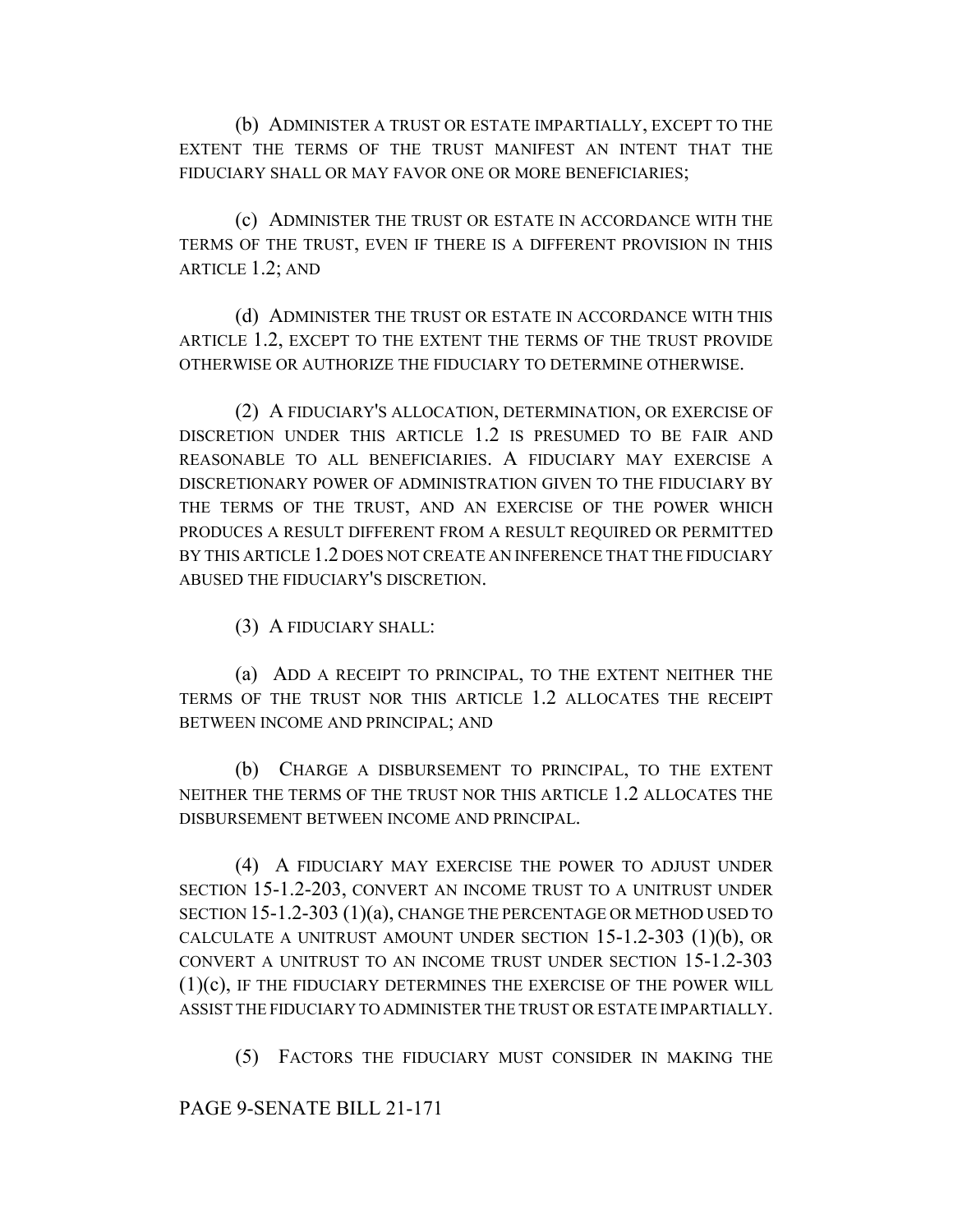DETERMINATION UNDER SUBSECTION (4) OF THIS SECTION INCLUDE:

(a) THE TERMS OF THE TRUST;

(b) THE NATURE, DISTRIBUTION STANDARDS, AND EXPECTED DURATION OF THE TRUST;

(c) THE EFFECT OF THE ALLOCATION RULES, INCLUDING SPECIFIC ADJUSTMENTS BETWEEN INCOME AND PRINCIPAL, UNDER PARTS 4 THROUGH 7 OF THIS ARTICLE 1.2;

(d) THE DESIRABILITY OF LIQUIDITY AND REGULARITY OF INCOME;

(e) THE DESIRABILITY OF THE PRESERVATION AND APPRECIATION OF PRINCIPAL;

(f) THE EXTENT TO WHICH AN ASSET IS USED OR MAY BE USED BY A BENEFICIARY;

(g) THE INCREASE OR DECREASE IN THE VALUE OF PRINCIPAL ASSETS, REASONABLY DETERMINED BY THE FIDUCIARY;

(h) WHETHER AND TO WHAT EXTENT THE TERMS OF THE TRUST GIVE THE FIDUCIARY POWER TO ACCUMULATE INCOME OR INVADE PRINCIPAL OR PROHIBIT THE FIDUCIARY FROM ACCUMULATING INCOME OR INVADING PRINCIPAL;

(i) THE EXTENT TO WHICH THE FIDUCIARY HAS ACCUMULATED INCOME OR INVADED PRINCIPAL IN PRECEDING ACCOUNTING PERIODS;

(j) THE EFFECT OF CURRENT AND REASONABLY EXPECTED ECONOMIC CONDITIONS; AND

(k) THE REASONABLY EXPECTED TAX CONSEQUENCES OF THE EXERCISE OF THE POWER.

**15-1.2-202. Judicial review of exercise of discretionary power definition.** (1) IN THIS SECTION, "FIDUCIARY DECISION" MEANS:

(a) A FIDUCIARY'S ALLOCATION BETWEEN INCOME AND PRINCIPAL OR

PAGE 10-SENATE BILL 21-171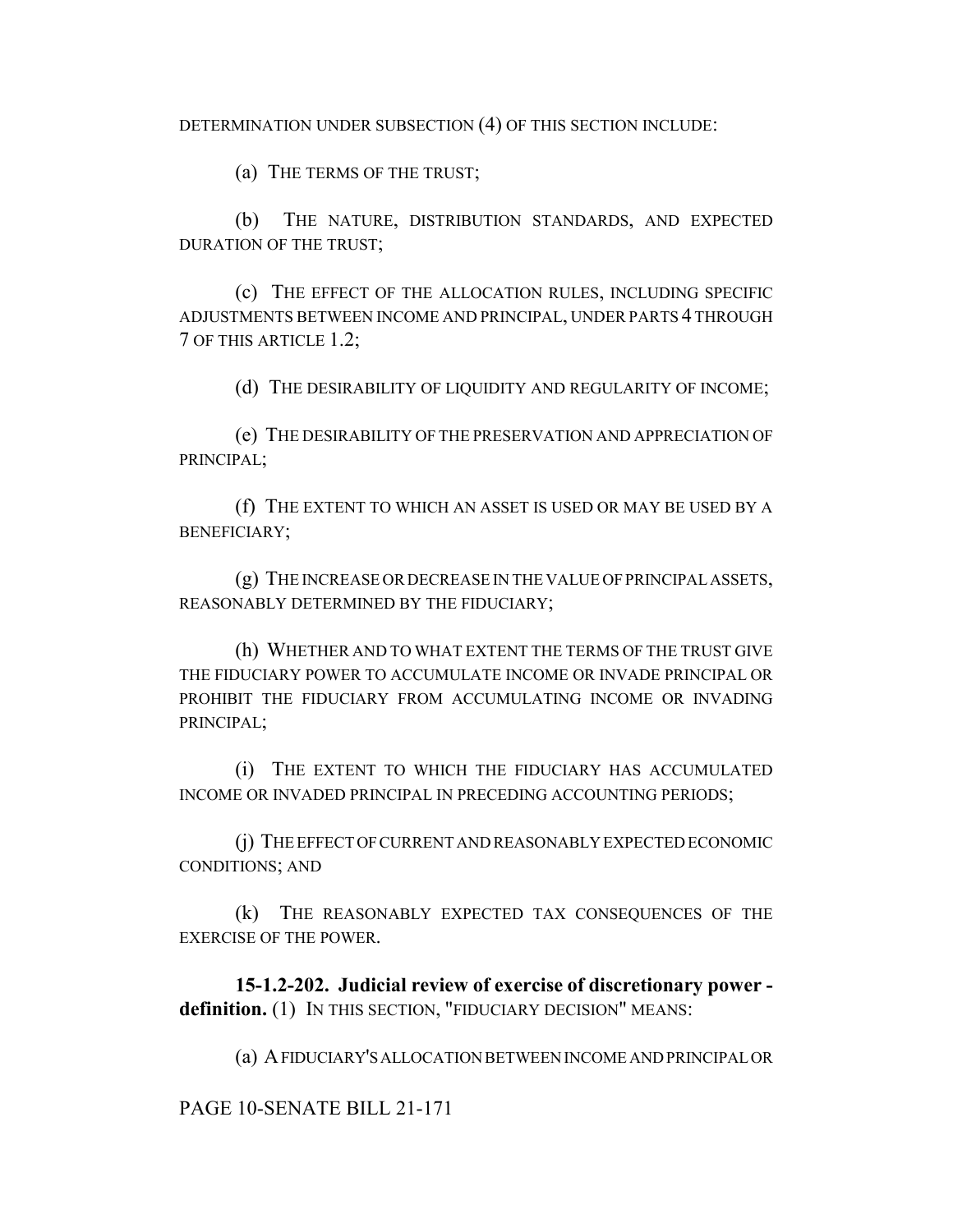OTHER DETERMINATION REGARDING INCOME AND PRINCIPAL REQUIRED OR AUTHORIZED BY THE TERMS OF THE TRUST OR THIS ARTICLE 1.2;

(b) THE FIDUCIARY'S EXERCISE OR NONEXERCISE OF A DISCRETIONARY POWER REGARDING INCOME AND PRINCIPAL GRANTED BY THE TERMS OF THE TRUST OR THIS ARTICLE 1.2, INCLUDING THE POWER TO ADJUST UNDER SECTION 15-1.2-203, CONVERT AN INCOME TRUST TO A UNITRUST UNDER SECTION 15-1.2-303 (1)(a), CHANGE THE PERCENTAGE OR METHOD USED TO CALCULATE A UNITRUST AMOUNT UNDER SECTION 15-1.2-303 (1)(b), OR CONVERT A UNITRUST TO AN INCOME TRUST UNDER SECTION 15-1.2-303 (1)(c); OR

(c) THE FIDUCIARY'S IMPLEMENTATION OF A DECISION DESCRIBED IN SUBSECTION  $(1)(a)$  OR  $(1)(b)$  OF THIS SECTION.

(2) THE COURT MAY NOT ORDER A FIDUCIARY TO CHANGE A FIDUCIARY DECISION UNLESS THE COURT DETERMINES THAT THE FIDUCIARY DECISION WAS AN ABUSE OF THE FIDUCIARY'S DISCRETION.

(3) IF THE COURT DETERMINES THAT A FIDUCIARY DECISION WAS AN ABUSE OF THE FIDUCIARY'S DISCRETION, THE COURT MAY ORDER A REMEDY AUTHORIZED BY LAW, INCLUDING SECTION 15-1-1001 OF THE "COLORADO UNIFORM TRUST CODE" AND PART 5 OF ARTICLE 10 OF THIS TITLE 15. TO PLACE THE BENEFICIARIES IN THE POSITIONS THE BENEFICIARIES WOULD HAVE OCCUPIED IF THERE HAD NOT BEEN AN ABUSE OF THE FIDUCIARY'S DISCRETION, THE COURT MAY ORDER:

(a) THE FIDUCIARY TO EXERCISE OR REFRAIN FROM EXERCISING THE POWER TO ADJUST UNDER SECTION 15-1.2-203;

(b) THE FIDUCIARY TO EXERCISE OR REFRAIN FROM EXERCISING THE POWER TO CONVERT AN INCOME TRUST TO A UNITRUST UNDER SECTION 15-1.2-303 (1)(a), CHANGE THE PERCENTAGE OR METHOD USED TO CALCULATE A UNITRUST AMOUNT UNDER SECTION 15-1.2-303 (1)(b), OR CONVERT A UNITRUST TO AN INCOME TRUST UNDER SECTION 15-1.2-303  $(1)(c);$ 

(c) THE FIDUCIARY TO DISTRIBUTE AN AMOUNT TO A BENEFICIARY;

(d) A BENEFICIARY TO RETURN SOME OR ALL OF A DISTRIBUTION; OR

PAGE 11-SENATE BILL 21-171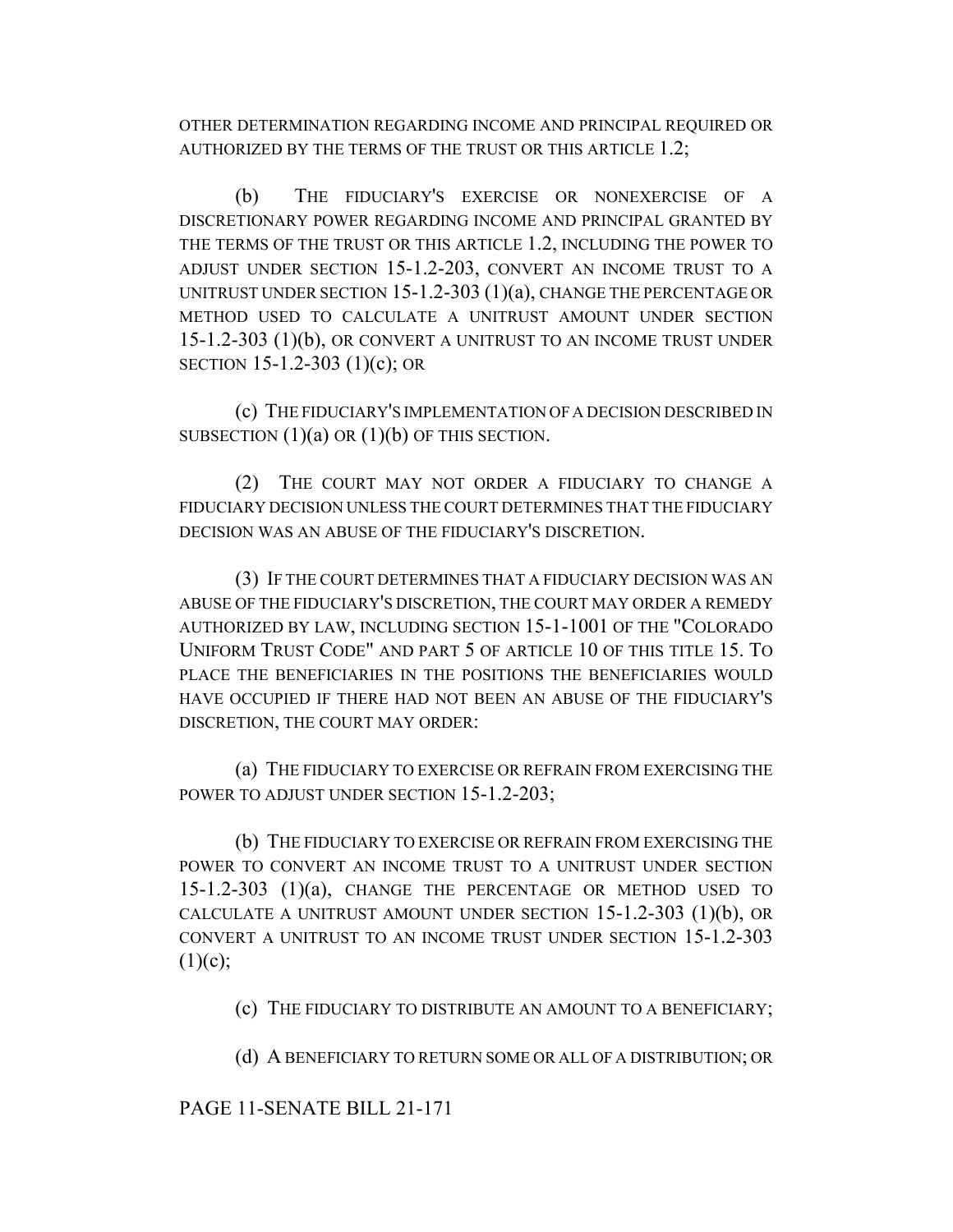(e) THE FIDUCIARY TO WITHHOLD AN AMOUNT FROM ONE OR MORE FUTURE DISTRIBUTIONS TO A BENEFICIARY.

(4) RESERVED.

**15-1.2-203. Fiduciary's power to adjust.** (1) EXCEPT AS OTHERWISE PROVIDED IN THE TERMS OF A TRUST OR THIS SECTION, A FIDUCIARY, IN A RECORD, WITHOUT COURT APPROVAL, MAY ADJUST BETWEEN INCOME AND PRINCIPAL IF THE FIDUCIARY DETERMINES THE EXERCISE OF THE POWER TO ADJUST WILL ASSIST THE FIDUCIARY TO ADMINISTER THE TRUST OR ESTATE IMPARTIALLY.

(2) THIS SECTION DOES NOT CREATE A DUTY TO EXERCISE OR CONSIDER THE POWER TO ADJUST UNDER SUBSECTION (1) OF THIS SECTION OR TO INFORM A BENEFICIARY ABOUT THE APPLICABILITY OF THIS SECTION.

(3) A FIDUCIARY THAT IN GOOD FAITH EXERCISES OR FAILS TO EXERCISE THE POWER TO ADJUST UNDER SUBSECTION (1) OF THIS SECTION IS NOT LIABLE TO A PERSON AFFECTED BY THE EXERCISE OR FAILURE TO EXERCISE.

(4) IN DECIDING WHETHER AND TO WHAT EXTENT TO EXERCISE THE POWER TO ADJUST UNDER SUBSECTION (1) OF THIS SECTION, A FIDUCIARY SHALL CONSIDER ALL FACTORS THE FIDUCIARY CONSIDERS RELEVANT, INCLUDING RELEVANT FACTORS IN SECTION 15-1.2-201 (5) AND THE APPLICATION OF SECTIONS 15-1.2-401 (9), 15-1.2-408, AND 15-1.2-413.

(5) A FIDUCIARY MAY NOT EXERCISE THE POWER UNDER SUBSECTION (1) OF THIS SECTION TO MAKE AN ADJUSTMENT OR, UNDER SECTION 15-1.2-408, TO MAKE A DETERMINATION THAT AN ALLOCATION IS INSUBSTANTIAL IF:

(a) THE ADJUSTMENT OR DETERMINATION WOULD REDUCE THE AMOUNT PAYABLE TO A CURRENT INCOME BENEFICIARY FROM A TRUST THAT QUALIFIES FOR A SPECIAL TAX BENEFIT, EXCEPT TO THE EXTENT THE ADJUSTMENT IS MADE TO PROVIDE FOR A REASONABLE APPORTIONMENT OF THE TOTAL RETURN OF THE TRUST BETWEEN THE CURRENT INCOME BENEFICIARY AND SUCCESSOR BENEFICIARIES;

(b) THE ADJUSTMENT OR DETERMINATION WOULD CHANGE THE

PAGE 12-SENATE BILL 21-171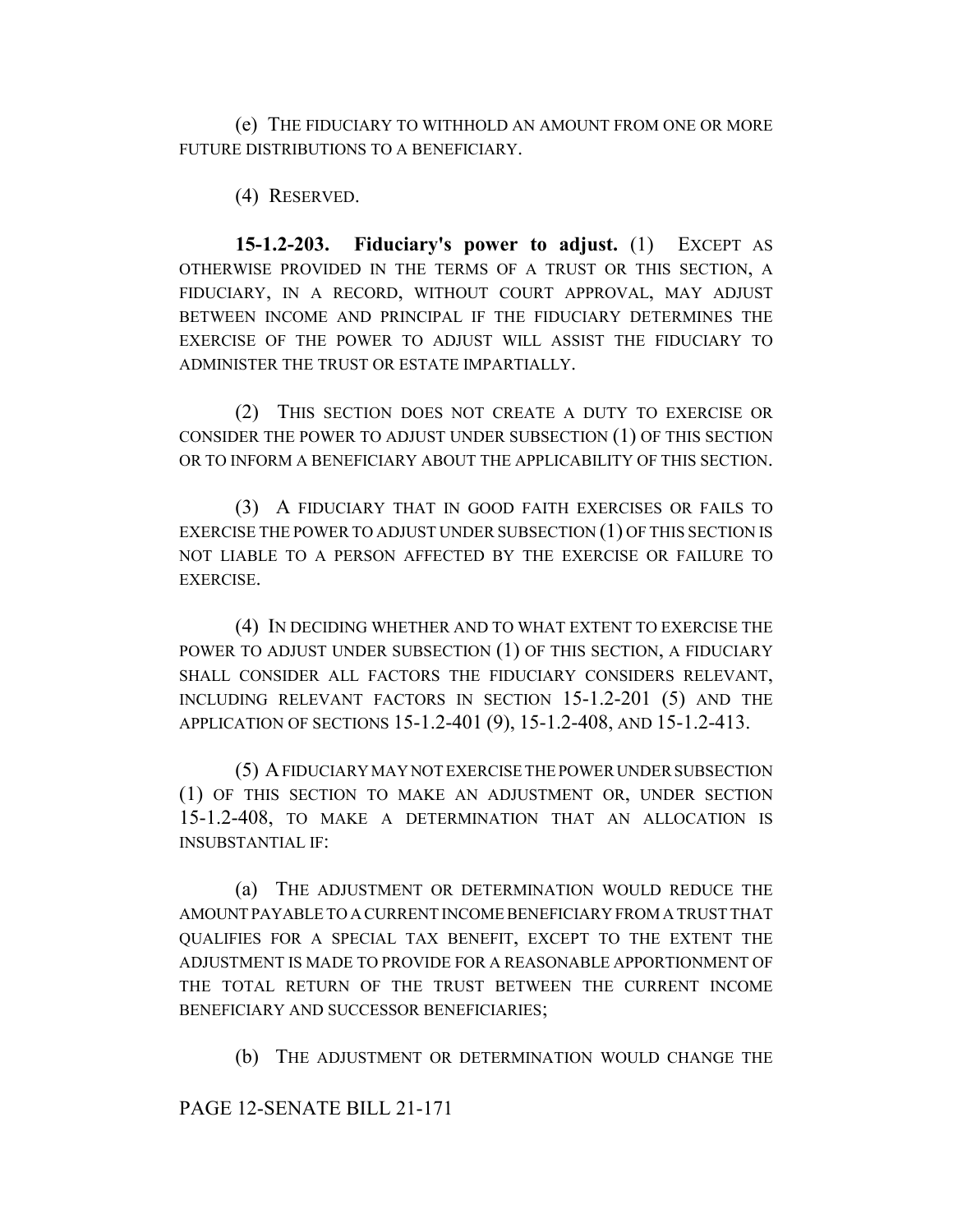AMOUNT PAYABLE TO A BENEFICIARY, AS A FIXED ANNUITY OR A FIXED FRACTION OF THE VALUE OF THE TRUST ASSETS, UNDER THE TERMS OF THE TRUST;

(c) THE ADJUSTMENT OR DETERMINATION WOULD REDUCE AN AMOUNT THAT IS PERMANENTLY SET ASIDE FOR A CHARITABLE PURPOSE UNDER THE TERMS OF THE TRUST, UNLESS BOTH INCOME AND PRINCIPAL ARE SET ASIDE FOR THE CHARITABLE PURPOSE;

(d) POSSESSING OR EXERCISING THE POWER WOULD CAUSE A PERSON TO BE TREATED AS THE OWNER OF ALL OR PART OF THE TRUST FOR FEDERAL INCOME TAX PURPOSES;

(e) POSSESSING OR EXERCISING THE POWER WOULD CAUSE ALL OR PART OF THE VALUE OF THE TRUST ASSETS TO BE INCLUDED IN THE GROSS ESTATE OF AN INDIVIDUAL FOR FEDERAL ESTATE TAX PURPOSES;

(f) POSSESSING OR EXERCISING THE POWER WOULD CAUSE AN INDIVIDUAL TO BE TREATED AS MAKING A GIFT FOR FEDERAL GIFT TAX PURPOSES;

(g) THE FIDUCIARY IS NOT AN INDEPENDENT PERSON;

(h) THE TRUST IS IRREVOCABLE AND PROVIDES FOR INCOME TO BE PAID TO THE SETTLOR AND POSSESSING OR EXERCISING THE POWER WOULD CAUSE THE ADJUSTED PRINCIPAL OR INCOME TO BE CONSIDERED AN AVAILABLE RESOURCE OR AVAILABLE INCOME UNDER A PUBLIC-BENEFIT PROGRAM; OR

(i) THE TRUST IS A UNITRUST UNDER PART 3 OF THIS ARTICLE 1.2.

(6) IF SUBSECTION  $(5)(d)$ ,  $(5)(e)$ ,  $(5)(f)$ , OR  $(5)(g)$  OF THIS SECTION APPLIES TO A FIDUCIARY:

(a) A CO-FIDUCIARY TO WHICH SUBSECTIONS  $(5)(d)$  THROUGH  $(5)(g)$ OF THIS SECTION DO NOT APPLY MAY EXERCISE THE POWER TO ADJUST, UNLESS THE EXERCISE OF THE POWER BY THE REMAINING CO-FIDUCIARY OR CO-FIDUCIARIES IS NOT PERMITTED BY THE TERMS OF THE TRUST OR LAW OTHER THAN THIS ARTICLE 1.2; OR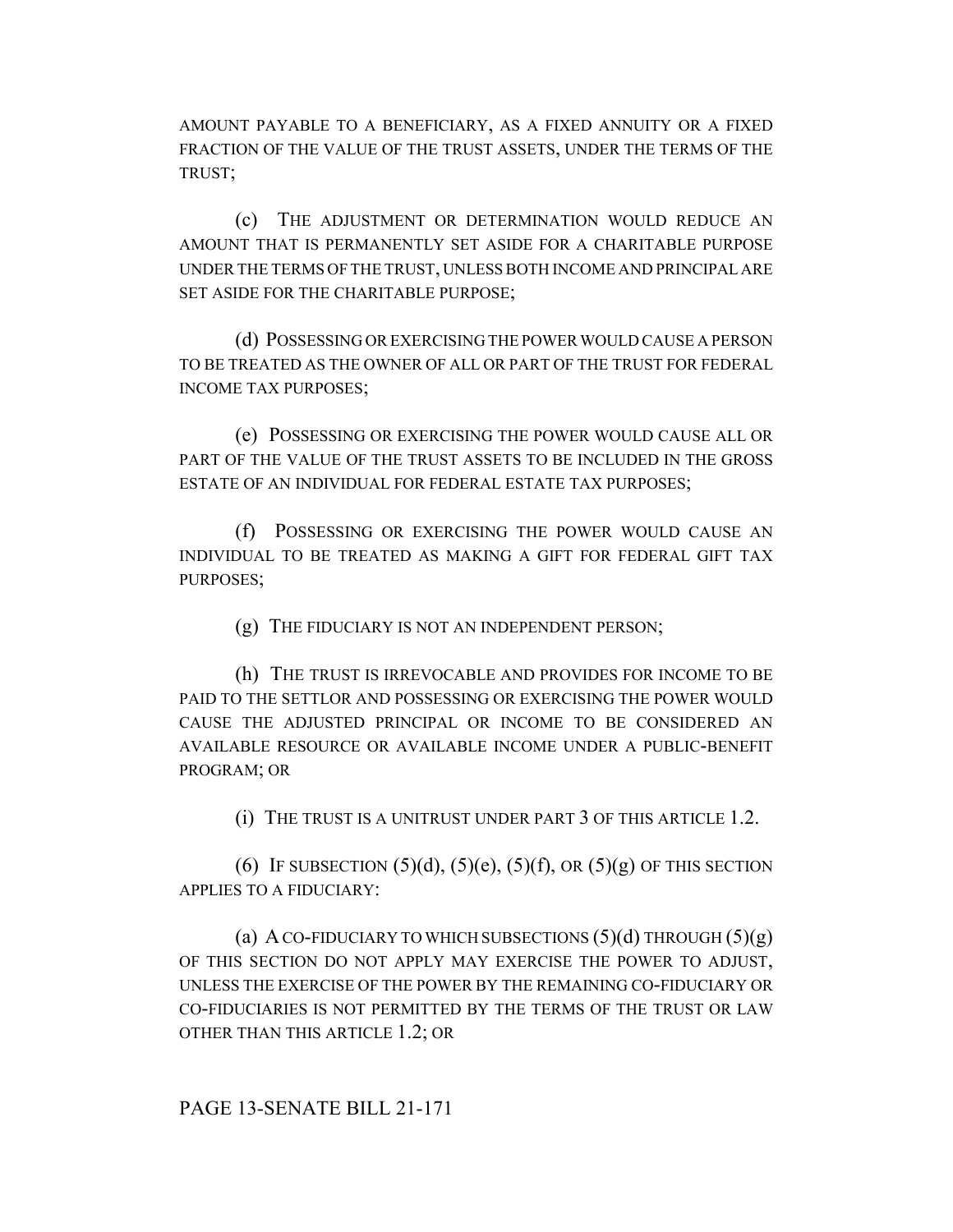(b) IF THERE IS NO CO-FIDUCIARY TO WHICH SUBSECTIONS  $(5)(d)$ THROUGH  $(5)(g)$  OF THIS SECTION DO NOT APPLY, THE FIDUCIARY MAY APPOINT A CO-FIDUCIARY TO WHICH SUBSECTIONS  $(5)(d)$  THROUGH  $(5)(g)$  OF THIS SECTION DO NOT APPLY, WHICH MAY BE A SPECIAL FIDUCIARY WITH LIMITED POWERS, AND THE APPOINTED CO-FIDUCIARY MAY EXERCISE THE POWER TO ADJUST UNDER SUBSECTION (1) OF THIS SECTION, UNLESS THE APPOINTMENT OF A CO-FIDUCIARY OR THE EXERCISE OF THE POWER BY A CO-FIDUCIARY IS NOT PERMITTED BY THE TERMS OF THE TRUST OR LAW OTHER THAN THIS ARTICLE 1.2.

(7) A FIDUCIARY MAY RELEASE OR DELEGATE TO A CO-FIDUCIARY THE POWER TO ADJUST UNDER SUBSECTION (1) OF THIS SECTION IF THE FIDUCIARY DETERMINES THAT THE FIDUCIARY'S POSSESSION OR EXERCISE OF THE POWER WILL OR MAY:

(a) CAUSE A RESULT DESCRIBED IN SUBSECTIONS  $(5)(a)$  THROUGH (5)(f) OF THIS SECTION OR SUBSECTION (5)(h) OF THIS SECTION; OR

(b) DEPRIVE THE TRUST OF A TAX BENEFIT OR IMPOSE A TAX BURDEN NOT DESCRIBED IN SUBSECTIONS  $(5)(a)$  THROUGH  $(5)(f)$  OF THIS SECTION.

(8) A FIDUCIARY'S RELEASE OR DELEGATION TO A CO-FIDUCIARY UNDER SUBSECTION (7) OF THIS SECTION OF THE POWER TO ADJUST UNDER SUBSECTION (1) OF THIS SECTION:

(a) MUST BE IN A RECORD;

(b) APPLIES TO THE ENTIRE POWER, UNLESS THE RELEASE OR DELEGATION PROVIDES A LIMITATION, WHICH MAY BE A LIMITATION TO THE POWER TO ADJUST:

(I) FROM INCOME TO PRINCIPAL;

(II) FROM PRINCIPAL TO INCOME;

(III) FOR SPECIFIED PROPERTY; OR

(IV) IN SPECIFIED CIRCUMSTANCES;

(c) FOR A DELEGATION, MAY BE MODIFIED BY A RE-DELEGATION

PAGE 14-SENATE BILL 21-171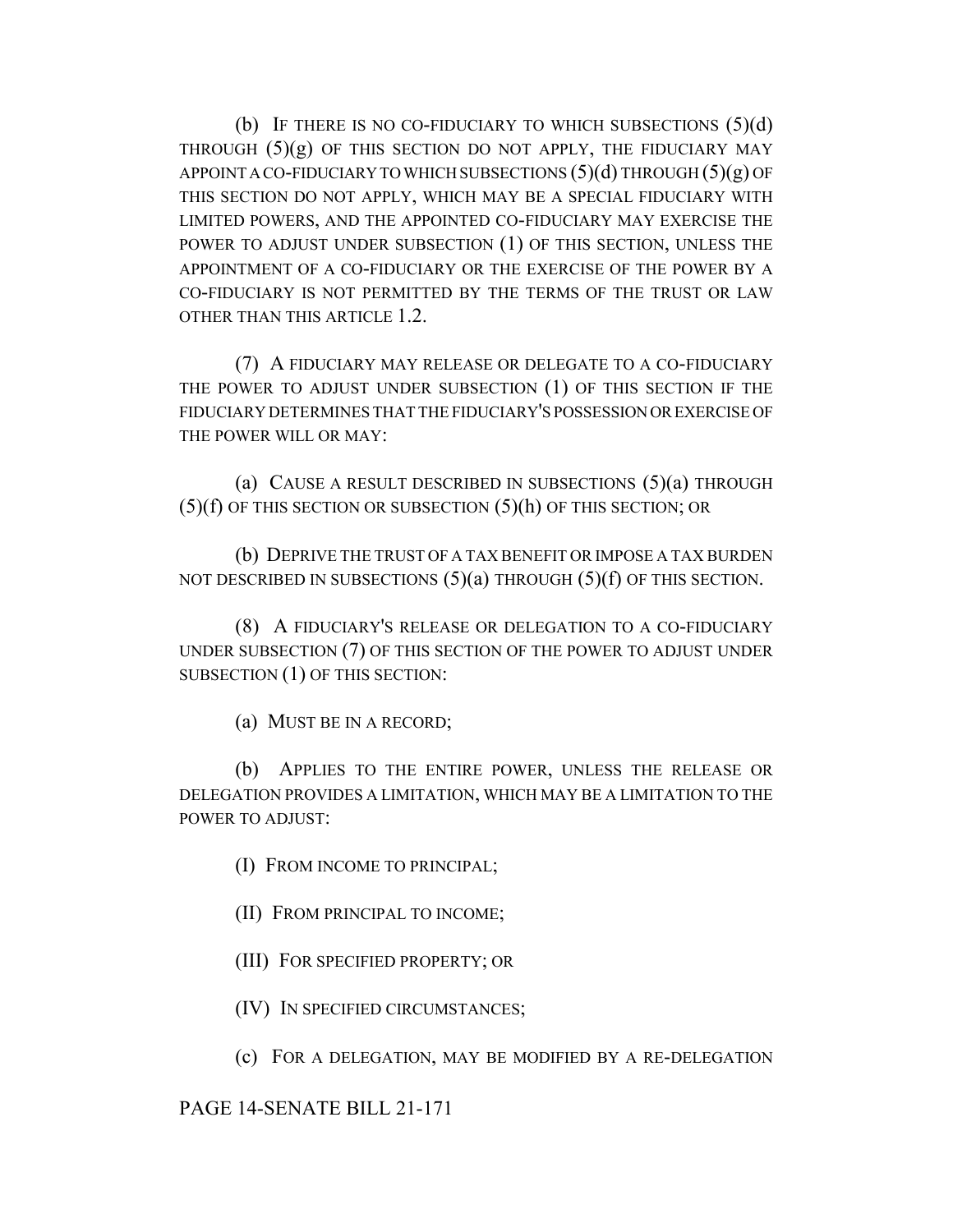UNDER THIS SUBSECTION BY THE CO-FIDUCIARY TO WHICH THE DELEGATION IS MADE; AND

(d) SUBJECT TO SUBSECTION (8)(c) OF THIS SECTION, IS PERMANENT, UNLESS THE RELEASE OR DELEGATION PROVIDES A SPECIFIED PERIOD, INCLUDING A PERIOD MEASURED BY THE LIFE OF AN INDIVIDUAL OR THE LIVES OF MORE THAN ONE INDIVIDUAL.

(9) TERMS OF A TRUST WHICH DENY OR LIMIT THE POWER TO ADJUST BETWEEN INCOME AND PRINCIPAL DO NOT AFFECT THE APPLICATION OF THIS SECTION, UNLESS THE TERMS OF THE TRUST EXPRESSLY DENY OR LIMIT THE POWER TO ADJUST UNDER SUBSECTION (1) OF THIS SECTION.

(10) THE EXERCISE OF THE POWER TO ADJUST UNDER SUBSECTION (1) OF THIS SECTION IN ANY ACCOUNTING PERIOD MAY APPLY TO THE CURRENT PERIOD, THE IMMEDIATELY PRECEDING PERIOD, AND ONE OR MORE SUBSEQUENT PERIODS.

(11) A DESCRIPTION OF THE EXERCISE OF THE POWER TO ADJUST UNDER SUBSECTION (1) OF THIS SECTION MUST BE:

(a) INCLUDED IN A REPORT, IF ANY, SENT TO BENEFICIARIES UNDER SECTION 15-5-813 (3) OF THE "COLORADO UNIFORM TRUST CODE"; OR

(b) COMMUNICATED AT LEAST ANNUALLY TO THE QUALIFIED BENEFICIARIES DETERMINED UNDER SECTION 15-5-103 (16) OF THE "COLORADO UNIFORM TRUST CODE", INCLUDING THE ATTORNEY GENERAL WHEN APPLICABLE.

**15-1.2-204. Notice of action - definitions.** (1) IN THIS SECTION, THE FOLLOWING DEFINITIONS APPLY:

(a) "OBJECTION PERIOD" MEANS THE PERIOD OF TIME PRIOR TO THE DATE BY WHICH AN OBJECTION MUST BE RECEIVED AS DESCRIBED IN SECTION  $15-1.2-304$  (4)(e).

(b) "QUALIFIED BENEFICIARY" HAS THE SAME MEANING AS SET FORTH IN SECTION 15-5-103 (16).

(2) A FIDUCIARY MAY GIVE A NOTICE OF PROPOSED ACTION

PAGE 15-SENATE BILL 21-171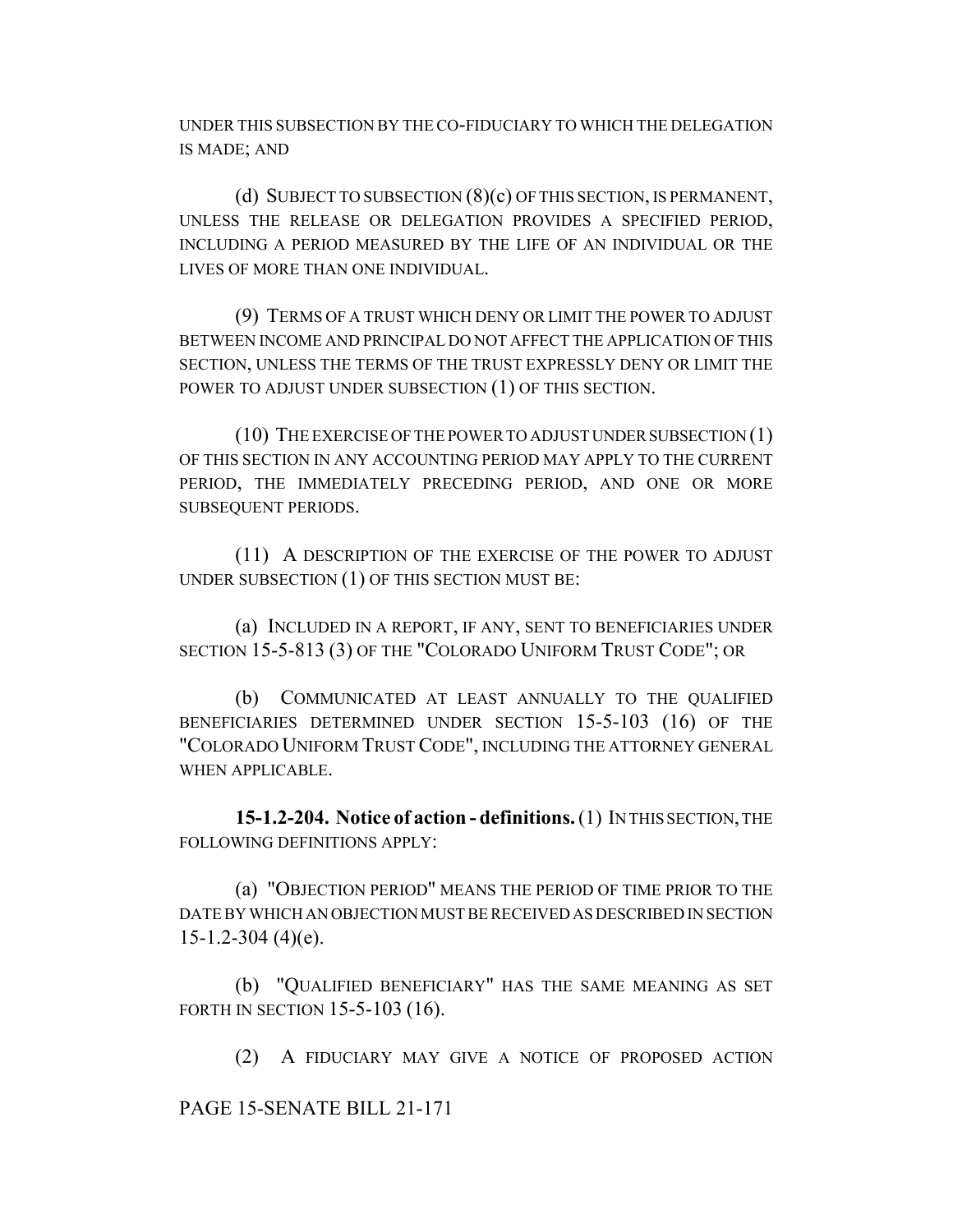REGARDING A MATTER GOVERNED BY THIS ARTICLE 1.2 AS PROVIDED IN THIS SECTION.FOR THE PURPOSE OF THIS SECTION, A PROPOSED ACTION INCLUDES A COURSE OF ACTION AND A DECISION NOT TO TAKE ACTION.

(3) THE FIDUCIARY SHALL MAIL NOTICE OF THE PROPOSED ACTION TO ALL QUALIFIED BENEFICIARIES AND THE FIDUCIARY MAY GIVE NOTICE TO OTHER BENEFICIARIES. A BENEFICIARY SHALL BE BOUND UNDER THIS SECTION WITH RESPECT TO SUCH PROPOSED ACTION IF THE BENEFICIARY RECEIVES ACTUAL NOTICE OR IF THE BENEFICIARY WOULD BE BOUND UNDER THE PROVISIONS OF PART 3 OF ARTICLE 5 OF THIS TITLE 15.

(4) NOTICE OF PROPOSED ACTION NEED NOT BE GIVEN TO ANY BENEFICIARY WHO CONSENTS IN WRITING TO THE PROPOSED ACTION. THE CONSENT MAY BE EXECUTED AT ANY TIME BEFORE OR AFTER THE PROPOSED ACTION IS TAKEN.

(5) THE NOTICE OF PROPOSED ACTION SHALL STATE THAT IT IS GIVEN PURSUANT TO THIS SECTION AND SHALL FOLLOW THE PROCEDURES SET OUT IN SECTION 15-1.2-304 REGARDING NOTICE.

(6) A BENEFICIARY MAY OBJECT TO THE PROPOSED ACTION BY MAILING A WRITTEN OBJECTION TO THE FIDUCIARY AT THE ADDRESS STATED IN THE NOTICE OF PROPOSED ACTION WITHIN THE OBJECTION PERIOD.

(7) A FIDUCIARY IS NOT LIABLE TO A BENEFICIARY TO WHOM NOTICE IS GIVEN FOR AN ACTION REGARDING A MATTER GOVERNED BY THIS PART 2 IF THE FIDUCIARY DOES NOT RECEIVE A WRITTEN OBJECTION TO THE PROPOSED ACTION FROM THE BENEFICIARY WITHIN THE OBJECTION PERIOD AND THE OTHER REQUIREMENTS OF THIS SECTION ARE SATISFIED. IF NO BENEFICIARY WHO RECEIVES NOTICE OBJECTS UNDER THIS SECTION, THE FIDUCIARY IS NOT LIABLE TO THE BENEFICIARIES RECEIVING NOTICE WITH RESPECT TO THE PROPOSED ACTION.

(8) IF THE FIDUCIARY RECEIVES A WRITTEN OBJECTION WITHIN THE OBJECTION PERIOD, EITHER THE FIDUCIARY OR A BENEFICIARY MAY PETITION THE COURT TO HAVE THE PROPOSED ACTION PERFORMED AS PROPOSED, PERFORMED WITH MODIFICATIONS, OR DENIED. IN THE PROCEEDING, A BENEFICIARY OBJECTING TO THE PROPOSED ACTION HAS THE BURDEN OF PROVING THAT THE FIDUCIARY'S PROPOSED ACTION SHOULD NOT BE PERFORMED. A BENEFICIARY WHO HAS NOT OBJECTED IS NOT ESTOPPED

PAGE 16-SENATE BILL 21-171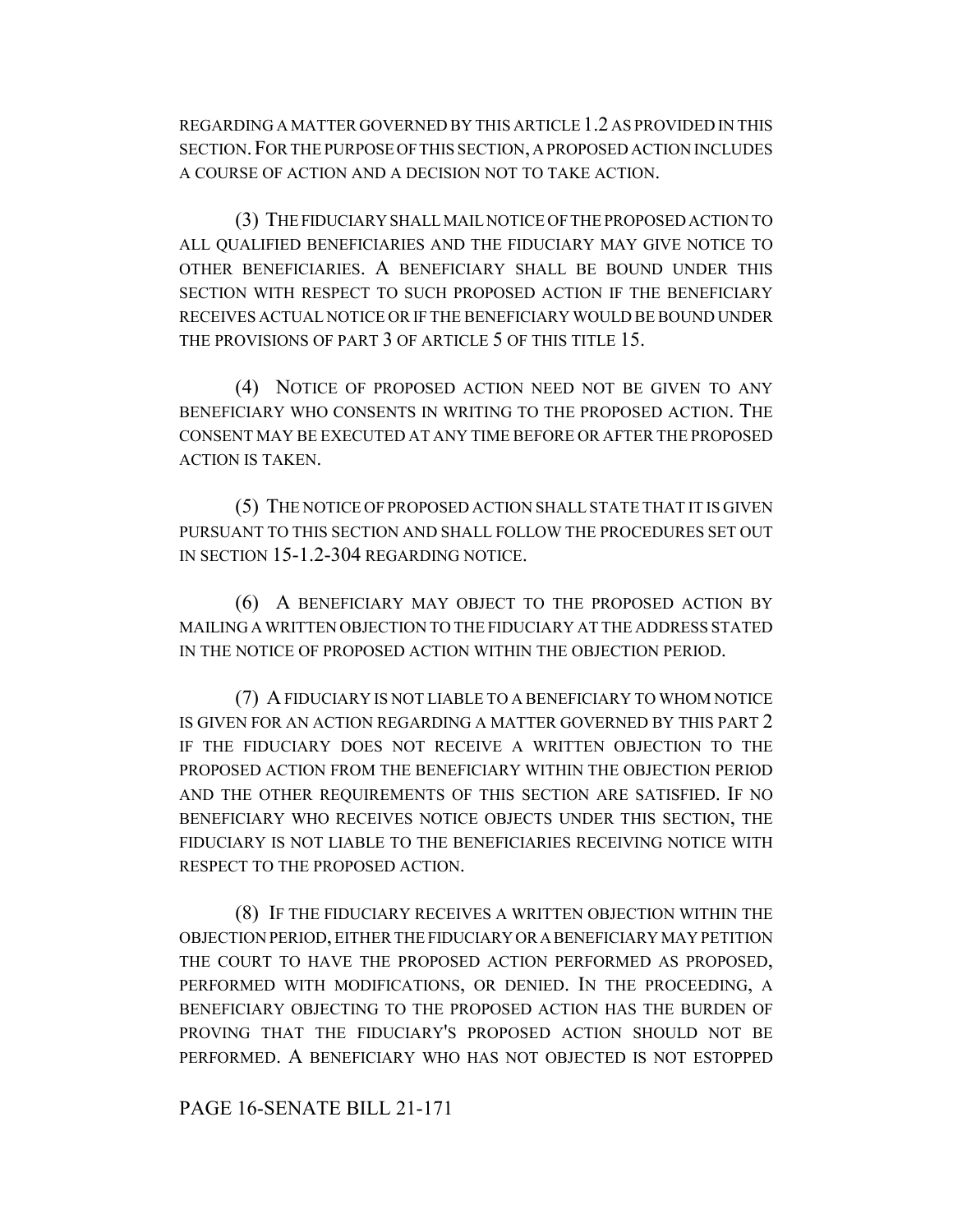FROM OPPOSING THE PROPOSED ACTION IN THE PROCEEDING. IF THE FIDUCIARY DECIDES NOT TO IMPLEMENT THE PROPOSED ACTION, THE FIDUCIARY SHALL NOTIFY THE BENEFICIARIES OF THE DECISION NOT TO TAKE THE ACTION AND THE REASONS FOR THE DECISION, AND THE FIDUCIARY'S DECISION NOT TO IMPLEMENT THE PROPOSED ACTION DOES NOT ITSELF GIVE RISE TO LIABILITY TO ANY BENEFICIARY. A BENEFICIARY MAY PETITION THE COURT TO HAVE THE ACTION PERFORMED, AND HAS THE BURDEN OF PROVISION THAT IT SHOULD BE PERFORMED.

# PART 3

### UNITRUST

### **15-1.2-301. Definitions.** IN THIS PART 3:

(1) "APPLICABLE VALUE" MEANS THE AMOUNT OF THE NET FAIR MARKET VALUE OF A TRUST TAKEN INTO ACCOUNT UNDER SECTION 15-1.2-307.

(2) "EXPRESS UNITRUST" MEANS A TRUST FOR WHICH, UNDER THE TERMS OF THE TRUST WITHOUT REGARD TO THIS PART 3, INCOME OR NET INCOME MUST OR MAY BE CALCULATED AS A UNITRUST AMOUNT.

(3) "INCOME TRUST" MEANS A TRUST THAT IS NOT A UNITRUST.

(4) "NET FAIR MARKET VALUE OF A TRUST" MEANS THE FAIR MARKET VALUE OF THE ASSETS OF THE TRUST, LESS THE NONCONTINGENT LIABILITIES OF THE TRUST.

(5) "UNITRUST" MEANS A TRUST FOR WHICH NET INCOME IS A UNITRUST AMOUNT. THE TERM INCLUDES AN EXPRESS UNITRUST.

(6) "UNITRUST AMOUNT" MEANS AN AMOUNT COMPUTED BY MULTIPLYING A DETERMINED VALUE OF A TRUST BY A DETERMINED PERCENTAGE. FOR A UNITRUST ADMINISTERED UNDER A UNITRUST POLICY, THE TERM MEANS THE APPLICABLE VALUE, MULTIPLIED BY THE UNITRUST RATE.

(7) "UNITRUST POLICY" MEANS A POLICY DESCRIBED IN SECTIONS 15-1.2-305 THROUGH 15-1.2-309 AND ADOPTED UNDER SECTION 15-1.2-303.

PAGE 17-SENATE BILL 21-171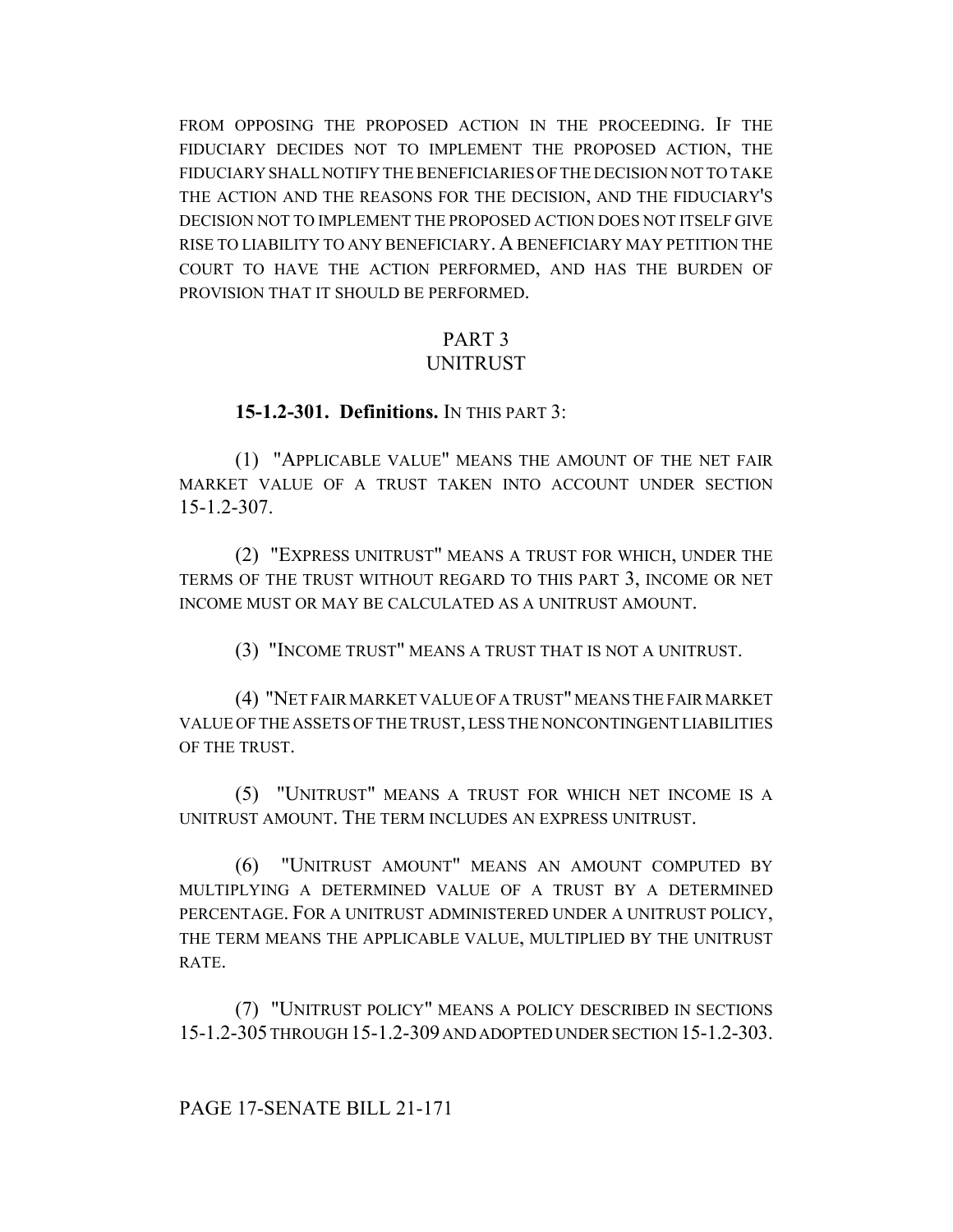(8) "UNITRUST RATE" MEANS THE RATE USED TO COMPUTE THE UNITRUST AMOUNT UNDER SUBSECTION (6) OF THIS SECTION FOR A UNITRUST ADMINISTERED UNDER A UNITRUST POLICY.

**15-1.2-302. Application - duties and remedies.** (1) EXCEPT AS OTHERWISE PROVIDED IN SUBSECTION (2) OF THIS SECTION, THIS PART 3 APPLIES TO:

(a) AN INCOME TRUST, UNLESS THE TERMS OF THE TRUST EXPRESSLY PROHIBIT USE OF THIS PART 3 BY A SPECIFIC REFERENCE TO THIS PART 3 OR AN EXPLICIT EXPRESSION OF INTENT THAT NET INCOME NOT BE CALCULATED AS A UNITRUST AMOUNT; AND

(b) AN EXPRESS UNITRUST, EXCEPT TO THE EXTENT THE TERMS OF THE TRUST EXPLICITLY:

(I) PROHIBIT USE OF THIS PART 3 BY A SPECIFIC REFERENCE TO THIS PART 3;

(II) PROHIBIT CONVERSION TO AN INCOME TRUST; OR

(III) LIMIT CHANGES TO THE METHOD OF CALCULATING THE UNITRUST AMOUNT.

(2) THIS PART 3 DOES NOT APPLY TO A TRUST DESCRIBED IN SECTION 170 (f)(2)(B), 642 (c)(5), 664 (d), OR 2702 OF THE "INTERNAL REVENUE CODE OF 1986", 26 U.S.C. SEC. 170 (f)(2)(B), 642 (c)(5), 664 (d), OR 2702, AS AMENDED.

(3) AN INCOME TRUST TO WHICH THIS PART 3 APPLIES UNDER SUBSECTION  $(1)(a)$  OF THIS SECTION MAY BE CONVERTED TO A UNITRUST UNDER THIS PART 3 REGARDLESS OF THE TERMS OF THE TRUST CONCERNING DISTRIBUTIONS.CONVERSION TO A UNITRUST UNDER THIS PART 3 DOES NOT AFFECT OTHER TERMS OF THE TRUST CONCERNING DISTRIBUTIONS OF INCOME OR PRINCIPAL.

(4) THIS PART 3 APPLIES TO AN ESTATE ONLY TO THE EXTENT A TRUST IS A BENEFICIARY OF THE ESTATE. TO THE EXTENT OF THE TRUST'S INTEREST IN THE ESTATE, THE ESTATE MAY BE ADMINISTERED AS A UNITRUST, THE ADMINISTRATION OF THE ESTATE AS A UNITRUST MAY BE

PAGE 18-SENATE BILL 21-171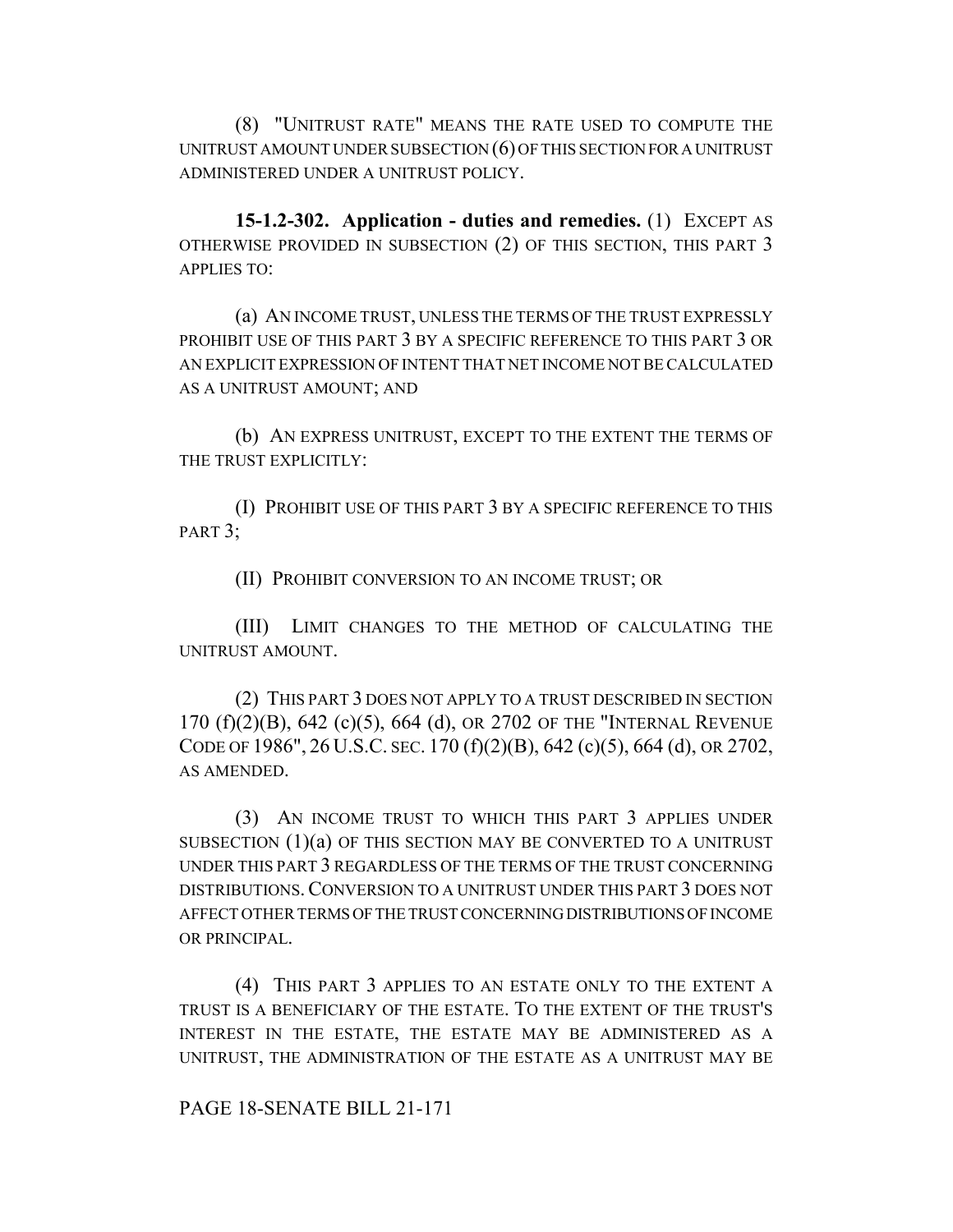DISCONTINUED, OR THE PERCENTAGE OR METHOD USED TO CALCULATE THE UNITRUST AMOUNT MAY BE CHANGED, IN THE SAME MANNER AS FOR A TRUST UNDER THIS PART 3.

(5) THIS PART 3 DOES NOT CREATE A DUTY TO TAKE OR CONSIDER ACTION UNDER THIS PART 3 OR TO INFORM A BENEFICIARY ABOUT THE APPLICABILITY OF THIS PART 3.

(6) A FIDUCIARY THAT IN GOOD FAITH TAKES OR FAILS TO TAKE AN ACTION UNDER THIS PART 3 IS NOT LIABLE TO A PERSON AFFECTED BY THE ACTION OR INACTION.

**15-1.2-303. Authority of fiduciary.** (1) A FIDUCIARY, WITHOUT COURT APPROVAL, BY COMPLYING WITH SUBSECTIONS (2) AND (6) OF THIS SECTION, MAY:

(a) CONVERT AN INCOME TRUST TO A UNITRUST IF THE FIDUCIARY ADOPTS IN A RECORD A UNITRUST POLICY FOR THE TRUST PROVIDING:

(I) THAT IN ADMINISTERING THE TRUST THE NET INCOME OF THE TRUST WILL BE A UNITRUST AMOUNT RATHER THAN NET INCOME DETERMINED WITHOUT REGARD TO THIS PART 3; AND

(II) THE PERCENTAGE AND METHOD USED TO CALCULATE THE UNITRUST AMOUNT;

(b) CHANGE THE PERCENTAGE OR METHOD USED TO CALCULATE A UNITRUST AMOUNT FOR A UNITRUST IF THE FIDUCIARY ADOPTS IN A RECORD A UNITRUST POLICY OR AN AMENDMENT OR REPLACEMENT OF A UNITRUST POLICY PROVIDING CHANGES IN THE PERCENTAGE OR METHOD USED TO CALCULATE THE UNITRUST AMOUNT; OR

(c) CONVERT A UNITRUST TO AN INCOME TRUST IF THE FIDUCIARY ADOPTS IN A RECORD A DETERMINATION THAT, IN ADMINISTERING THE TRUST, THE NET INCOME OF THE TRUST WILL BE NET INCOME DETERMINED WITHOUT REGARD TO THIS PART 3 RATHER THAN A UNITRUST AMOUNT.

(2) A FIDUCIARY MAY TAKE AN ACTION UNDER SUBSECTION (1) OF THIS SECTION IF:

PAGE 19-SENATE BILL 21-171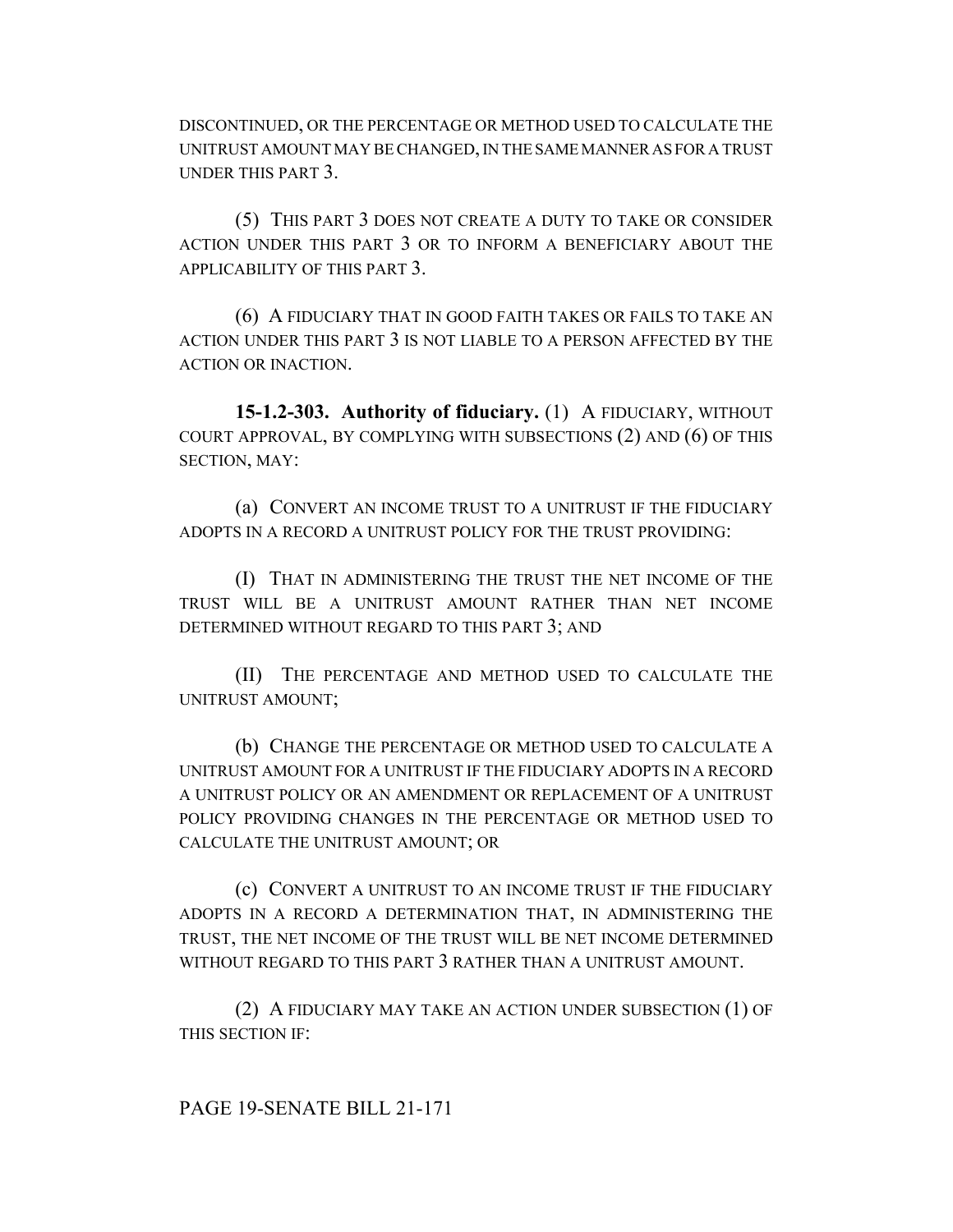(a) THE FIDUCIARY DETERMINES THAT THE ACTION WILL ASSIST THE FIDUCIARY TO ADMINISTER A TRUST IMPARTIALLY;

(b) THE FIDUCIARY SENDS A NOTICE IN A RECORD, IN THE MANNER REQUIRED BY SECTION 15-1.2-304, DESCRIBING AND PROPOSING TO TAKE THE ACTION;

(c) THE FIDUCIARY SENDS A COPY OF THE NOTICE UNDER SUBSECTION (2)(b) OF THIS SECTION TO EACH SETTLOR OF THE TRUST WHICH IS:

(I) IF AN INDIVIDUAL, LIVING; OR

(II) IF NOT AN INDIVIDUAL, IN EXISTENCE;

(d) AT LEAST ONE MEMBER OF EACH CLASS OF THE QUALIFIED BENEFICIARIES DETERMINED UNDER SECTION 15-5-103 (16) OF THE "COLORADO UNIFORM TRUST CODE", OTHER THAN THE ATTORNEY GENERAL, RECEIVING THE NOTICE UNDER SUBSECTION (2)(b) OF THIS SECTION IS:

(I) IF AN INDIVIDUAL, LEGALLY COMPETENT;

(II) IF NOT AN INDIVIDUAL, IN EXISTENCE; OR

(III) REPRESENTED IN THE MANNER PROVIDED IN SECTION 15-1.2-304 (2); AND

(e) THE FIDUCIARY DOES NOT RECEIVE, BY THE DATE SPECIFIED IN THE NOTICE UNDER SECTION 15-1.2-304  $(4)(e)$ , AN OBJECTION IN A RECORD TO THE ACTION PROPOSED UNDER SUBSECTION (2)(b) OF THIS SECTION FROM A PERSON TO WHICH THE NOTICE UNDER SUBSECTION (2)(b) OF THIS SECTION IS SENT.

(3) IF A FIDUCIARY RECEIVES, NOT LATER THAN THE DATE STATED IN THE NOTICE UNDER SECTION 15-1.2-304, AN OBJECTION IN A RECORD DESCRIBED IN SECTION 15-1.2-304 TO A PROPOSED ACTION, THE FIDUCIARY OR A BENEFICIARY MAY REQUEST THE COURT TO HAVE THE PROPOSED ACTION TAKEN AS PROPOSED, TAKEN WITH MODIFICATIONS, OR PREVENTED. A PERSON DESCRIBED IN SECTION 15-1.2-304(1) MAY OPPOSE THE PROPOSED ACTION IN THE PROCEEDING UNDER THIS SUBSECTION (3), WHETHER OR NOT

PAGE 20-SENATE BILL 21-171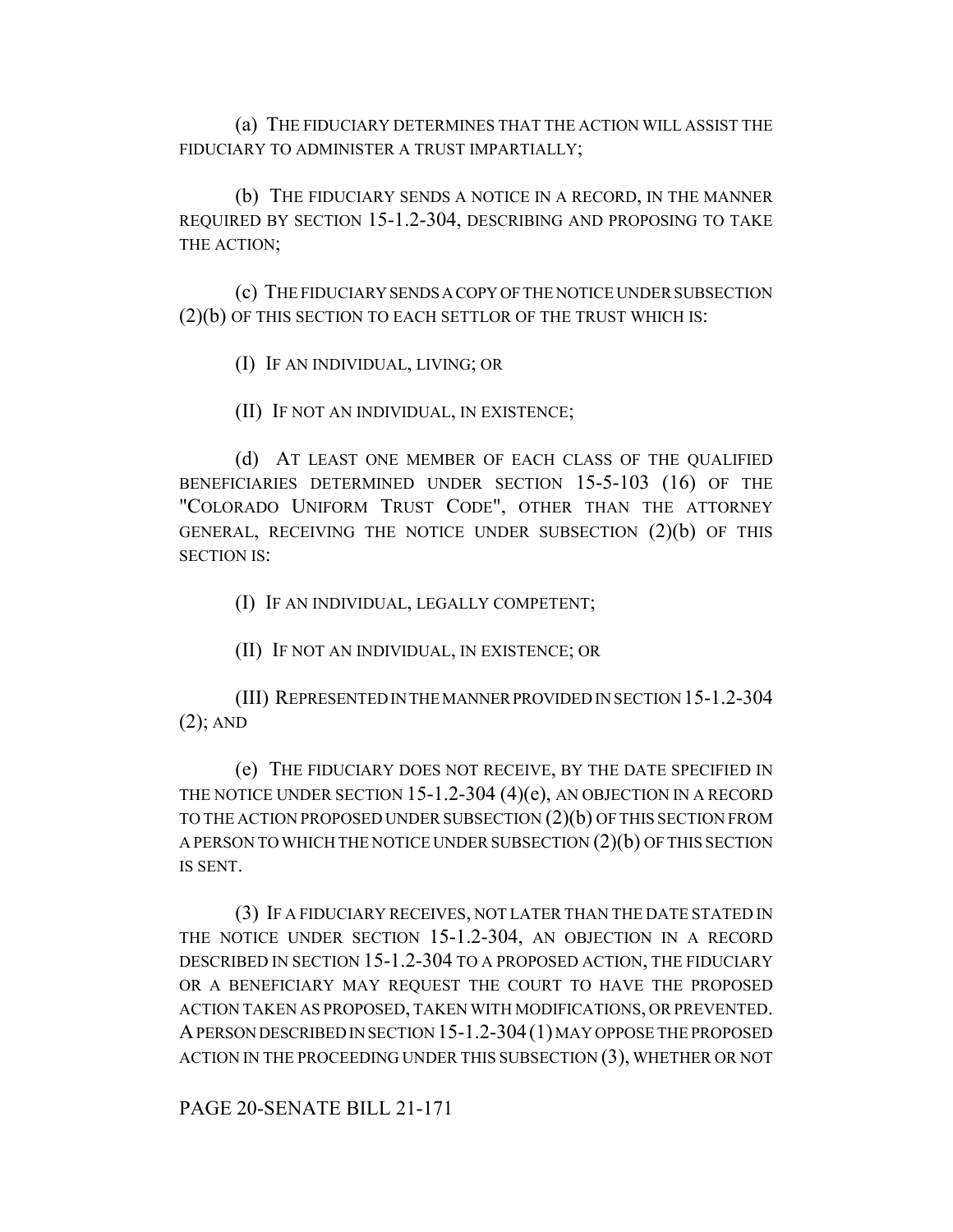THE PERSON:

(a) CONSENTED UNDER SECTION 15-1.2-304; OR

(b) OBJECTED UNDER SECTION 15-1.2-304.

(4) IF, AFTER SENDING A NOTICE UNDER SUBSECTION (2)(b) OF THIS SECTION, A FIDUCIARY DECIDES NOT TO TAKE THE ACTION PROPOSED IN THE NOTICE, THE FIDUCIARY SHALL NOTIFY IN A RECORD EACH PERSON DESCRIBED IN SECTION 15-1.2-304 (1) OF THE DECISION NOT TO TAKE THE ACTION AND THE REASONS FOR THE DECISION.

(5) IF A BENEFICIARY REQUESTS IN A RECORD THAT A FIDUCIARY TAKE AN ACTION DESCRIBED IN SUBSECTION (1) OF THIS SECTION AND THE FIDUCIARY DECLINES TO ACT OR DOES NOT ACT WITHIN NINETY DAYS AFTER RECEIVING THE REQUEST, THE BENEFICIARY MAY REQUEST THE COURT TO DIRECT THE FIDUCIARY TO TAKE THE ACTION REQUESTED.

(6) IN DECIDING WHETHER AND HOW TO TAKE AN ACTION AUTHORIZED BY SUBSECTION (1) OF THIS SECTION, OR WHETHER AND HOW TO RESPOND TO A REQUEST BY A BENEFICIARY UNDER SUBSECTION (5) OF THIS SECTION, A FIDUCIARY SHALL CONSIDER ALL FACTORS RELEVANT TO THE TRUST AND THE BENEFICIARIES, INCLUDING RELEVANT FACTORS IN SECTION 15-1.2-201 (5).

(7) A FIDUCIARY MAY RELEASE OR DELEGATE THE POWER TO CONVERT AN INCOME TRUST TO A UNITRUST UNDER SUBSECTION  $(1)(a)$  OF THIS SECTION, CHANGE THE PERCENTAGE OR METHOD USED TO CALCULATE A UNITRUST AMOUNT UNDER SUBSECTION  $(1)(b)$  of this section, or CONVERT A UNITRUST TO AN INCOME TRUST UNDER SUBSECTION  $(1)(c)$  OF THIS SECTION, FOR A REASON DESCRIBED IN SECTION 15-1.2-203 (7) AND IN THE MANNER DESCRIBED IN SECTION 15-1.2-203 (8).

**15-1.2-304. Notice.** (1) A NOTICE REQUIRED BY SECTION 15-1.2-303 (2)(b) MUST BE SENT IN A MANNER AUTHORIZED UNDER SECTION 15-5-109 TO:

(a) THE QUALIFIED BENEFICIARIES DETERMINED UNDER SECTION 15-5-103 (16), OTHER THAN THE ATTORNEY GENERAL; AND

### PAGE 21-SENATE BILL 21-171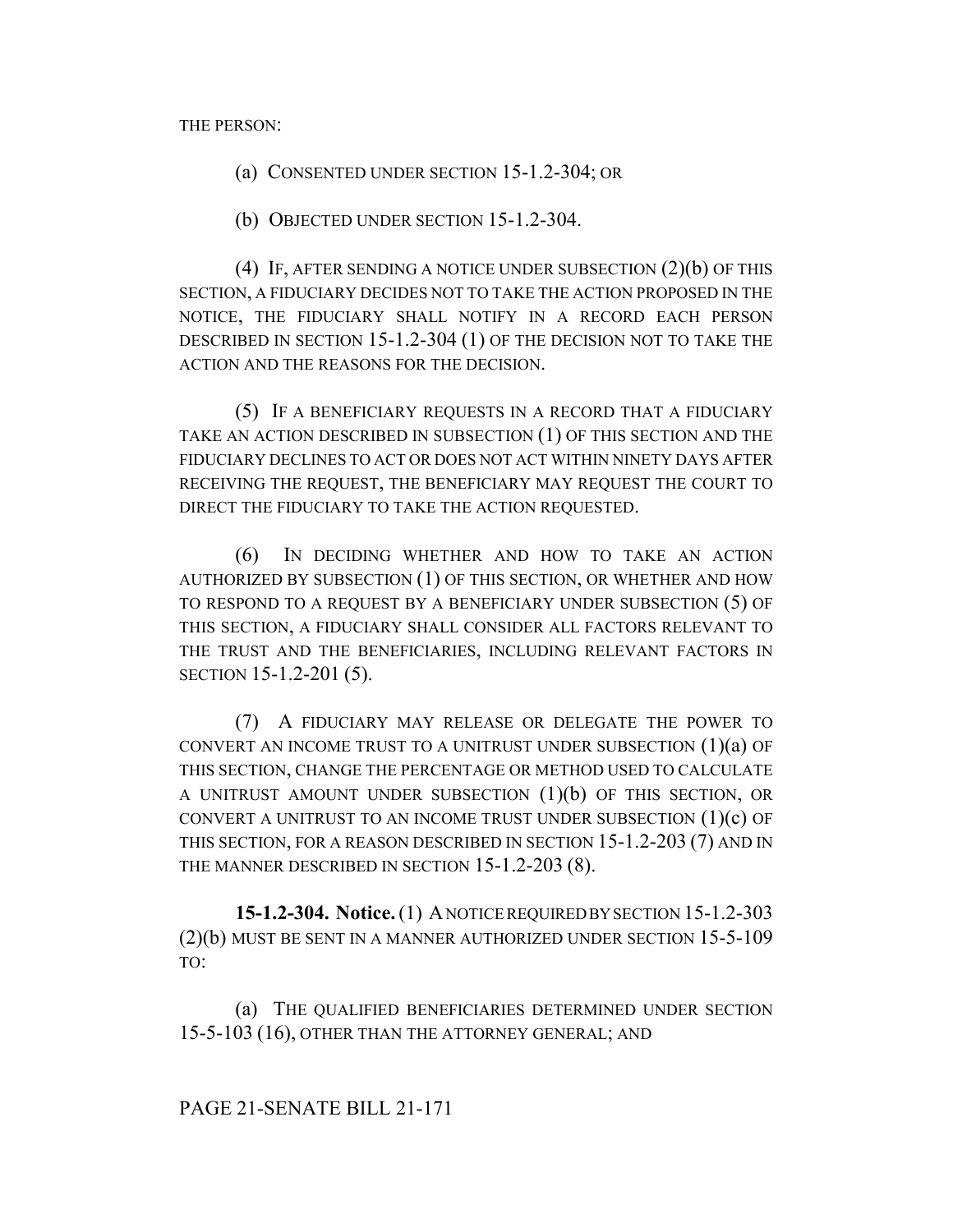(b) EACH PERSON ACTING AS TRUST DIRECTOR OF THE TRUST UNDER THE "COLORADO UNIFORM DIRECTED TRUST ACT", PART 8 OF ARTICLE 16 OF THIS TITLE 15; AND

(c) EACH PERSON THAT IS GRANTED A POWER BY THE TERMS OF THE TRUST TO APPOINT OR REMOVE A TRUSTEE OR PERSON DESCRIBED IN SUBSECTION  $(1)(b)$  OF THIS SECTION, TO THE EXTENT THAT POWER IS EXERCISABLE WHEN THE PERSON IS NOT THEN SERVING AS A TRUSTEE OR PERSON DESCRIBED IN SUBSECTION (1)(b) OF THIS SECTION.

(2) THE REPRESENTATION PROVISIONS OF SECTIONS 15-5-301 THROUGH 15-5-305 APPLY TO NOTICE UNDER THIS SECTION.

(3) A PERSON MAY CONSENT IN A RECORD AT ANY TIME TO ACTION PROPOSED UNDER SECTION 15-1.2-303 (2)(b). A NOTICE REQUIRED BY SECTION 15-1.2-303 (2)(b) NEED NOT BE SENT TO A PERSON THAT CONSENTS UNDER THIS SUBSECTION (3).

(4) A NOTICE REQUIRED BY SECTION  $15-1.2-303$  (2)(b) MUST INCLUDE:

(a) THE ACTION PROPOSED UNDER SECTION  $15-1.2-303$   $(2)(b)$ ;

(b) FOR A CONVERSION OF AN INCOME TRUST TO A UNITRUST, A COPY OF THE UNITRUST POLICY ADOPTED UNDER SECTION  $15-1.2-303$   $(1)(a)$ ;

(c) FOR A CHANGE IN THE PERCENTAGE OR METHOD USED TO CALCULATE THE UNITRUST AMOUNT, A COPY OF THE UNITRUST POLICY OR AMENDMENT OR REPLACEMENT OF THE UNITRUST POLICY ADOPTED UNDER SECTION 15-1.2-303 (1)(b);

(d) A STATEMENT THAT THE PERSON TO WHICH THE NOTICE IS SENT MAY OBJECT TO THE PROPOSED ACTION BY STATING IN A RECORD THE BASIS FOR THE OBJECTION AND SENDING OR DELIVERING THE RECORD TO THE FIDUCIARY;

(e) THE DATE BY WHICH AN OBJECTION UNDER SUBSECTION (4)(d) OF THIS SECTION MUST BE RECEIVED BY THE FIDUCIARY, WHICH MUST BE AT LEAST THIRTY DAYS AFTER THE DATE THE NOTICE IS SENT;

PAGE 22-SENATE BILL 21-171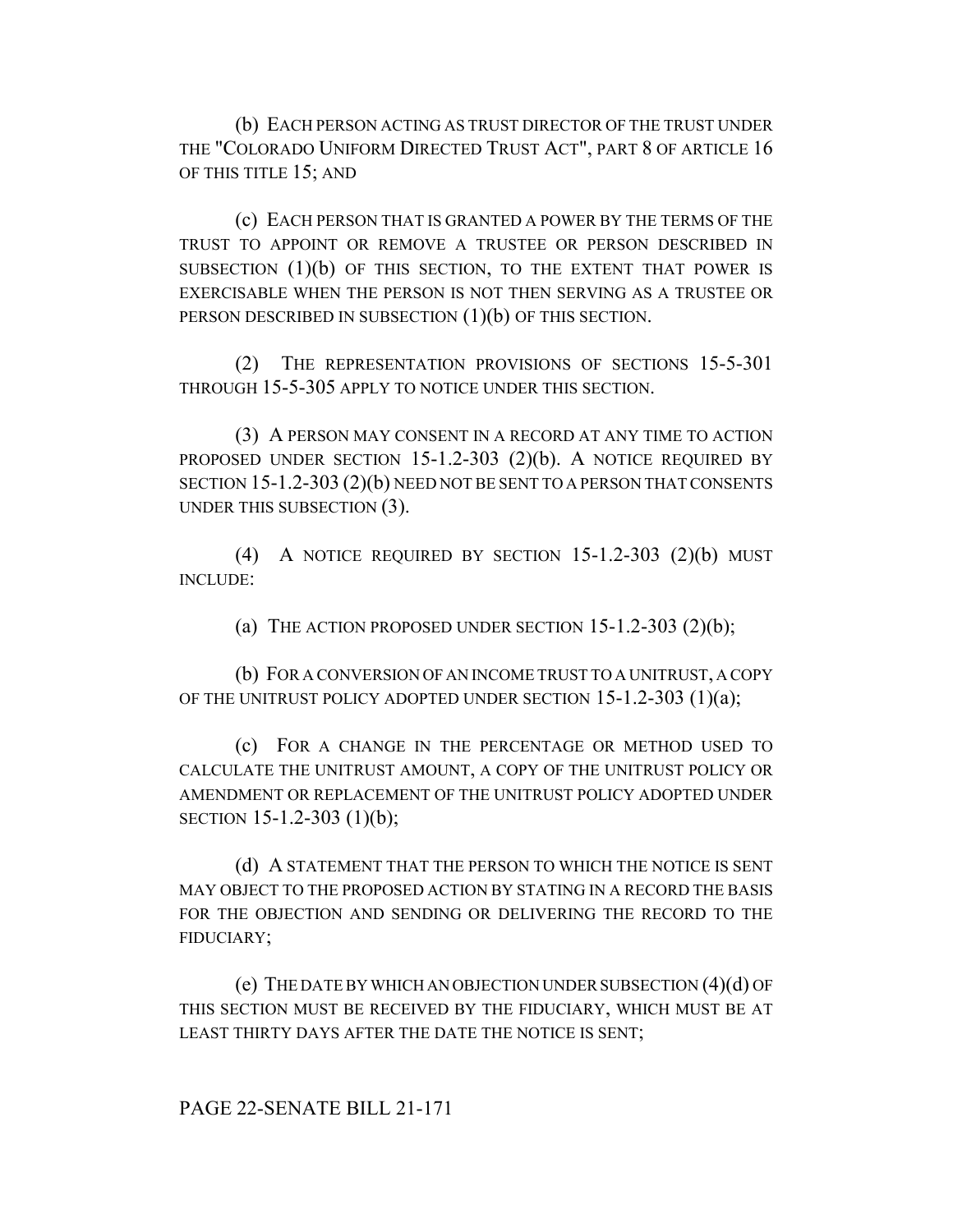(f) THE DATE ON WHICH THE ACTION IS PROPOSED TO BE TAKEN AND THE DATE ON WHICH THE ACTION IS PROPOSED TO TAKE EFFECT;

(g) THE NAME AND CONTACT INFORMATION OF THE FIDUCIARY; AND

(h) THE NAME AND CONTACT INFORMATION OF A PERSON THAT MAY BE CONTACTED FOR ADDITIONAL INFORMATION.

**15-1.2-305. Unitrust policy.** (1) IN ADMINISTERING A UNITRUST UNDER THIS PART 3, A FIDUCIARY SHALL FOLLOW A UNITRUST POLICY ADOPTED UNDER SECTION 15-1.2-303  $(1)(a)$  OR  $(1)(b)$  OR AMENDED OR REPLACED UNDER SECTION 15-1.2-303 (1)(b).

(2) A UNITRUST POLICY MUST PROVIDE:

(a) THE UNITRUST RATE OR THE METHOD FOR DETERMINING THE UNITRUST RATE UNDER SECTION 15-1.2-306;

(b) THE METHOD FOR DETERMINING THE APPLICABLE VALUE UNDER SECTION 15-1.2-306; AND

(c) THE RULES DESCRIBED IN SECTIONS 15-1.2-306 THROUGH 15-1.2-309 WHICH APPLY IN THE ADMINISTRATION OF THE UNITRUST, WHETHER THE RULES ARE:

(I) MANDATORY, AS PROVIDED IN SECTIONS 15-1.2-307 (1) AND 15-1.2-416; OR

(II) OPTIONAL, AS PROVIDED IN SECTIONS 15-1.2-306,15-1.2-307(2), 15-1.2-308 (2), AND 15-1.2-309 (1), TO THE EXTENT THE FIDUCIARY ELECTS TO ADOPT THOSE RULES.

**15-1.2-306. Unitrust rate.** (1) EXCEPT AS OTHERWISE PROVIDED IN SECTION  $15-1.2-309(2)(a)$ , A UNITRUST RATE MAY BE:

(a) A FIXED UNITRUST RATE; OR

(b) A UNITRUST RATE THAT IS DETERMINED FOR EACH PERIOD USING:

(I) A MARKET INDEX OR OTHER PUBLISHED DATA; OR

PAGE 23-SENATE BILL 21-171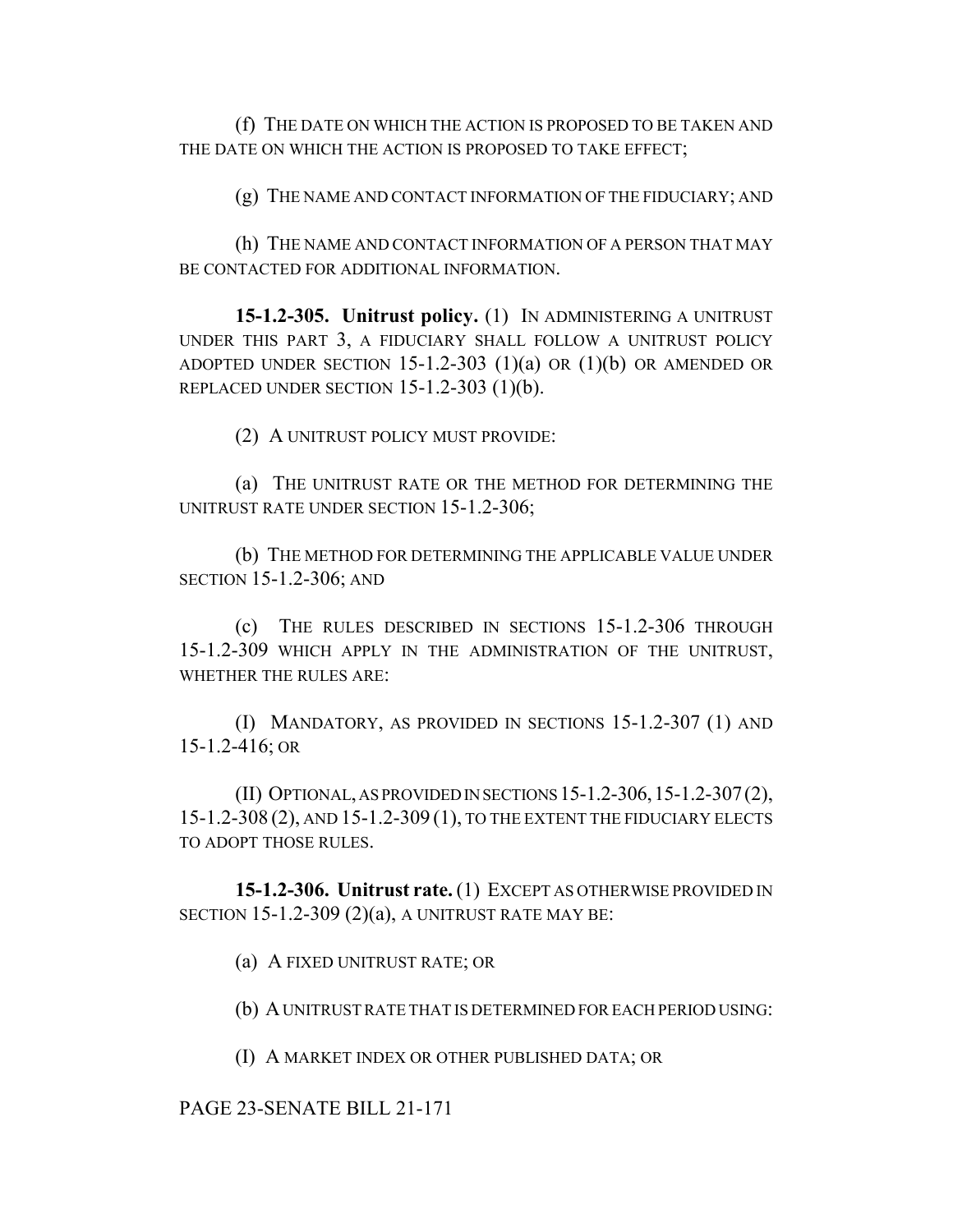(II) A MATHEMATICAL BLEND OF MARKET INDICES OR OTHER PUBLISHED DATA OVER A STATED NUMBER OF PRECEDING PERIODS.

(2) EXCEPT AS OTHERWISE PROVIDED IN SECTION  $15-1.2-309(2)(a)$ , A UNITRUST POLICY MAY PROVIDE:

(a) A LIMIT ON HOW HIGH THE UNITRUST RATE DETERMINED UNDER SUBSECTION  $(1)(b)$  OF THIS SECTION MAY RISE;

(b) A LIMIT ON HOW LOW THE UNITRUST RATE DETERMINED UNDER SUBSECTION (1)(b) OF THIS SECTION MAY FALL;

(c) A LIMIT ON HOW MUCH THE UNITRUST RATE DETERMINED UNDER SUBSECTION  $(1)(b)$  OF THIS SECTION MAY INCREASE OVER THE UNITRUST RATE FOR THE PRECEDING PERIOD OR A MATHEMATICAL BLEND OF UNITRUST RATES OVER A STATED NUMBER OF PRECEDING PERIODS;

(d) A LIMIT ON HOW MUCH THE UNITRUST RATE DETERMINED UNDER SUBSECTION (1)(b) OF THIS SECTION MAY DECREASE BELOW THE UNITRUST RATE FOR THE PRECEDING PERIOD OR A MATHEMATICAL BLEND OF UNITRUST RATES OVER A STATED NUMBER OF PRECEDING PERIODS; OR

(e) A MATHEMATICAL BLEND OF ANY OF THE UNITRUST RATES DETERMINED UNDER SUBSECTION (1)(b) OF THIS SECTION AND SUBSECTIONS  $(2)(a)$  THROUGH  $(2)(d)$  OF THIS SECTION.

**15-1.2-307. Applicable value.** (1) A UNITRUST POLICY MUST PROVIDE THE METHOD FOR DETERMINING THE FAIR MARKET VALUE OF AN ASSET FOR THE PURPOSE OF DETERMINING THE UNITRUST AMOUNT, INCLUDING:

(a) THE FREQUENCY OF VALUING THE ASSET, WHICH NEED NOT REQUIRE A VALUATION IN EVERY PERIOD; AND

(b) THE DATE FOR VALUING THE ASSET IN EACH PERIOD IN WHICH THE ASSET IS VALUED.

(2) EXCEPT AS OTHERWISE PROVIDED IN SECTION 15-1.2-309 (2)(b), A UNITRUST POLICY MAY PROVIDE METHODS FOR DETERMINING THE AMOUNT OF THE NET FAIR MARKET VALUE OF THE TRUST TO TAKE INTO ACCOUNT IN

#### PAGE 24-SENATE BILL 21-171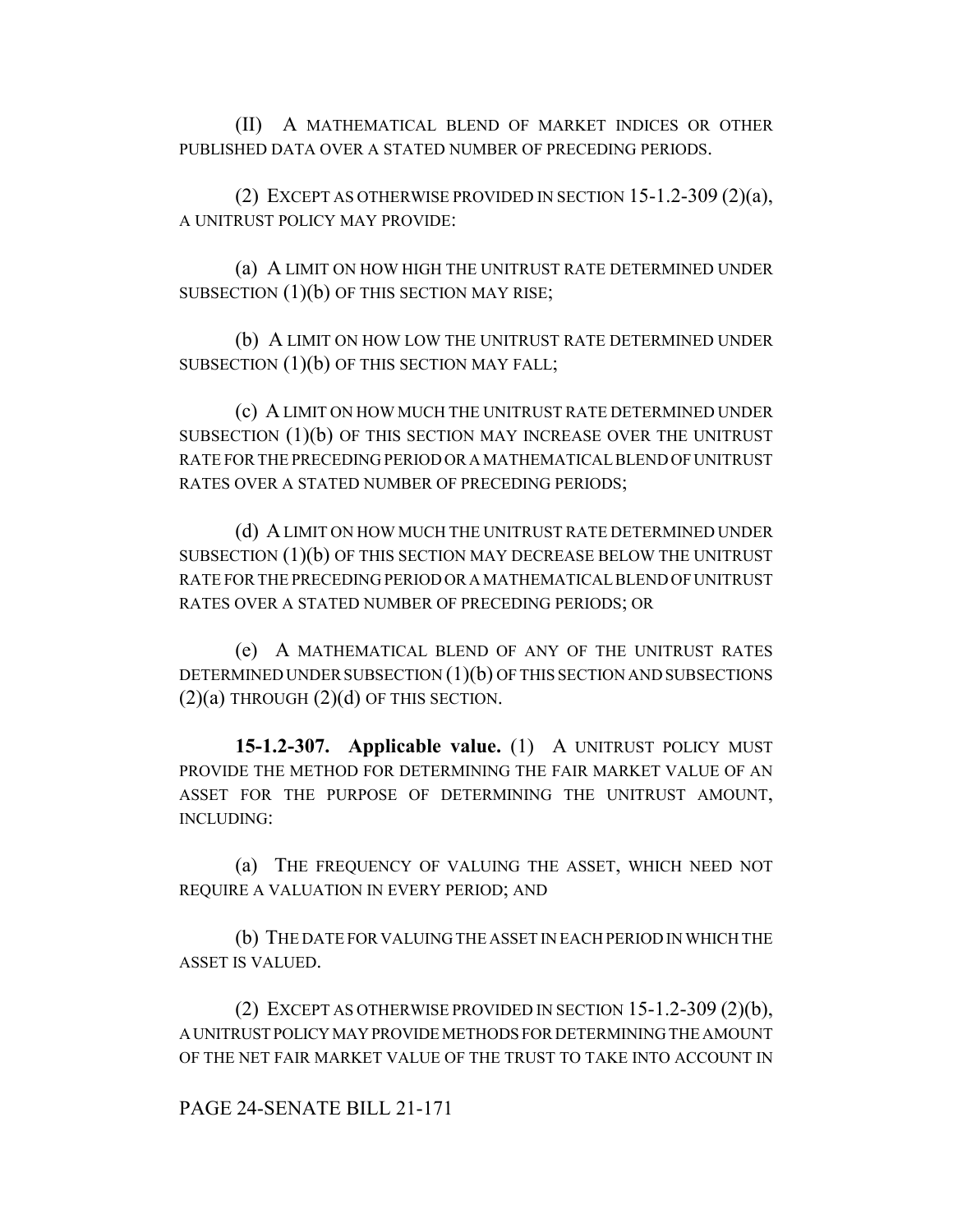DETERMINING THE APPLICABLE VALUE, INCLUDING:

(a) OBTAINING AN APPRAISAL OF AN ASSET FOR WHICH FAIR MARKET VALUE IS NOT READILY AVAILABLE;

(b) EXCLUSION OF SPECIFIC ASSETS OR GROUPS OR TYPES OF ASSETS;

(c) OTHER EXCEPTIONS OR MODIFICATIONS OF THE TREATMENT OF SPECIFIC ASSETS OR GROUPS OR TYPES OF ASSETS;

(d) IDENTIFICATION AND TREATMENT OF CASH OR PROPERTY HELD FOR DISTRIBUTION;

(e) USE OF:

(I) AN AVERAGE OF FAIR MARKET VALUES OVER A STATED NUMBER OF PRECEDING PERIODS; OR

(II) ANOTHER MATHEMATICAL BLEND OF FAIR MARKET VALUES OVER A STATED NUMBER OF PRECEDING PERIODS;

(f) A LIMIT ON HOW MUCH THE APPLICABLE VALUE OF ALL ASSETS, GROUPS OF ASSETS, OR INDIVIDUAL ASSETS MAY INCREASE OVER:

(I) THE CORRESPONDING APPLICABLE VALUE FOR THE PRECEDING PERIOD; OR

(II) A MATHEMATICAL BLEND OF APPLICABLE VALUES OVER A STATED NUMBER OF PRECEDING PERIODS;

(g) A LIMIT ON HOW MUCH THE APPLICABLE VALUE OF ALL ASSETS, GROUPS OF ASSETS, OR INDIVIDUAL ASSETS MAY DECREASE BELOW:

(I) THE CORRESPONDING APPLICABLE VALUE FOR THE PRECEDING PERIOD; OR

(II) A MATHEMATICAL BLEND OF APPLICABLE VALUES OVER A STATED NUMBER OF PRECEDING PERIODS;

(h) THE TREATMENT OF ACCRUED INCOME AND OTHER FEATURES OF

PAGE 25-SENATE BILL 21-171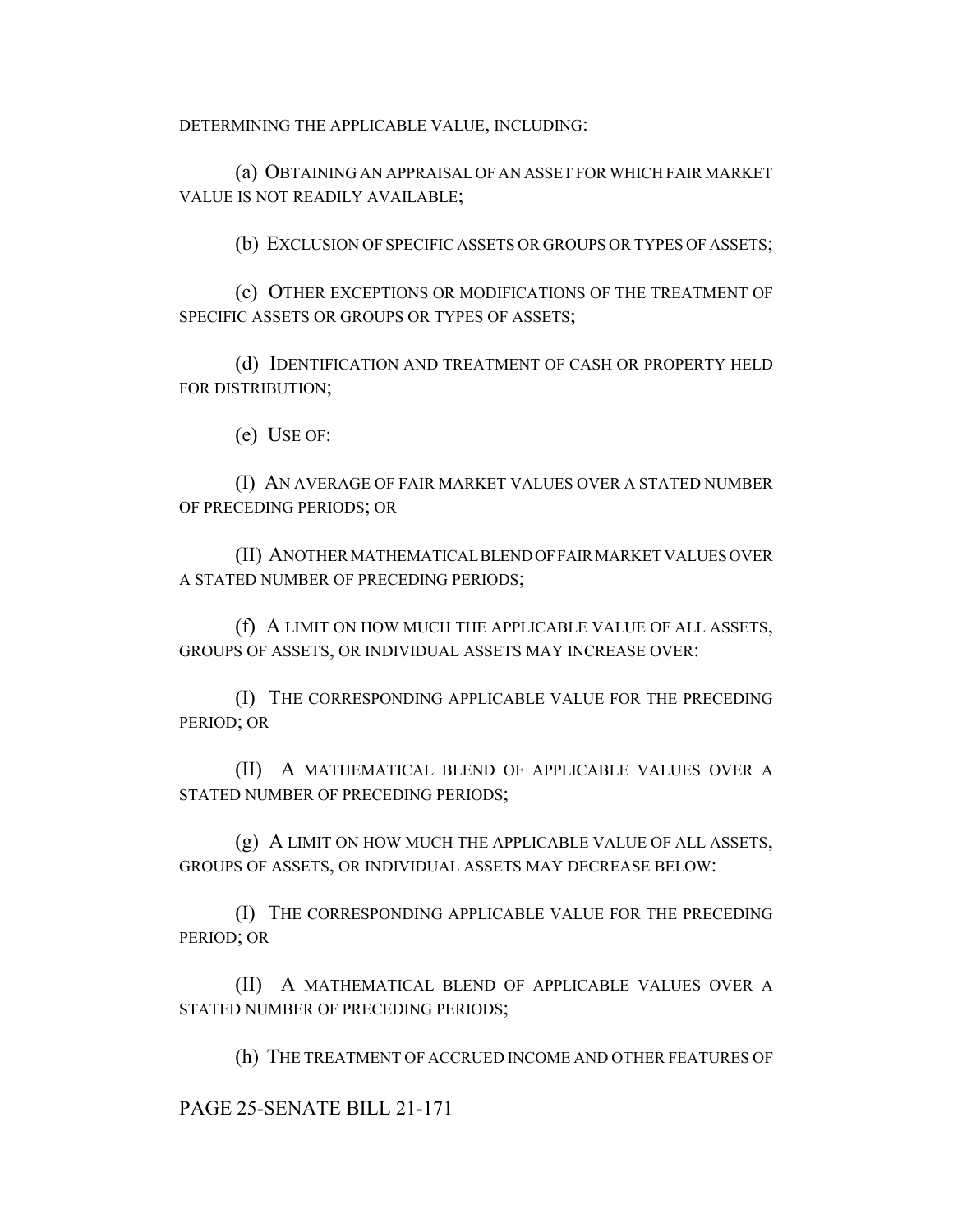AN ASSET WHICH AFFECT VALUE; AND

(i) DETERMINING THE LIABILITIES OF THE TRUST, INCLUDING TREATMENT OF LIABILITIES TO CONFORM WITH THE TREATMENT OF ASSETS UNDER SUBSECTIONS  $(2)(a)$  THROUGH  $(2)(h)$  OF THIS SECTION.

**15-1.2-308. Period.** (1) A UNITRUST POLICY MUST PROVIDE THE PERIOD USED UNDER SECTIONS 15-1.2-306 AND 15-1.2-307. EXCEPT AS OTHERWISE PROVIDED IN SECTION 15-1.2-309 (2)(c), THE PERIOD MAY BE:

(a) A CALENDAR YEAR;

(b) A TWELVE-MONTH PERIOD OTHER THAN A CALENDAR YEAR;

(c) A CALENDAR QUARTER;

(d) A THREE-MONTH PERIOD OTHER THAN A CALENDAR QUARTER; OR

(e) ANOTHER PERIOD.

(2) EXCEPT AS OTHERWISE PROVIDED IN SECTION 15-1.2-309 (2), A UNITRUST POLICY MAY PROVIDE STANDARDS FOR:

(a) USING FEWER PRECEDING PERIODS UNDER SECTION 15-1.2-306  $(1)(b)(II), (2)(c), OR (2)(d)$  IF:

(I) THE TRUST WAS NOT IN EXISTENCE IN A PRECEDING PERIOD; OR

(II) MARKET INDICES OR OTHER PUBLISHED DATA ARE NOT AVAILABLE FOR A PRECEDING PERIOD;

(b) USING FEWER PRECEDING PERIODS UNDER SECTION 15-1.2-307  $(2)(e)(I), (2)(e)(II), (2)(f)(II), OR (2)(g)(II)$  IF:

(I) THE TRUST WAS NOT IN EXISTENCE IN A PRECEDING PERIOD; OR

(II) FAIR MARKET VALUES ARE NOT AVAILABLE FOR A PRECEDING PERIOD; AND

(c) PRORATING THE UNITRUST AMOUNT ON A DAILY BASIS FOR A

PAGE 26-SENATE BILL 21-171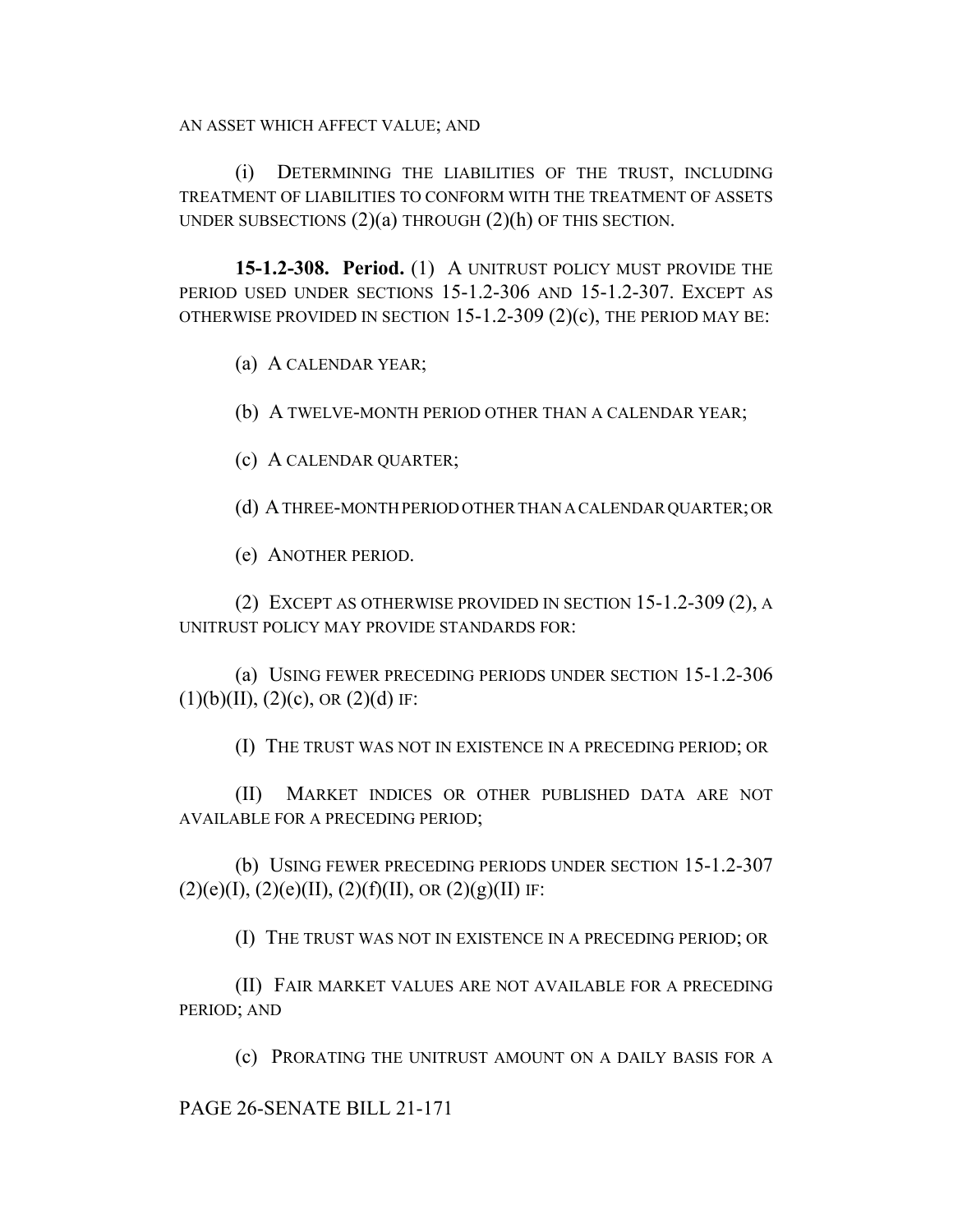PART OF A PERIOD IN WHICH THE TRUST OR THE ADMINISTRATION OF THE TRUST AS A UNITRUST OR THE INTEREST OF ANY BENEFICIARY COMMENCES OR TERMINATES.

**15-1.2-309. Special tax benefits - rules.** (1) A UNITRUST POLICY MAY:

(a) PROVIDE METHODS AND STANDARDS FOR:

(I) DETERMINING THE TIMING OF DISTRIBUTIONS;

(II) MAKING DISTRIBUTIONS IN CASH OR IN KIND OR PARTLY IN CASH AND PARTLY IN KIND; OR

(III) CORRECTING AN UNDERPAYMENT OR OVERPAYMENT TO A BENEFICIARY BASED ON THE UNITRUST AMOUNT IF THERE IS AN ERROR IN CALCULATING THE UNITRUST AMOUNT;

(b) SPECIFY SOURCES AND THE ORDER OF SOURCES, INCLUDING CATEGORIES OF INCOME FOR FEDERAL INCOME TAX PURPOSES, FROM WHICH DISTRIBUTIONS OF A UNITRUST AMOUNT ARE PAID; OR

(c) PROVIDE OTHER STANDARDS AND RULES THE FIDUCIARY DETERMINES SERVE THE INTERESTS OF THE BENEFICIARIES.

(2) IF A TRUST QUALIFIES FOR A SPECIAL TAX BENEFIT OR A FIDUCIARY IS NOT AN INDEPENDENT PERSON:

(a) THE UNITRUST RATE ESTABLISHED UNDER SECTION 15-1.2-306 MAY NOT BE LESS THAN THREE PERCENT OR MORE THAN FIVE PERCENT;

(b) THE ONLY PROVISIONS OF SECTION 15-1.2-307 WHICH APPLY ARE SECTION 15-1.2-307 (1), (2)(a), (2)(d), (2)(e)(I), AND (2)(i);

(c) THE ONLY PERIOD THAT MAY BE USED UNDER SECTION 15-1.2-308 IS A CALENDAR YEAR UNDER SECTION  $15-1.2-308$   $(1)(a)$ ; AND

(d) THE ONLY OTHER PROVISIONS OF SECTION 15-1.2-308 WHICH APPLY ARE SECTION 15-1.2-308  $(2)(b)(I)$  AND  $(2)(c)$ .

PAGE 27-SENATE BILL 21-171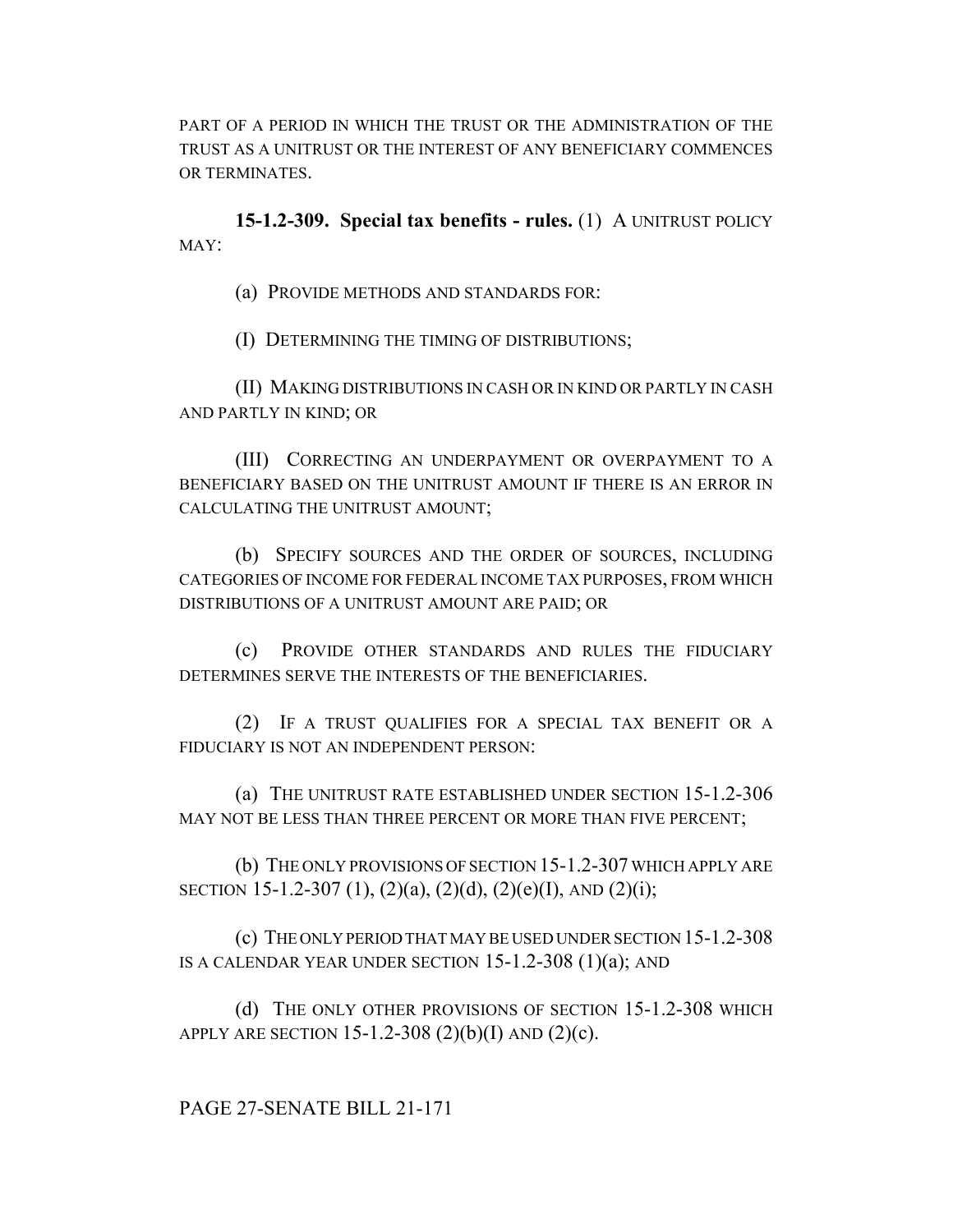(3) UNLESS OTHERWISE PROVIDED BY THE TERMS OF UNITRUST POLICY OR THE TERMS OF THE TRUST, THE DISTRIBUTION AMOUNT EACH YEAR SHALL BE DEEMED TO BE PAID FROM THE FOLLOWING SOURCES FOR THAT YEAR IN THE FOLLOWING ORDER:

(a) NET INCOME DETERMINED AS IF THE TRUST WAS NOT A UNITRUST;

(b) OTHER ORDINARY INCOME AS DETERMINED FOR FEDERAL INCOME TAX PURPOSES;

(c) NET REALIZED SHORT-TERM CAPITAL GAINS AS DETERMINED FOR FEDERAL INCOME TAX PURPOSES;

(d) NET REALIZED LONG-TERM CAPITAL GAINS AS DETERMINED FOR FEDERAL INCOME TAX PURPOSES;

(e) TRUST PRINCIPAL COMPRISING ASSETS FOR WHICH THERE IS A READILY AVAILABLE MARKET VALUE; AND

(f) OTHER TRUST PRINCIPAL.

### PART 4

### ALLOCATION OF RECEIPTS

## **15-1.2-401. Character of receipts from entity - definitions.** (1) IN THIS SECTION:

(a) "CAPITAL DISTRIBUTION" MEANS AN ENTITY DISTRIBUTION OF MONEY WHICH IS A:

(I) RETURN OF CAPITAL; OR

(II) DISTRIBUTION IN TOTAL OR PARTIAL LIQUIDATION OF THE ENTITY.

(b) "ENTITY":

(I) MEANS A CORPORATION, PARTNERSHIP, LIMITED LIABILITY COMPANY, REGULATED INVESTMENT COMPANY, REAL ESTATE INVESTMENT TRUST, COMMON TRUST FUND, OR ANY OTHER ORGANIZATION OR

### PAGE 28-SENATE BILL 21-171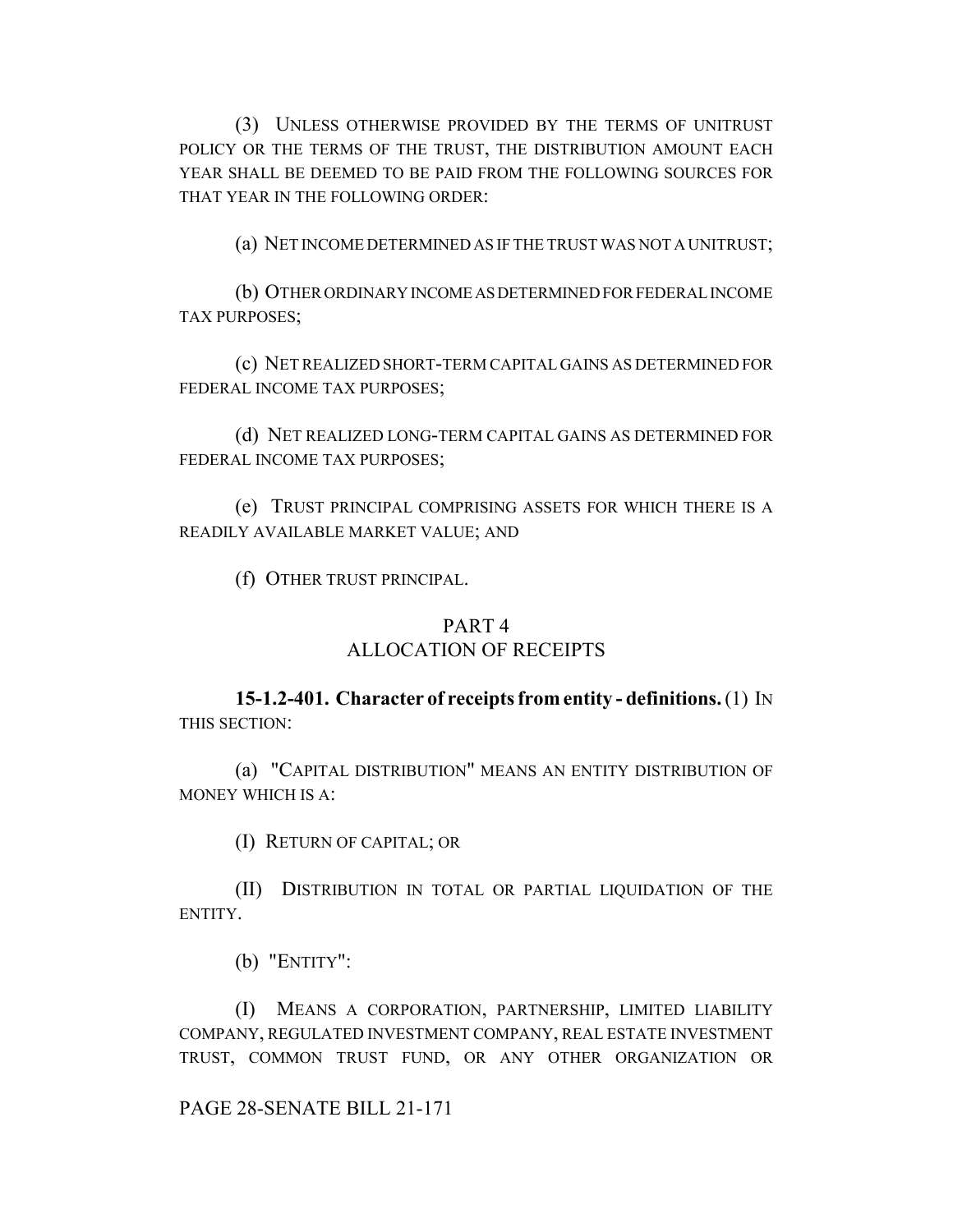ARRANGEMENT IN WHICH A FIDUCIARY OWNS OR HOLDS AN INTEREST, WHETHER OR NOT THE ENTITY IS A TAXPAYER FOR FEDERAL INCOME TAX PURPOSES; AND

(II) DOES NOT INCLUDE:

(A) A TRUST OR ESTATE TO WHICH SECTION 15-1.2-402 APPLIES;

(B) A BUSINESS OR OTHER ACTIVITY TO WHICH SECTION 15-1.2-403 APPLIES WHICH IS NOT CONDUCTED BY AN ENTITY DESCRIBED IN SUBSECTION  $(1)(b)(I)$  OF THIS SECTION;

(C) AN ASSET-BACKED SECURITY; OR

(D) AN INSTRUMENT OR ARRANGEMENT TO WHICH SECTION 15-1.2-416 APPLIES.

(c) "ENTITY DISTRIBUTION" MEANS A PAYMENT OR TRANSFER BY AN ENTITY MADE TO A PERSON IN THE PERSON'S CAPACITY AS AN OWNER OR HOLDER OF AN INTEREST IN THE ENTITY.

(2) IN THIS SECTION, AN ATTRIBUTE OR ACTION OF AN ENTITY INCLUDES AN ATTRIBUTE OR ACTION OF ANY OTHER ENTITY IN WHICH THE ENTITY OWNS OR HOLDS AN INTEREST, INCLUDING AN INTEREST OWNED OR HELD INDIRECTLY THROUGH ANOTHER ENTITY.

(3) EXCEPT AS OTHERWISE PROVIDED IN SUBSECTIONS (4)(b) THROUGH (4)(d) OF THIS SECTION, A FIDUCIARY SHALL ALLOCATE TO INCOME:

(a) MONEY RECEIVED IN AN ENTITY DISTRIBUTION; AND

(b) TANGIBLE PERSONAL PROPERTY OF NOMINAL VALUE RECEIVED FROM THE ENTITY.

(4) A FIDUCIARY SHALL ALLOCATE TO PRINCIPAL:

(a) PROPERTY RECEIVED IN AN ENTITY DISTRIBUTION WHICH IS NOT:

(I) MONEY; OR

PAGE 29-SENATE BILL 21-171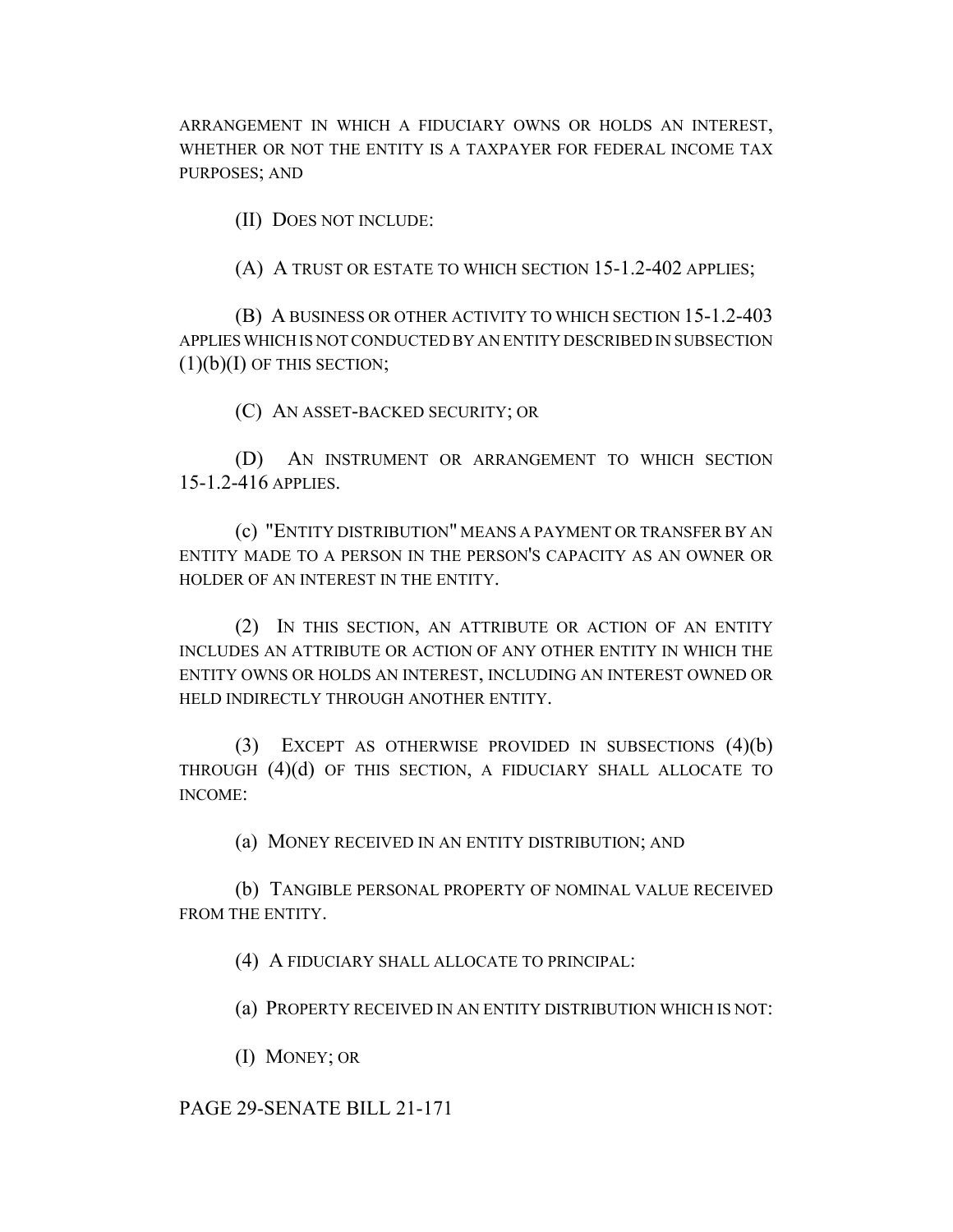(II) TANGIBLE PERSONAL PROPERTY OF NOMINAL VALUE;

(b) MONEY RECEIVED IN AN ENTITY DISTRIBUTION IN AN EXCHANGE FOR PART OR ALL OF THE FIDUCIARY'S INTEREST IN THE ENTITY, TO THE EXTENT THE ENTITY DISTRIBUTION REDUCES THE FIDUCIARY'S INTEREST IN THE ENTITY RELATIVE TO THE INTERESTS OF OTHER PERSONS THAT OWN OR HOLD INTERESTS IN THE ENTITY;

(c) MONEY RECEIVED IN AN ENTITY DISTRIBUTION THAT THE FIDUCIARY DETERMINES OR ESTIMATES IS A CAPITAL DISTRIBUTION; AND

(d) MONEY RECEIVED IN AN ENTITY DISTRIBUTION FROM AN ENTITY THAT IS:

(I) A REGULATED INVESTMENT COMPANY OR REAL ESTATE INVESTMENT TRUST IF THE MONEY RECEIVED IS A CAPITAL GAIN DIVIDEND FOR FEDERAL INCOME TAX PURPOSES; OR

(II) TREATED FOR FEDERAL INCOME TAX PURPOSES COMPARABLY TO THE TREATMENT DESCRIBED IN SUBSECTION  $(4)(d)(I)$  OF THIS SECTION.

(5) A FIDUCIARY MAY DETERMINE OR ESTIMATE THAT MONEY RECEIVED IN AN ENTITY DISTRIBUTION IS A CAPITAL DISTRIBUTION:

(a) BY RELYING WITHOUT INQUIRY OR INVESTIGATION ON A CHARACTERIZATION OF THE ENTITY DISTRIBUTION PROVIDED BY OR ON BEHALF OF THE ENTITY, UNLESS THE FIDUCIARY:

(I) DETERMINES, ON THE BASIS OF INFORMATION KNOWN TO THE FIDUCIARY, THAT THE CHARACTERIZATION IS OR MAY BE INCORRECT; OR

(II) OWNS OR HOLDS MORE THAN FIFTY PERCENT OF THE VOTING INTEREST IN THE ENTITY;

(b) BY DETERMINING OR ESTIMATING, ON THE BASIS OF INFORMATION KNOWN TO THE FIDUCIARY OR PROVIDED TO THE FIDUCIARY BY OR ON BEHALF OF THE ENTITY, THAT THE TOTAL AMOUNT OF MONEY AND PROPERTY RECEIVED BY THE FIDUCIARY IN THE ENTITY DISTRIBUTION OR A SERIES OF RELATED ENTITY DISTRIBUTIONS IS OR WILL BE GREATER THAN TWENTY PERCENT OF THE FAIR MARKET VALUE OF THE FIDUCIARY'S INTEREST IN THE

PAGE 30-SENATE BILL 21-171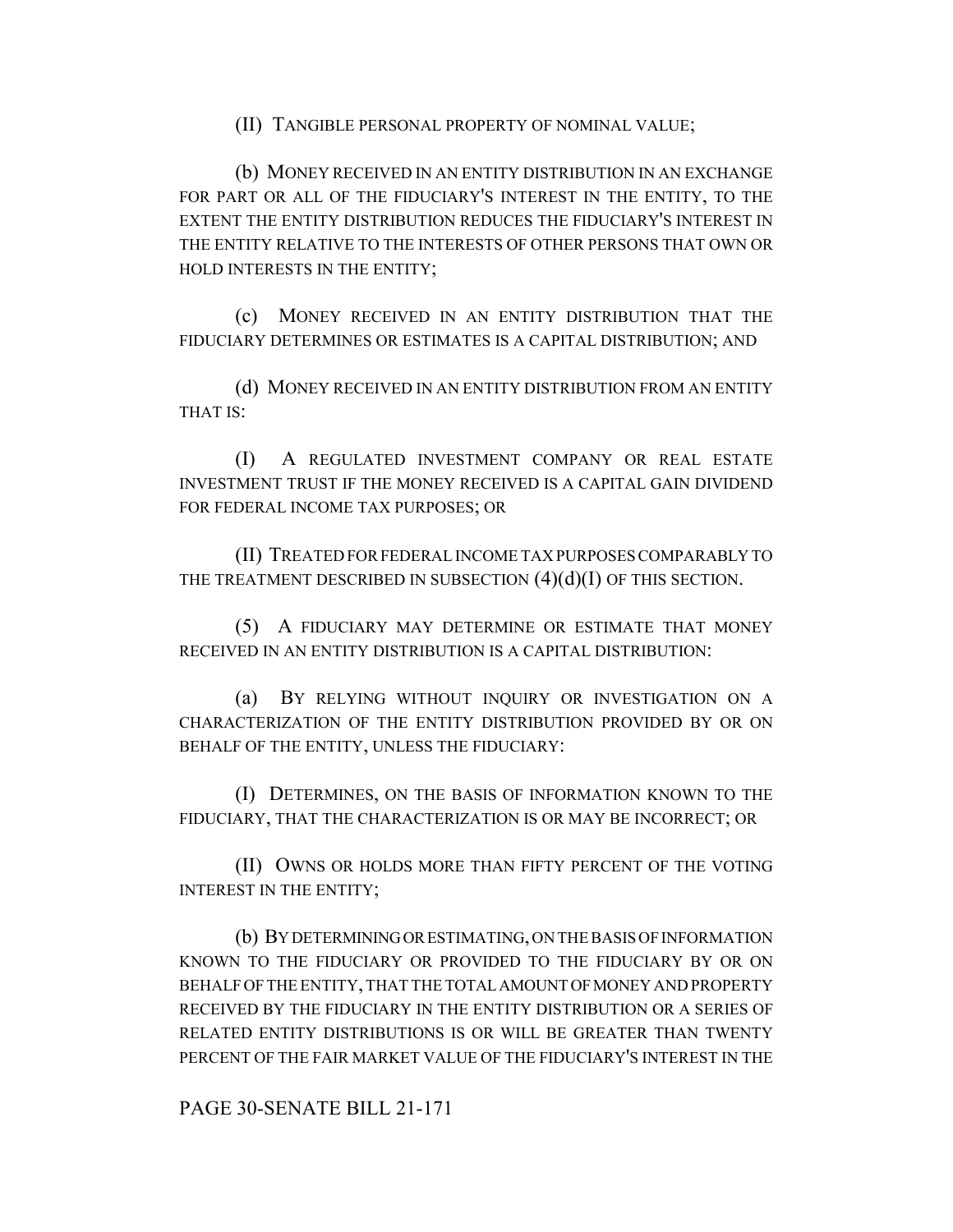ENTITY; OR

(c) IF NEITHER SUBSECTION  $(5)(a)$  NOR  $(5)(b)$  OF THIS SECTION APPLIES, BY CONSIDERING THE FACTORS IN SUBSECTION (6) OF THIS SECTION AND THE INFORMATION KNOWN TO THE FIDUCIARY OR PROVIDED TO THE FIDUCIARY BY OR ON BEHALF OF THE ENTITY.

(6) IN MAKING A DETERMINATION OR ESTIMATE UNDER SUBSECTION (5)(c) OF THIS SECTION, A FIDUCIARY MAY CONSIDER:

(a) A CHARACTERIZATION OF AN ENTITY DISTRIBUTION PROVIDED BY OR ON BEHALF OF THE ENTITY;

(b) THE AMOUNT OF MONEY OR PROPERTY RECEIVED IN:

(I) THE ENTITY DISTRIBUTION; OR

(II) WHAT THE FIDUCIARY DETERMINES IS OR WILL BE A SERIES OF RELATED ENTITY DISTRIBUTIONS;

(c) THE AMOUNT DESCRIBED IN SUBSECTION (6)(b) OF THIS SECTION COMPARED TO THE AMOUNT THE FIDUCIARY DETERMINES OR ESTIMATES IS, DURING THE CURRENT OR PRECEDING ACCOUNTING PERIODS:

(I) THE ENTITY'S OPERATING INCOME;

(II) THE PROCEEDS OF THE ENTITY'S SALE OR OTHER DISPOSITION OF:

(A) ALL OR PART OF THE BUSINESS OR OTHER ACTIVITY CONDUCTED BY THE ENTITY;

(B) ONE OR MORE BUSINESS ASSETS THAT ARE NOT SOLD TO CUSTOMERS IN THE ORDINARY COURSE OF THE BUSINESS OR OTHER ACTIVITY CONDUCTED BY THE ENTITY; OR

(C) ONE OR MORE ASSETS OTHER THAN BUSINESS ASSETS, UNLESS THE ENTITY'S PRIMARY ACTIVITY IS TO INVEST IN ASSETS TO REALIZE GAIN ON THE DISPOSITION OF ALL OR SOME OF THE ASSETS;

(III) IF THE ENTITY'S PRIMARY ACTIVITY IS TO INVEST IN ASSETS TO

PAGE 31-SENATE BILL 21-171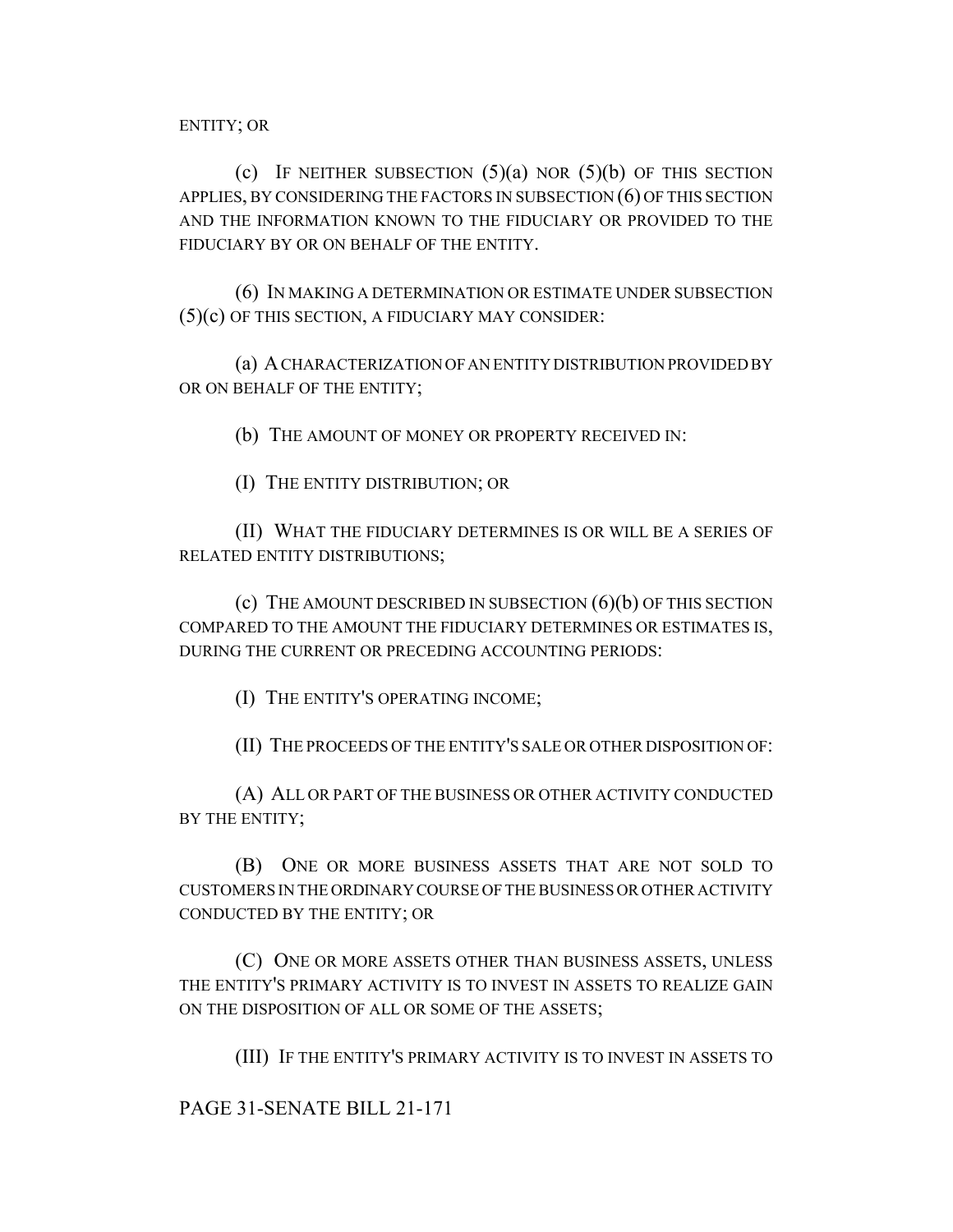REALIZE GAIN ON THE DISPOSITION OF ALL OR SOME OF THE ASSETS, THE GAIN REALIZED ON THE DISPOSITION;

(IV) THE ENTITY'S REGULAR, PERIODIC ENTITY DISTRIBUTIONS;

(V) THE AMOUNT OF MONEY THE ENTITY HAS ACCUMULATED;

(VI) THE AMOUNT OF MONEY THE ENTITY HAS BORROWED;

(VII) THE AMOUNT OF MONEY THE ENTITY HAS RECEIVED FROM THE SOURCES DESCRIBED IN SECTIONS 15-1.2-407, 15-1.2-410, 15-1.2-411, AND 15-1.2-412; AND

(VIII) THE AMOUNT OF MONEY THE ENTITY HAS RECEIVED FROM A SOURCE NOT OTHERWISE DESCRIBED IN THIS SUBSECTION  $(6)(c)$ ; AND

(d) ANY OTHER FACTOR THE FIDUCIARY DETERMINES IS RELEVANT.

(7) IF, AFTER APPLYING SUBSECTIONS (3) THROUGH (6) OF THIS SECTION, A FIDUCIARY DETERMINES THAT A PART OF AN ENTITY DISTRIBUTION IS A CAPITAL DISTRIBUTION BUT IS IN DOUBT ABOUT THE AMOUNT OF THE ENTITY DISTRIBUTION WHICH IS A CAPITAL DISTRIBUTION, THE FIDUCIARY SHALL ALLOCATE TO PRINCIPAL THE AMOUNT OF THE ENTITY DISTRIBUTION WHICH IS IN DOUBT.

(8) IF A FIDUCIARY RECEIVES ADDITIONAL INFORMATION ABOUT THE APPLICATION OF THIS SECTION TO AN ENTITY DISTRIBUTION BEFORE THE FIDUCIARY HAS PAID PART OF THE ENTITY DISTRIBUTION TO A BENEFICIARY, THE FIDUCIARY MAY CONSIDER THE ADDITIONAL INFORMATION BEFORE MAKING THE PAYMENT TO THE BENEFICIARY AND MAY CHANGE A DECISION TO MAKE THE PAYMENT TO THE BENEFICIARY.

(9) IF A FIDUCIARY RECEIVES ADDITIONAL INFORMATION ABOUT THE APPLICATION OF THIS SECTION TO AN ENTITY DISTRIBUTION AFTER THE FIDUCIARY HAS PAID PART OF THE ENTITY DISTRIBUTION TO A BENEFICIARY, THE FIDUCIARY IS NOT REQUIRED TO CHANGE OR RECOVER THE PAYMENT TO THE BENEFICIARY BUT MAY CONSIDER THAT INFORMATION IN DETERMINING WHETHER TO EXERCISE THE POWER TO ADJUST UNDER SECTION 15-1.2-203.

**15-1.2-402. Distribution from trust or estate.** A FIDUCIARY SHALL

PAGE 32-SENATE BILL 21-171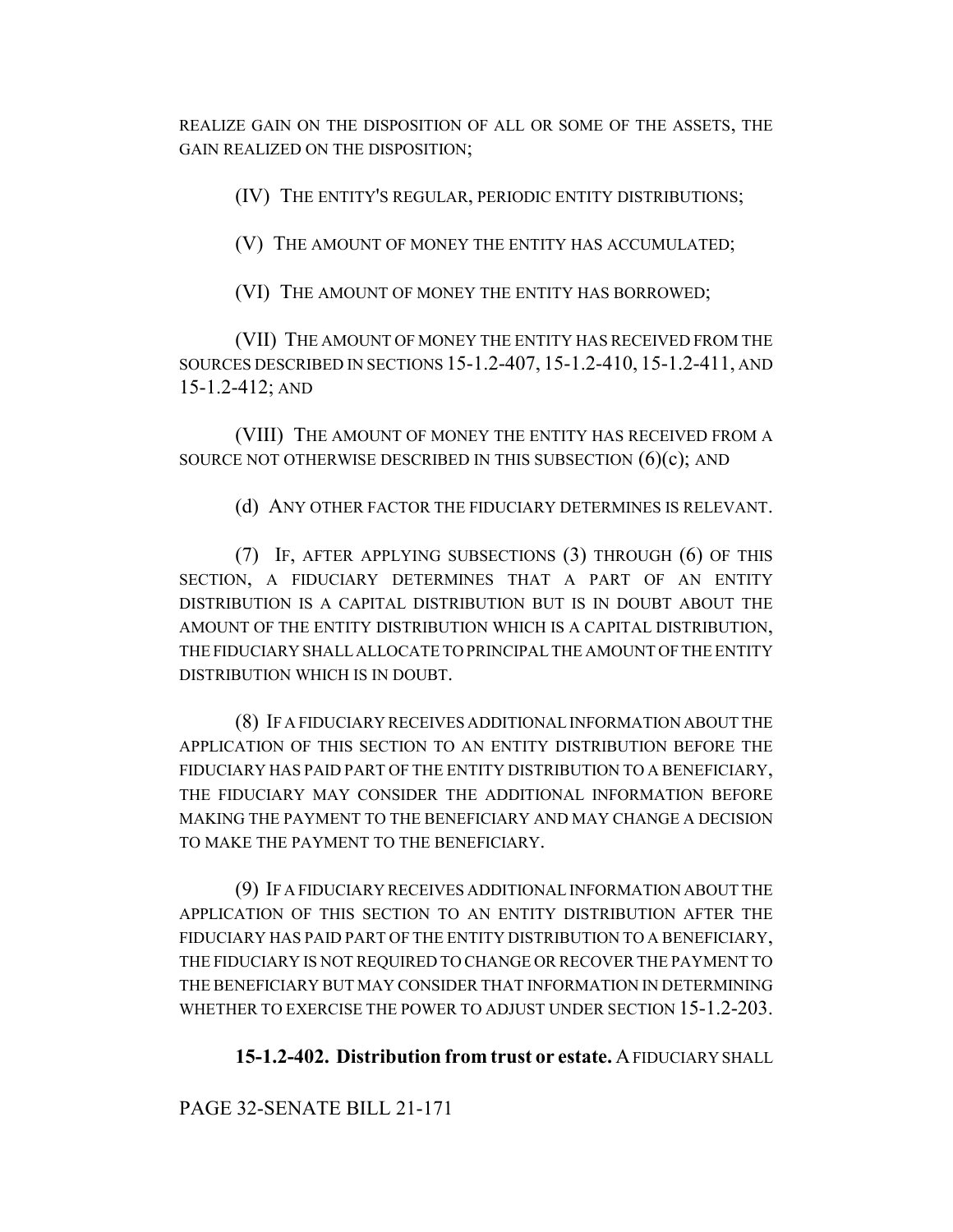ALLOCATE TO INCOME AN AMOUNT RECEIVED AS A DISTRIBUTION OF INCOME, INCLUDING A UNITRUST DISTRIBUTION UNDER PART 3 OF THIS ARTICLE 1.2, FROM A TRUST OR ESTATE IN WHICH THE FIDUCIARY HAS AN INTEREST, OTHER THAN AN INTEREST THE FIDUCIARY PURCHASED IN A TRUST THAT IS AN INVESTMENT ENTITY, AND SHALL ALLOCATE TO PRINCIPAL AN AMOUNT RECEIVED AS A DISTRIBUTION OF PRINCIPAL FROM THE TRUST OR ESTATE. IF A FIDUCIARY PURCHASES, OR RECEIVES FROM A SETTLOR, AN INTEREST IN A TRUST THAT IS AN INVESTMENT ENTITY, SECTION 15-1.2-401,15-1.2-415, OR 15-1.2-416 APPLY TO A RECEIPT FROM THE TRUST.

**15-1.2-403. Business of other activity conducted by fiduciary.** (1) THIS SECTION APPLIES TO A BUSINESS OR OTHER ACTIVITY CONDUCTED BY A FIDUCIARY IF THE FIDUCIARY DETERMINES THAT IT IS IN THE INTERESTS OF THE BENEFICIARIES TO ACCOUNT SEPARATELY FOR THE BUSINESS OR OTHER ACTIVITY INSTEAD OF:

(a) ACCOUNTING FOR THE BUSINESS OR OTHER ACTIVITY AS PART OF THE FIDUCIARY'S GENERAL ACCOUNTING RECORDS; OR

(b) CONDUCTING THE BUSINESS OR OTHER ACTIVITY THROUGH AN ENTITY DESCRIBED IN SECTION  $15-1.2-401$   $(1)(b)(I)$ .

(2) A FIDUCIARY MAY ACCOUNT SEPARATELY UNDER THIS SECTION FOR THE TRANSACTIONS OF A BUSINESS OR OTHER ACTIVITY, WHETHER OR NOT ASSETS OF THE BUSINESS OR OTHER ACTIVITY ARE SEGREGATED FROM OTHER ASSETS HELD BY THE FIDUCIARY.

(3) A FIDUCIARY THAT ACCOUNTS SEPARATELY UNDER THIS SECTION FOR A BUSINESS OR OTHER ACTIVITY:

(a) MAY DETERMINE:

(I) THE EXTENT TO WHICH THE NET CASH RECEIPTS OF THE BUSINESS OR OTHER ACTIVITY MUST BE RETAINED FOR:

(A) WORKING CAPITAL;

(B) THE ACQUISITION OR REPLACEMENT OF FIXED ASSETS; AND

(C) OTHER REASONABLY FORESEEABLE NEEDS OF THE BUSINESS OR

PAGE 33-SENATE BILL 21-171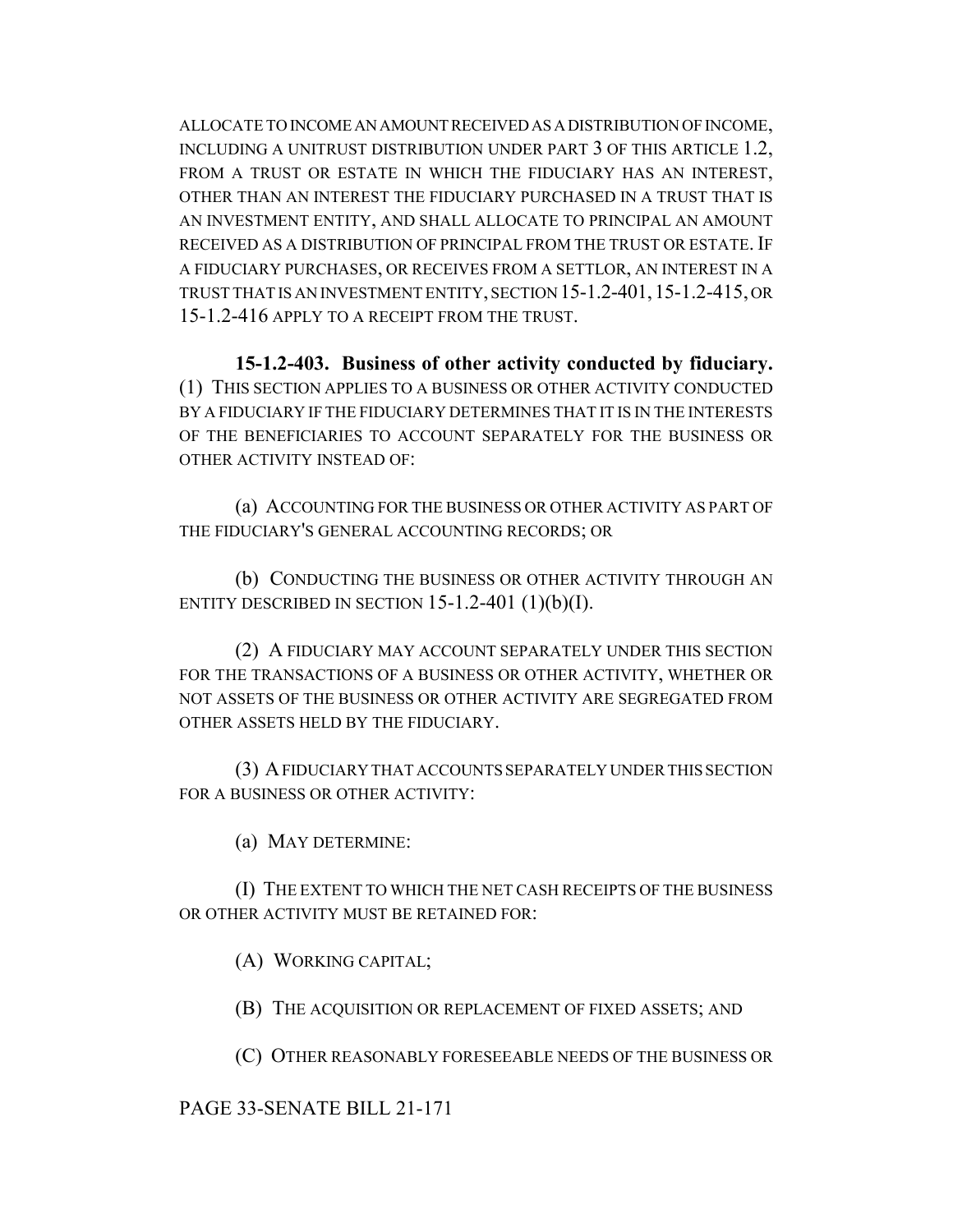(II) THE EXTENT TO WHICH THE REMAINING NET CASH RECEIPTS ARE ACCOUNTED FOR AS PRINCIPAL OR INCOME IN THE FIDUCIARY'S GENERAL ACCOUNTING RECORDS FOR THE TRUST;

(b) MAY MAKE A DETERMINATION UNDER SUBSECTION (3)(a) OF THIS SECTION SEPARATELY AND DIFFERENTLY FROM THE FIDUCIARY'S DECISIONS CONCERNING DISTRIBUTIONS OF INCOME OR PRINCIPAL; AND

(c) SHALL ACCOUNT FOR THE NET AMOUNT RECEIVED FROM THE SALE OF AN ASSET OF THE BUSINESS OR OTHER ACTIVITY, OTHER THAN A SALE IN THE ORDINARY COURSE OF THE BUSINESS OR OTHER ACTIVITY, AS PRINCIPAL IN THE FIDUCIARY'S GENERAL ACCOUNTING RECORDS FOR THE TRUST, TO THE EXTENT THE FIDUCIARY DETERMINES THAT THE NET AMOUNT RECEIVED IS NO LONGER REQUIRED IN THE CONDUCT OF THE BUSINESS OR OTHER ACTIVITY.

(4) ACTIVITIES FOR WHICH A FIDUCIARY MAY ACCOUNT SEPARATELY UNDER THIS SECTION INCLUDE:

(a) RETAIL, MANUFACTURING, SERVICE, AND OTHER TRADITIONAL BUSINESS ACTIVITIES;

(b) FARMING;

(c) RAISING AND SELLING LIVESTOCK AND OTHER ANIMALS;

(d) MANAGING RENTAL PROPERTIES;

(e) EXTRACTING MINERALS, WATER, AND OTHER NATURAL RESOURCES;

(f) GROWING AND CUTTING TIMBER;

(g) AN ACTIVITY TO WHICH SECTION 15-1.2-414, 15-1.2-415, OR 15-1.2-416 APPLIES; AND

(h) ANY OTHER BUSINESS CONDUCTED BY THE FIDUCIARY.

**15-1.2-404. Principal receipts.** (1) A FIDUCIARY SHALL ALLOCATE

### PAGE 34-SENATE BILL 21-171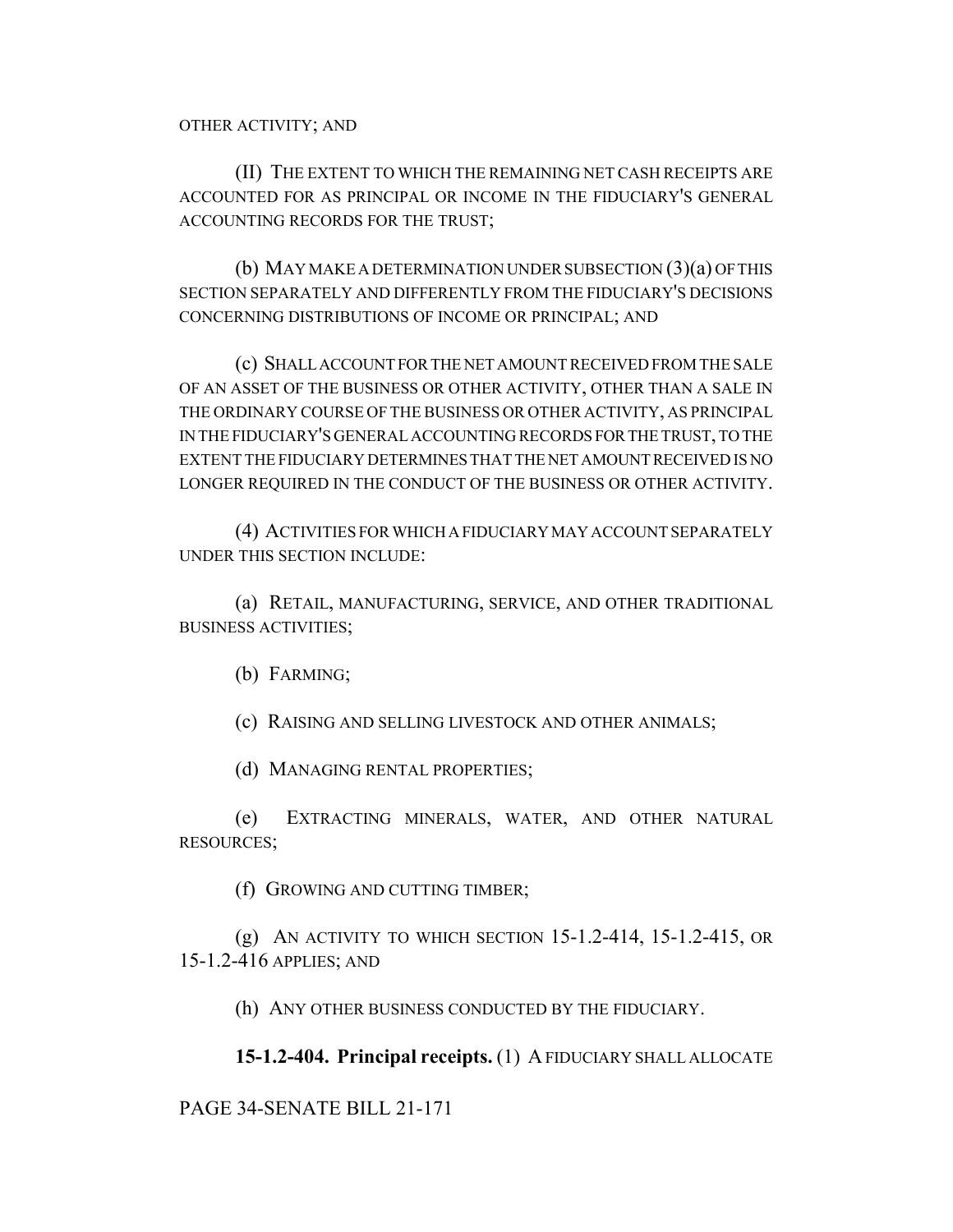TO PRINCIPAL:

(a) TO THE EXTENT NOT ALLOCATED TO INCOME UNDER THIS ARTICLE 1.2, AN ASSET RECEIVED FROM:

(I) AN INDIVIDUAL DURING THE INDIVIDUAL'S LIFETIME;

(II) AN ESTATE;

(III) A TRUST ON TERMINATION OF AN INCOME INTEREST; OR

(IV) A PAYOR UNDER A CONTRACT NAMING THE FIDUCIARY AS BENEFICIARY;

(b) EXCEPT AS OTHERWISE PROVIDED IN THIS PART 4, MONEY OR OTHER PROPERTY RECEIVED FROM THE SALE, EXCHANGE, LIQUIDATION, OR CHANGE IN FORM OF A PRINCIPAL ASSET;

(c) AN AMOUNT RECOVERED FROM A THIRD PARTY TO REIMBURSE THE FIDUCIARY BECAUSE OF A DISBURSEMENT DESCRIBED IN SECTION 15-1.2-502 (1) OR FOR ANOTHER REASON TO THE EXTENT NOT BASED ON LOSS OF INCOME;

(d) PROCEEDS OF PROPERTY TAKEN BY EMINENT DOMAIN; EXCEPT THAT PROCEEDS AWARDED FOR LOSS OF INCOME IN AN ACCOUNTING PERIOD ARE INCOME IF A CURRENT INCOME BENEFICIARY HAD A MANDATORY INCOME INTEREST DURING THE PERIOD;

(e) NET INCOME RECEIVED IN AN ACCOUNTING PERIOD DURING WHICH THERE IS NO BENEFICIARY TO WHICH A FIDUCIARY MAY OR MUST DISTRIBUTE INCOME; AND

(f) OTHER RECEIPTS AS PROVIDED IN SECTIONS 15-1.2-408 THROUGH 15-1.2-416.

**15-1.2-405. Rental property.** (1) TO THE EXTENT A FIDUCIARY DOES NOT ACCOUNT FOR THE MANAGEMENT OF RENTAL PROPERTY AS A BUSINESS UNDER SECTION 15-1.2-403, THE FIDUCIARY SHALL ALLOCATE TO INCOME AN AMOUNT RECEIVED AS RENT OF REAL OR PERSONAL PROPERTY, INCLUDING AN AMOUNT RECEIVED FOR CANCELLATION OR RENEWAL OF A

PAGE 35-SENATE BILL 21-171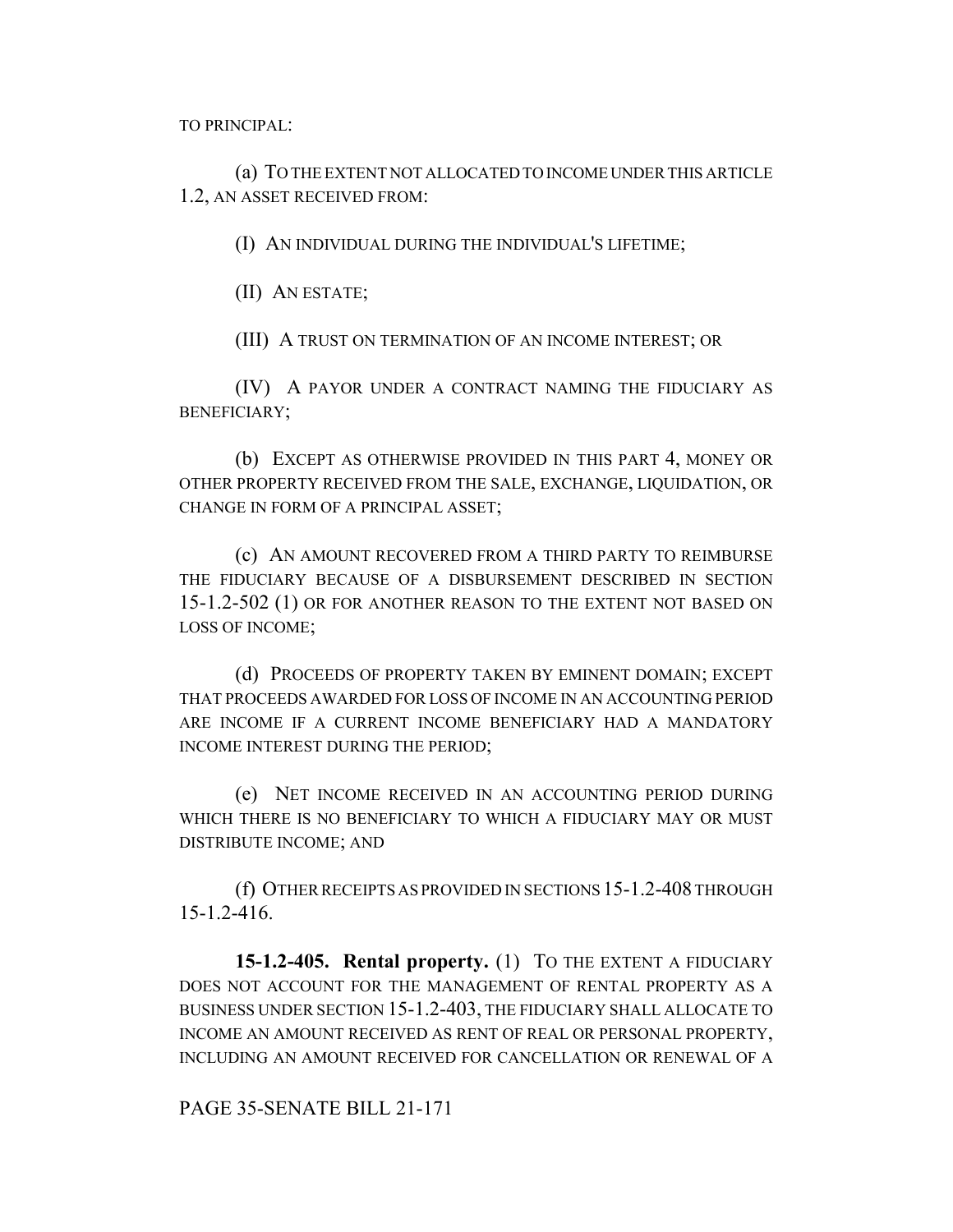LEASE. AN AMOUNT RECEIVED AS A REFUNDABLE DEPOSIT, INCLUDING A SECURITY DEPOSIT OR A DEPOSIT THAT IS TO BE APPLIED AS RENT FOR FUTURE PERIODS:

(a) MUST BE ADDED TO PRINCIPAL AND HELD SUBJECT TO THE TERMS OF THE LEASE, EXCEPT AS OTHERWISE PROVIDED BY LAW OTHER THAN THIS ARTICLE 1.2; AND

(b) IS NOT ALLOCATED TO INCOME OR AVAILABLE FOR DISTRIBUTION TO A BENEFICIARY UNTIL THE FIDUCIARY'S CONTRACTUAL OBLIGATIONS HAVE BEEN SATISFIED WITH RESPECT TO THAT AMOUNT.

**15-1.2-406. Receipt on obligation to be paid in money.** (1) THIS SECTION DOES NOT APPLY TO AN OBLIGATION TO WHICH SECTION 15-1.2-409, 15-1.2-410,15-1.2-411,15-1.2-412,15-1.2-414,15-1.2-415, OR 15-1.2-416 APPLIES.

(2) A FIDUCIARY SHALL ALLOCATE TO INCOME, WITHOUT PROVISION FOR AMORTIZATION OF PREMIUM, AN AMOUNT RECEIVED AS INTEREST ON AN OBLIGATION TO PAY MONEY TO THE FIDUCIARY, INCLUDING AN AMOUNT RECEIVED AS CONSIDERATION FOR PREPAYING PRINCIPAL.

(3) A FIDUCIARY SHALL ALLOCATE TO PRINCIPAL AN AMOUNT RECEIVED FROM THE SALE, REDEMPTION, OR OTHER DISPOSITION OF AN OBLIGATION TO PAY MONEY TO THE FIDUCIARY. A FIDUCIARY SHALL ALLOCATE TO INCOME THE INCREMENT IN VALUE OF A BOND OR OTHER OBLIGATION FOR THE PAYMENT OF MONEY BEARING NO STATED INTEREST BUT PAYABLE OR REDEEMABLE, AT MATURITY OR ANOTHER FUTURE TIME, IN AN AMOUNT THAT EXCEEDS THE AMOUNT IN CONSIDERATION OF WHICH IT WAS ISSUED.

**15-1.2-407. Insurance policy or contract.** (1) THIS SECTION DOES NOT APPLY TO A CONTRACT TO WHICH SECTION 15-1.2-409 APPLIES.

(2) EXCEPT AS OTHERWISE PROVIDED IN SUBSECTION (3) OF THIS SECTION, A FIDUCIARY SHALL ALLOCATE TO PRINCIPAL THE PROCEEDS OF A LIFE INSURANCE POLICY OR OTHER CONTRACT RECEIVED BY THE FIDUCIARY AS BENEFICIARY, INCLUDING A CONTRACT THAT INSURES AGAINST DAMAGE TO, DESTRUCTION OF, OR LOSS OF TITLE TO AN ASSET.THE FIDUCIARY SHALL ALLOCATE DIVIDENDS ON AN INSURANCE POLICY TO INCOME TO THE EXTENT

#### PAGE 36-SENATE BILL 21-171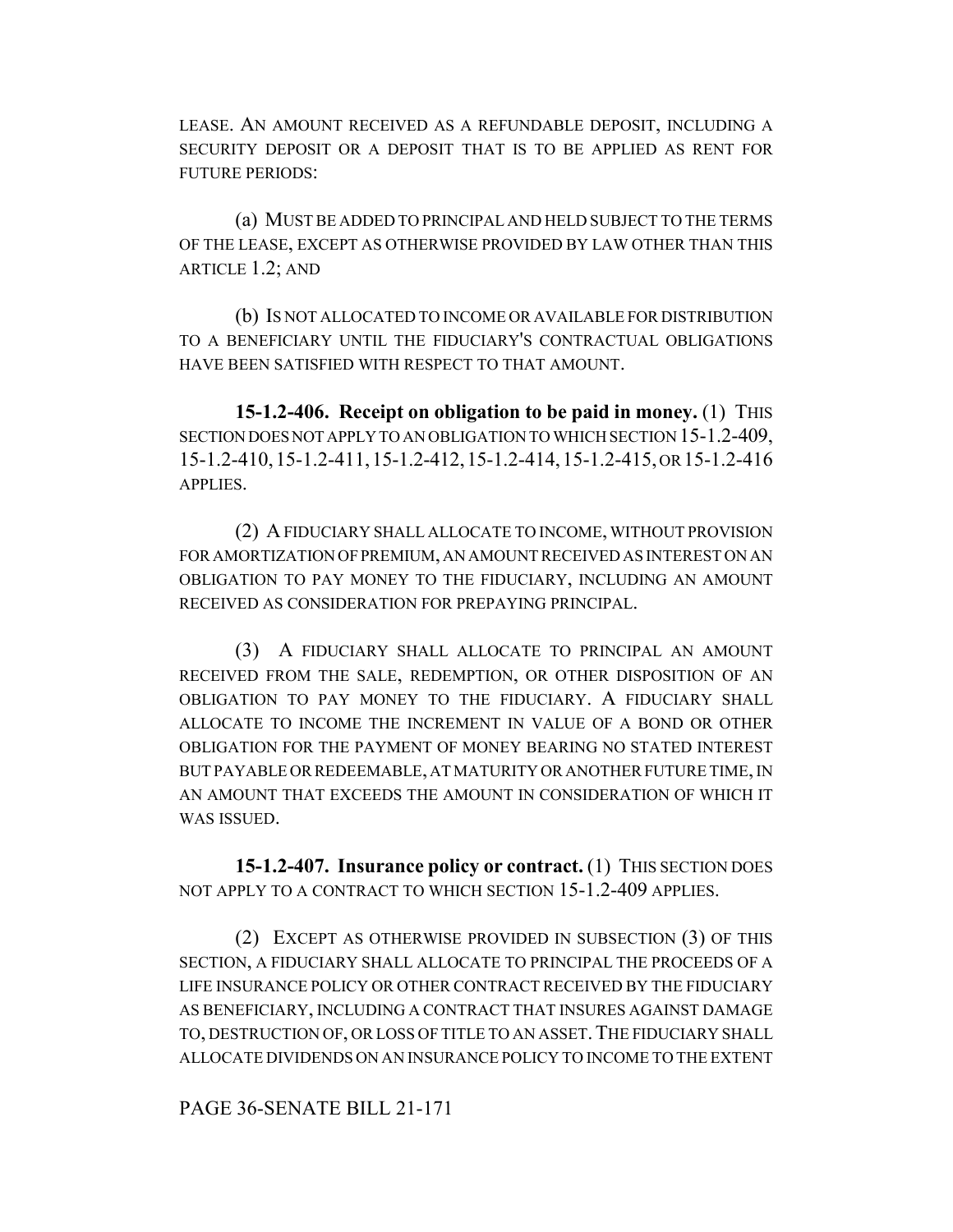PREMIUMS ON THE POLICY ARE PAID FROM INCOME AND TO PRINCIPAL TO THE EXTENT PREMIUMS ON THE POLICY ARE PAID FROM PRINCIPAL.

(3) A FIDUCIARY SHALL ALLOCATE TO INCOME PROCEEDS OF A CONTRACT THAT INSURES THE FIDUCIARY AGAINST LOSS OF:

(a) OCCUPANCY OR OTHER USE BY A CURRENT INCOME BENEFICIARY;

(b) INCOME; OR

(c) SUBJECT TO SECTION 15-1.2-403, PROFITS FROM A BUSINESS.

**15-1.2-408. Insubstantial allocation not required.** (1) IF A FIDUCIARY DETERMINES THAT AN ALLOCATION BETWEEN INCOME AND PRINCIPAL REQUIRED BY SECTION 15-1.2-409, 15-1.2-410, 15-1.2-411, 15-1.2-412, OR 15-1.2-415 IS INSUBSTANTIAL, THE FIDUCIARY MAY ALLOCATE THE ENTIRE AMOUNT TO PRINCIPAL, UNLESS SECTION 15-1.2-203 (5) APPLIES TO THE ALLOCATION.

(2) A FIDUCIARY MAY PRESUME AN ALLOCATION IS INSUBSTANTIAL UNDER SUBSECTION (1) OF THIS SECTION IF:

(a) THE AMOUNT OF THE ALLOCATION WOULD INCREASE OR DECREASE NET INCOME IN AN ACCOUNTING PERIOD, AS DETERMINED BEFORE THE ALLOCATION, BY LESS THAN TEN PERCENT; AND

(b) THE ASSET PRODUCING THE RECEIPT TO BE ALLOCATED HAS A FAIR MARKET VALUE LESS THAN TEN PERCENT OF THE TOTAL FAIR MARKET VALUE OF THE ASSETS OWNED OR HELD BY THE FIDUCIARY AT THE BEGINNING OF THE ACCOUNTING PERIOD.

(3) THE POWER TO MAKE A DETERMINATION UNDER SUBSECTION (1) OF THIS SECTION MAY BE:

(a) EXERCISED BY A CO-FIDUCIARY IN THE MANNER DESCRIBED IN SECTION 15-1.2-203 (6); OR

(b) RELEASED OR DELEGATED FOR A REASON DESCRIBED IN SECTION 15-1.2-203 (7) AND IN THE MANNER DESCRIBED IN SECTION 15-1.2-203 (8).

### PAGE 37-SENATE BILL 21-171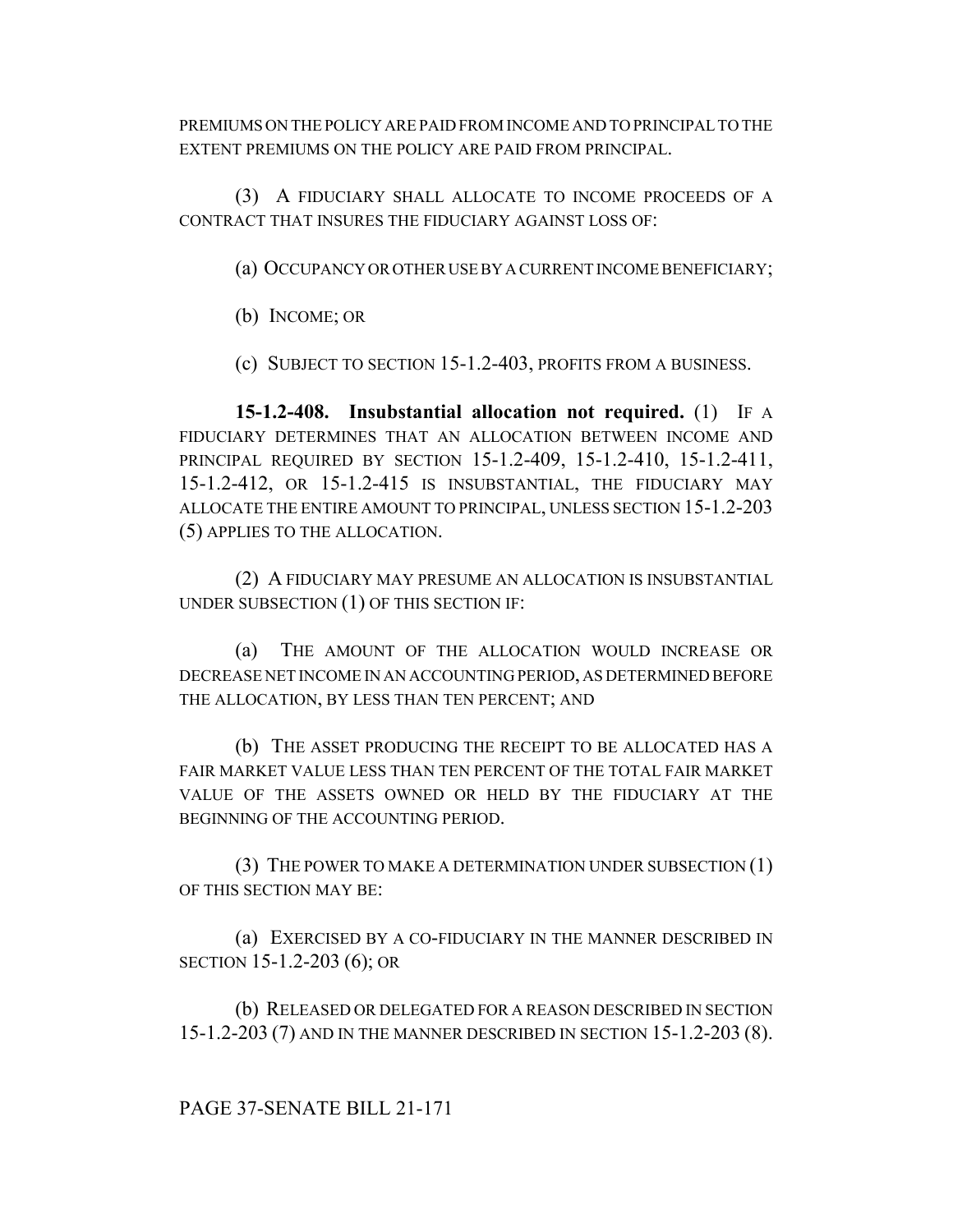**15-1.2-409. Deferred compensation, annuity, or similar payment - definitions.** (1) IN THIS SECTION:

(a) "INTERNAL INCOME OF A SEPARATE FUND" MEANS THE AMOUNT DETERMINED UNDER SUBSECTION (2) OF THIS SECTION.

(b) "MARITAL TRUST" MEANS A TRUST:

(I) OF WHICH THE SETTLOR'S SURVIVING SPOUSE IS THE ONLY CURRENT INCOME BENEFICIARY AND IS ENTITLED TO A DISTRIBUTION OF ALL THE CURRENT NET INCOME OF THE TRUST; AND

(II) THAT QUALIFIES FOR A MARITAL DEDUCTION WITH RESPECT TO THE SETTLOR'S ESTATE UNDER SECTION 2056 OF THE "INTERNAL REVENUE CODE OF 1986", 26 U.S.C. SEC. 2056, AS AMENDED, BECAUSE:

(A) AN ELECTION TO QUALIFY FOR A MARITAL DEDUCTION UNDER SECTION 2056 (b)(7) OF THE "INTERNAL REVENUE CODE OF 1986", 26 U.S.C. SEC. 2056 (b)(7), AS AMENDED, HAS BEEN MADE; OR

(B) THE TRUST QUALIFIES FOR A MARITAL DEDUCTION UNDER SECTION 2056 (b)(5) OF THE "INTERNAL REVENUE CODE OF 1986", 26 U.S.C. SEC. 2056 (b)(5), AS AMENDED.

(c) "PAYMENT" MEANS AN AMOUNT A FIDUCIARY MAY RECEIVE OVER A FIXED NUMBER OF YEARS OR DURING THE LIFE OF ONE OR MORE INDIVIDUALS BECAUSE OF SERVICES RENDERED OR PROPERTY TRANSFERRED TO THE PAYOR IN EXCHANGE FOR FUTURE AMOUNTS THE FIDUCIARY MAY RECEIVE. THE TERM INCLUDES AN AMOUNT RECEIVED IN MONEY OR PROPERTY FROM THE PAYOR'S GENERAL ASSETS OR FROM A SEPARATE FUND CREATED BY THE PAYOR.

(d) "SEPARATE FUND" INCLUDES A PRIVATE OR COMMERCIAL ANNUITY, AN INDIVIDUAL RETIREMENT ACCOUNT, AND A PENSION, PROFIT-SHARING, STOCK-BONUS, OR STOCK-OWNERSHIP PLAN.

(2) FOR EACH ACCOUNTING PERIOD, THE FOLLOWING RULES APPLY TO A SEPARATE FUND:

(a) THE FIDUCIARY SHALL DETERMINE THE INTERNAL INCOME OF THE

PAGE 38-SENATE BILL 21-171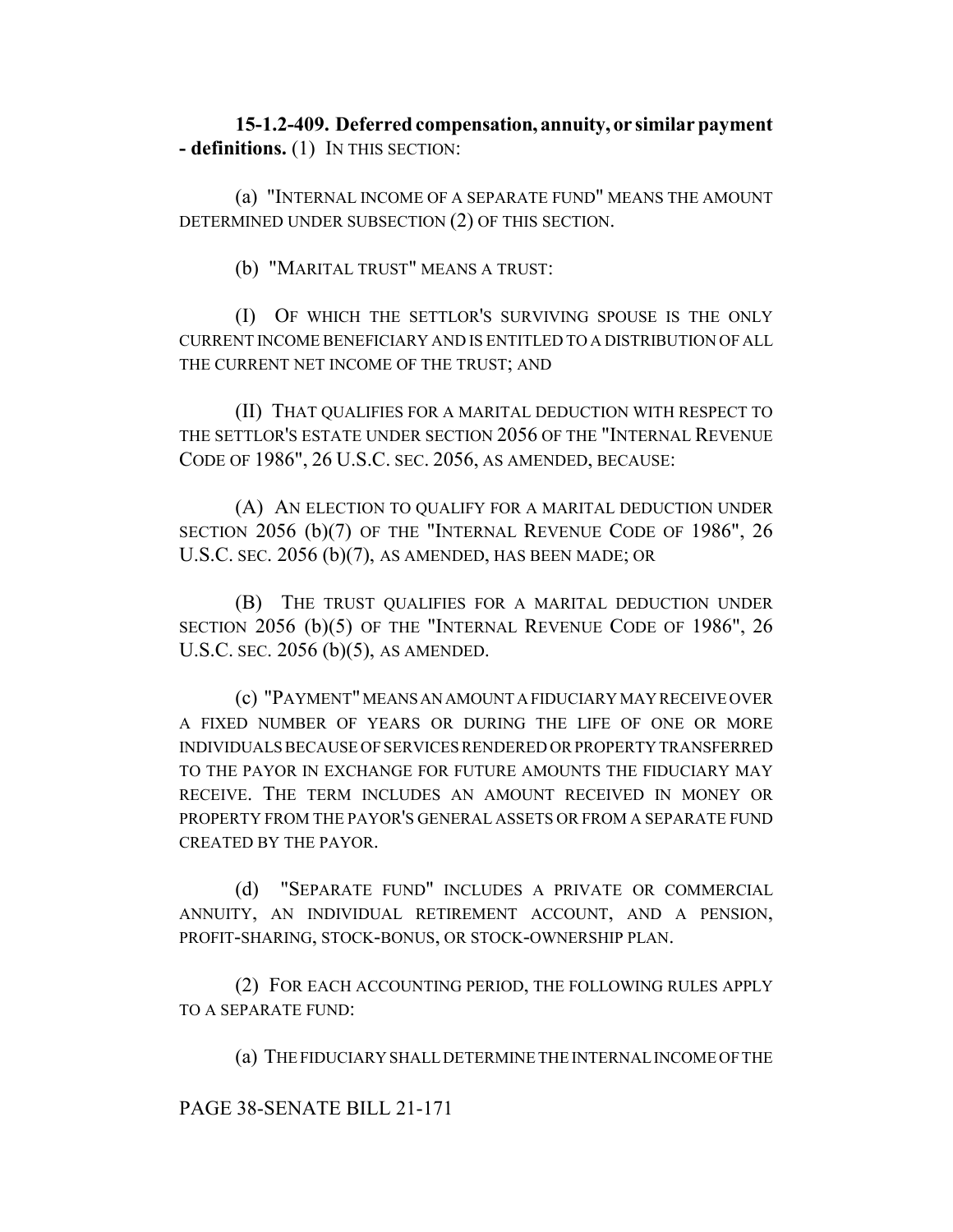SEPARATE FUND AS IF THE SEPARATE FUND WERE A TRUST SUBJECT TO THIS ARTICLE 1.2;

(b) IF THE FIDUCIARY CANNOT DETERMINE THE INTERNAL INCOME OF THE SEPARATE FUND UNDER SUBSECTION  $(2)(a)$  OF THIS SECTION, THE INTERNAL INCOME OF THE SEPARATE FUND IS DEEMED TO EQUAL FOUR PERCENT OF THE VALUE OF THE SEPARATE FUND, ACCORDING TO THE MOST RECENT STATEMENT OF VALUE PRECEDING THE BEGINNING OF THE ACCOUNTING PERIOD; AND

(c) IF THE FIDUCIARY CANNOT DETERMINE THE VALUE OF THE SEPARATE FUND UNDER SUBSECTION (2)(b) OF THIS SECTION, THE VALUE OF THE SEPARATE FUND IS DEEMED TO EQUAL THE PRESENT VALUE OF THE EXPECTED FUTURE PAYMENTS, AS DETERMINED UNDER SECTION 7520 OF THE "INTERNAL REVENUE CODE OF 1986", 26 U.S.C. SEC. 7520, AS AMENDED, FOR THE MONTH PRECEDING THE BEGINNING OF THE ACCOUNTING PERIOD FOR WHICH THE COMPUTATION IS MADE.

(3) A FIDUCIARY SHALL ALLOCATE A PAYMENT RECEIVED FROM A SEPARATE FUND DURING AN ACCOUNTING PERIOD TO INCOME, TO THE EXTENT OF THE INTERNAL INCOME OF THE SEPARATE FUND DURING THE PERIOD, AND THE BALANCE TO PRINCIPAL.

(4) THE FIDUCIARY OF A MARITAL TRUST SHALL:

(a) WITHDRAW FROM A SEPARATE FUND THE AMOUNT THE CURRENT INCOME BENEFICIARY OF THE TRUST REQUESTS THE FIDUCIARY TO WITHDRAW, NOT GREATER THAN THE AMOUNT BY WHICH THE INTERNAL INCOME OF THE SEPARATE FUND DURING THE ACCOUNTING PERIOD EXCEEDS THE AMOUNT THE FIDUCIARY OTHERWISE RECEIVES FROM THE SEPARATE FUND DURING THE PERIOD;

(b) TRANSFER FROM PRINCIPAL TO INCOME THE AMOUNT THE CURRENT INCOME BENEFICIARY REQUESTS THE FIDUCIARY TO TRANSFER, NOT GREATER THAN THE AMOUNT BY WHICH THE INTERNAL INCOME OF THE SEPARATE FUND DURING THE PERIOD EXCEEDS THE AMOUNT THE FIDUCIARY RECEIVES FROM THE SEPARATE FUND DURING THE PERIOD AFTER THE APPLICATION OF SUBSECTION  $(4)(a)$  OF THIS SECTION; AND

(c) DISTRIBUTE TO THE CURRENT INCOME BENEFICIARY AS INCOME:

PAGE 39-SENATE BILL 21-171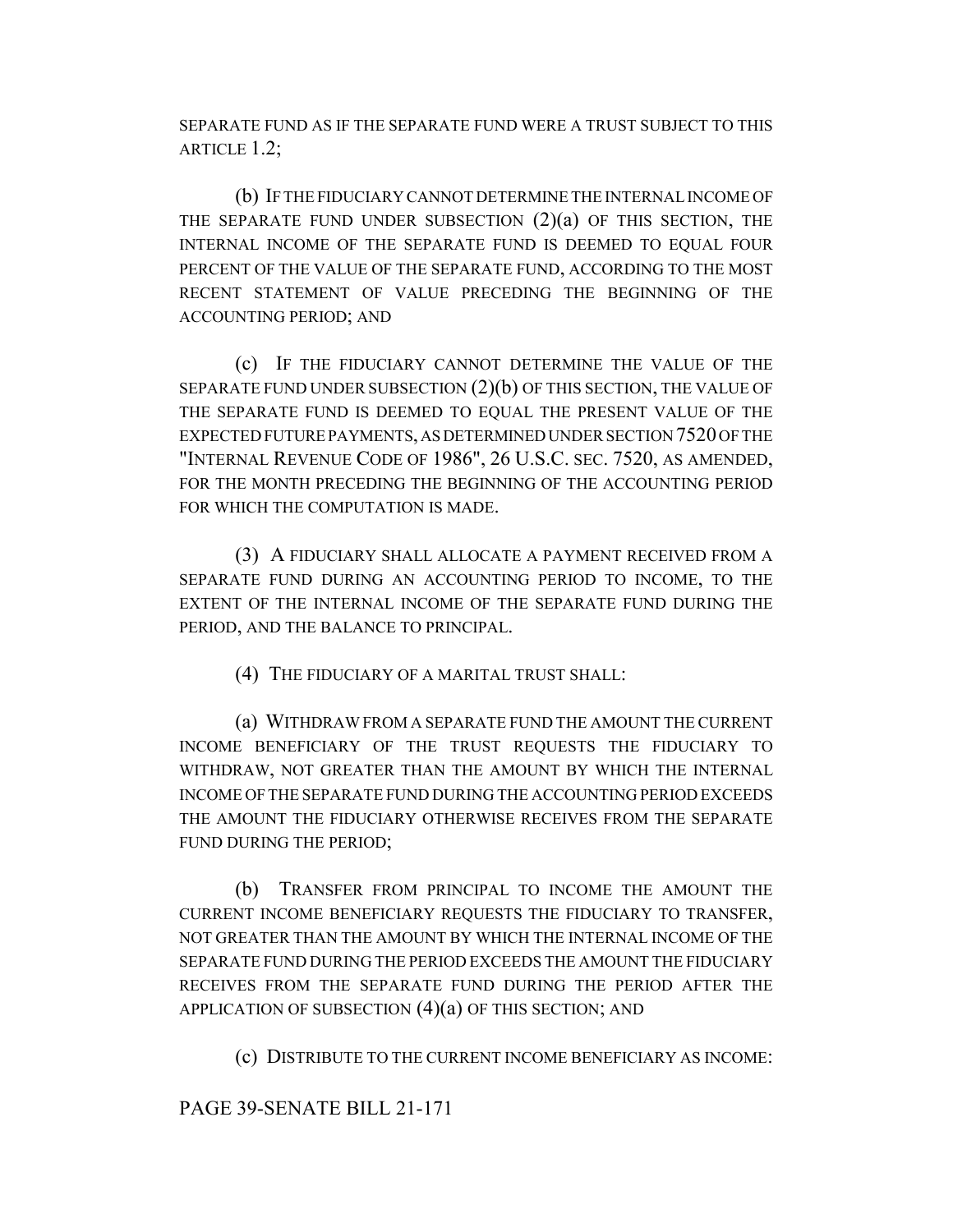(I) THE AMOUNT OF THE INTERNAL INCOME OF THE SEPARATE FUND RECEIVED OR WITHDRAWN DURING THE PERIOD; AND

(II) THE AMOUNT TRANSFERRED FROM PRINCIPAL TO INCOME UNDER SUBSECTION  $(4)(b)$  OF THIS SECTION.

(5) FOR A TRUST, OTHER THAN A MARITAL TRUST, OF WHICH ONE OR MORE CURRENT INCOME BENEFICIARIES ARE ENTITLED TO A DISTRIBUTION OF ALL THE CURRENT NET INCOME, THE FIDUCIARY SHALL TRANSFER FROM PRINCIPAL TO INCOME THE AMOUNT BY WHICH THE INTERNAL INCOME OF A SEPARATE FUND DURING THE ACCOUNTING PERIOD EXCEEDS THE AMOUNT THE FIDUCIARY RECEIVES FROM THE SEPARATE FUND DURING THE PERIOD.

**15-1.2-410. Liquidating asset - definition.** (1) IN THIS SECTION, "LIQUIDATING ASSET" MEANS AN ASSET WHOSE VALUE WILL DIMINISH OR TERMINATE BECAUSE THE ASSET IS EXPECTED TO PRODUCE RECEIPTS FOR A LIMITED TIME. THE TERM INCLUDES A LEASEHOLD, PATENT, COPYRIGHT, ROYALTY RIGHT, AND RIGHT TO RECEIVE PAYMENTS DURING A PERIOD OF MORE THAN ONE YEAR UNDER AN ARRANGEMENT THAT DOES NOT PROVIDE FOR THE PAYMENT OF INTEREST ON THE UNPAID BALANCE.

(2) THIS SECTION DOES NOT APPLY TO A RECEIPT SUBJECT TO SECTION 15-1.2-401, 15-1.2-409, 15-1.2-411, 15-1.2-412, 15-1.2-414, 15-1.2-415, 15-1.2-416, OR 15-1.2-503.

(3) A FIDUCIARY SHALL ALLOCATE:

(a) TO INCOME:

(I) A RECEIPT PRODUCED BY A LIQUIDATING ASSET, TO THE EXTENT THE RECEIPT DOES NOT EXCEED FOUR PERCENT OF THE VALUE OF THE ASSET; OR

(II) IF THE FIDUCIARY CANNOT DETERMINE THE VALUE OF THE ASSET, TEN PERCENT OF THE RECEIPT; AND

(b) TO PRINCIPAL, THE BALANCE OF THE RECEIPT.

**15-1.2-411. Minerals, water, and other natural resources.** (1) TO THE EXTENT A FIDUCIARY DOES NOT ACCOUNT FOR A RECEIPT FROM AN

#### PAGE 40-SENATE BILL 21-171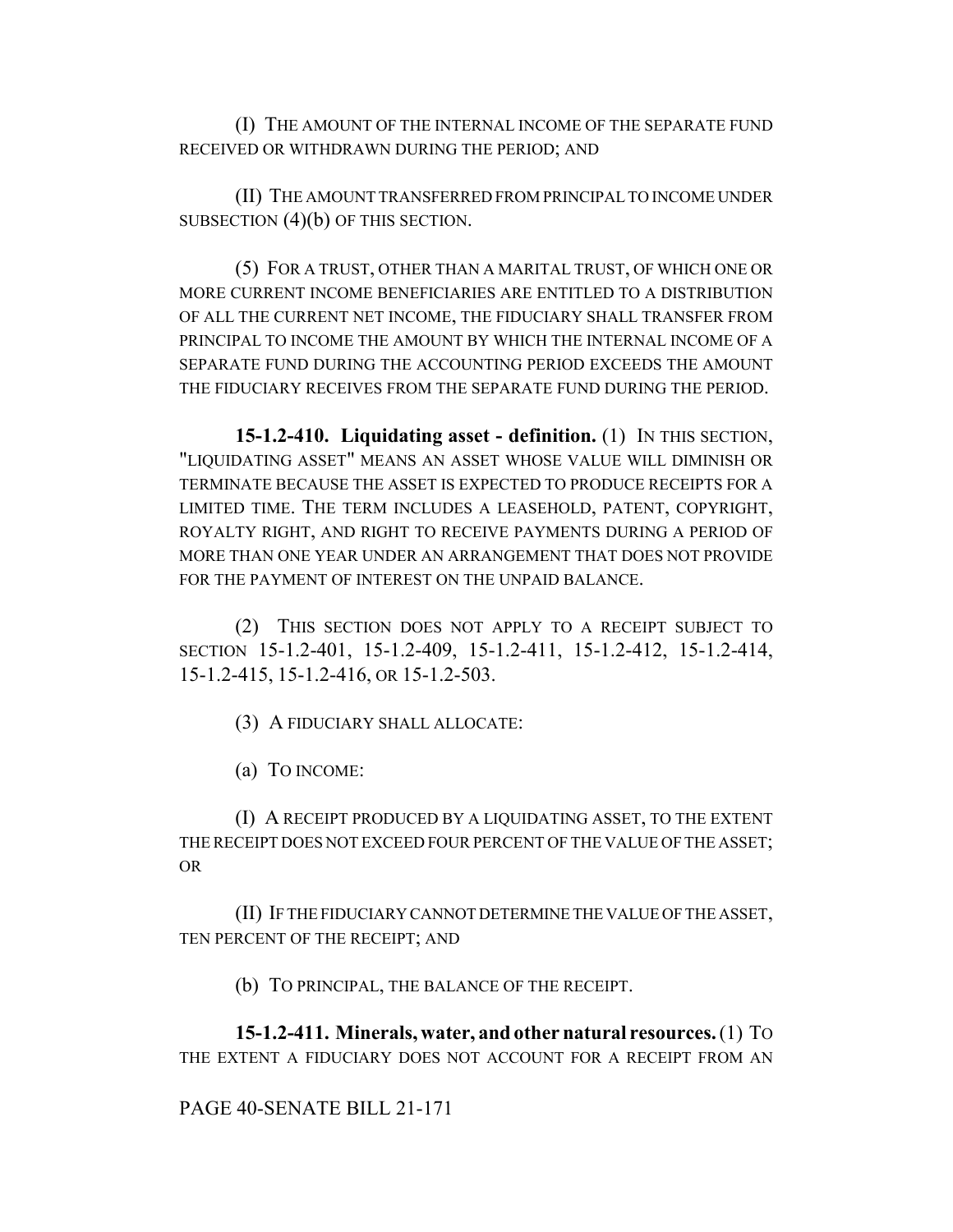INTEREST IN MINERALS, WATER, OR OTHER NATURAL RESOURCES AS A BUSINESS UNDER SECTION 15-1.2-403, THE FIDUCIARY SHALL ALLOCATE THE RECEIPT:

(a) TO INCOME, TO THE EXTENT RECEIVED:

(I) AS DELAY RENTAL OR ANNUAL RENT ON A LEASE;

(II) AS A FACTOR FOR INTEREST OR THE EQUIVALENT OF INTEREST UNDER AN AGREEMENT CREATING A PRODUCTION PAYMENT; OR

(III) ON ACCOUNT OF AN INTEREST IN RENEWABLE WATER;

(b) TO PRINCIPAL, IF RECEIVED FROM A PRODUCTION PAYMENT, TO THE EXTENT SUBSECTION  $(1)(a)(II)$  OF THIS SECTION DOES NOT APPLY; OR

(c) BETWEEN INCOME AND PRINCIPAL EQUITABLY, TO THE EXTENT RECEIVED:

(I) ON ACCOUNT OF AN INTEREST IN NON-RENEWABLE WATER;

(II) AS A ROYALTY, SHUT-IN-WELL PAYMENT, TAKE-OR-PAY PAYMENT, OR BONUS; OR

(III) FROM A WORKING INTEREST OR ANY OTHER INTEREST NOT PROVIDED FOR IN SUBSECTION  $(1)(a)$ ,  $(1)(b)$ ,  $(1)(c)(I)$ , OR  $(1)(c)(II)$  OF THIS SECTION.

(2) THIS SECTION APPLIES TO AN INTEREST OWNED OR HELD BY A FIDUCIARY WHETHER OR NOT A SETTLOR WAS EXTRACTING MINERALS, WATER, OR OTHER NATURAL RESOURCES BEFORE THE FIDUCIARY OWNED OR HELD THE INTEREST.

(3) AN ALLOCATION OF A RECEIPT UNDER SUBSECTION (1)(c) OF THIS SECTION IS PRESUMED TO BE EQUITABLE IF THE AMOUNT ALLOCATED TO PRINCIPAL IS EQUAL TO THE AMOUNT ALLOWED BY SECTIONS 611 THROUGH 614 OF THE "INTERNAL REVENUE CODE OF 1986", 26 U.S.C. SECS. 611 THROUGH 614, AS AMENDED, AS A DEDUCTION FOR DEPLETION OF THE INTEREST.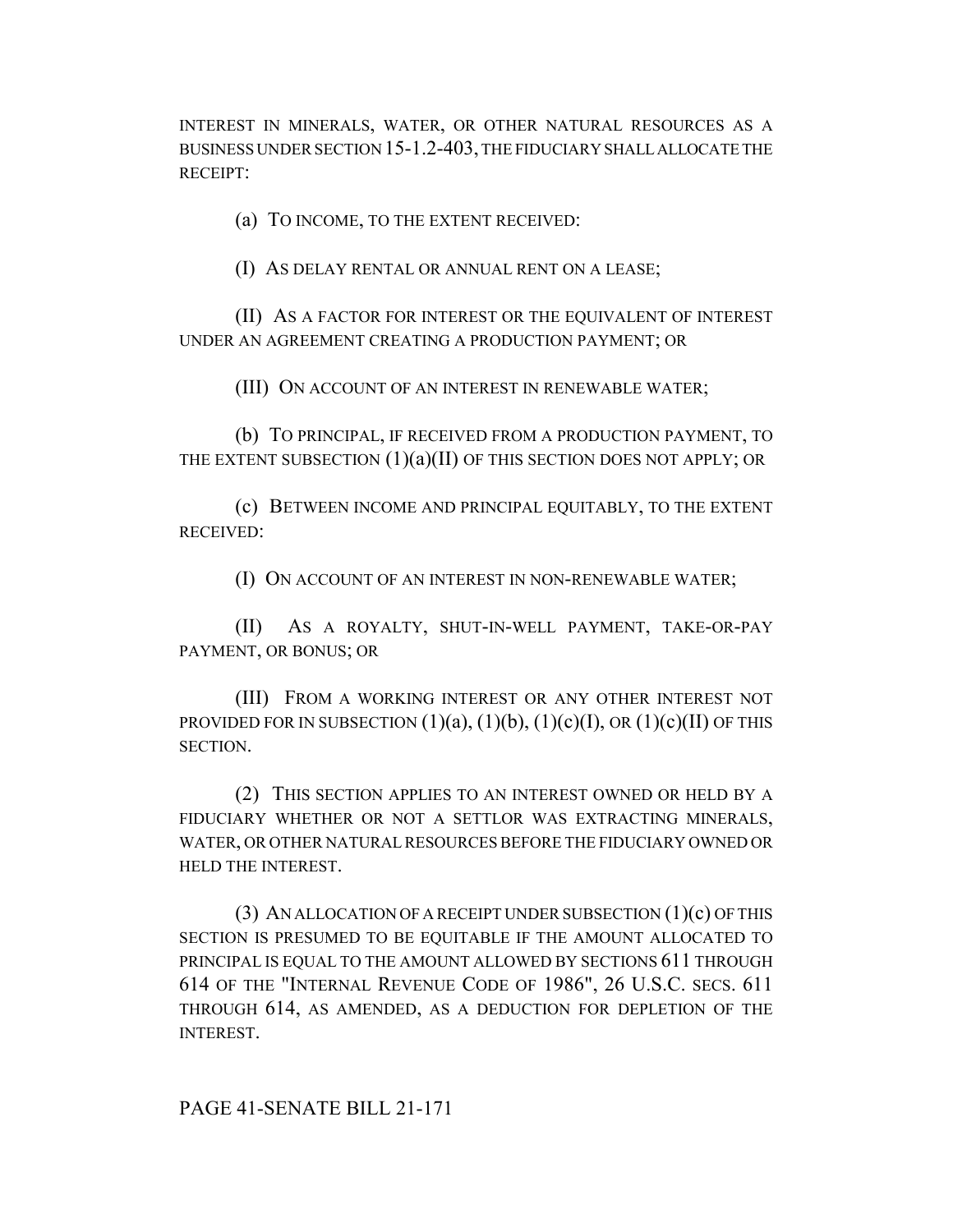(4) IF A FIDUCIARY OWNS OR HOLDS AN INTEREST IN MINERALS, WATER, OR OTHER NATURAL RESOURCES BEFORE THE EFFECTIVE DATE OF THIS ARTICLE 1.2, THE FIDUCIARY MAY ALLOCATE RECEIPTS FROM THE INTEREST AS PROVIDED IN THIS SECTION OR IN THE MANNER USED BY THE FIDUCIARY BEFORE THE EFFECTIVE DATE OF THIS ARTICLE 1.2. IF THE FIDUCIARY ACQUIRES AN INTEREST IN MINERALS, WATER, OR OTHER NATURAL RESOURCES ON OR AFTER THE EFFECTIVE DATE OF THIS ARTICLE 1.2, THE FIDUCIARY SHALL ALLOCATE RECEIPTS FROM THE INTEREST AS PROVIDED IN THIS SECTION.

**15-1.2-412. Timber.** (1) TO THE EXTENT A FIDUCIARY DOES NOT ACCOUNT FOR RECEIPTS FROM THE SALE OF TIMBER AND RELATED PRODUCTS AS A BUSINESS UNDER SECTION 15-1.2-403, THE FIDUCIARY SHALL ALLOCATE THE NET RECEIPTS:

(a) TO INCOME, TO THE EXTENT THE AMOUNT OF TIMBER CUT FROM THE LAND DOES NOT EXCEED THE RATE OF GROWTH OF THE TIMBER;

(b) TO PRINCIPAL, TO THE EXTENT THE AMOUNT OF TIMBER CUT FROM THE LAND EXCEEDS THE RATE OF GROWTH OF THE TIMBER OR THE NET RECEIPTS ARE FROM THE SALE OF STANDING TIMBER;

(c) BETWEEN INCOME AND PRINCIPAL IF THE NET RECEIPTS ARE FROM THE LEASE OF LAND USED FOR GROWING AND CUTTING TIMBER OR FROM A CONTRACT TO CUT TIMBER FROM LAND, BY DETERMINING THE AMOUNT OF TIMBER CUT FROM THE LAND UNDER THE LEASE OR CONTRACT AND APPLYING THE RULES IN SUBSECTIONS  $(1)(a)$  AND  $(1)(b)$  OF THIS SECTION; OR

(d) TO PRINCIPAL, TO THE EXTENT ADVANCE PAYMENTS, BONUSES, AND OTHER PAYMENTS ARE NOT ALLOCATED UNDER SUBSECTION  $(1)(a)$ ,  $(1)(b)$ , OR  $(1)(c)$  OF THIS SECTION.

(2) IN DETERMINING NET RECEIPTS TO BE ALLOCATED UNDER SUBSECTION (1) OF THIS SECTION, A FIDUCIARY SHALL DEDUCT AND TRANSFER TO PRINCIPAL A REASONABLE AMOUNT FOR DEPLETION.

(3) THIS SECTION APPLIES TO LAND OWNED OR HELD BY A FIDUCIARY WHETHER OR NOT A SETTLOR WAS CUTTING TIMBER FROM THE LAND BEFORE THE FIDUCIARY OWNED OR HELD THE PROPERTY.

### PAGE 42-SENATE BILL 21-171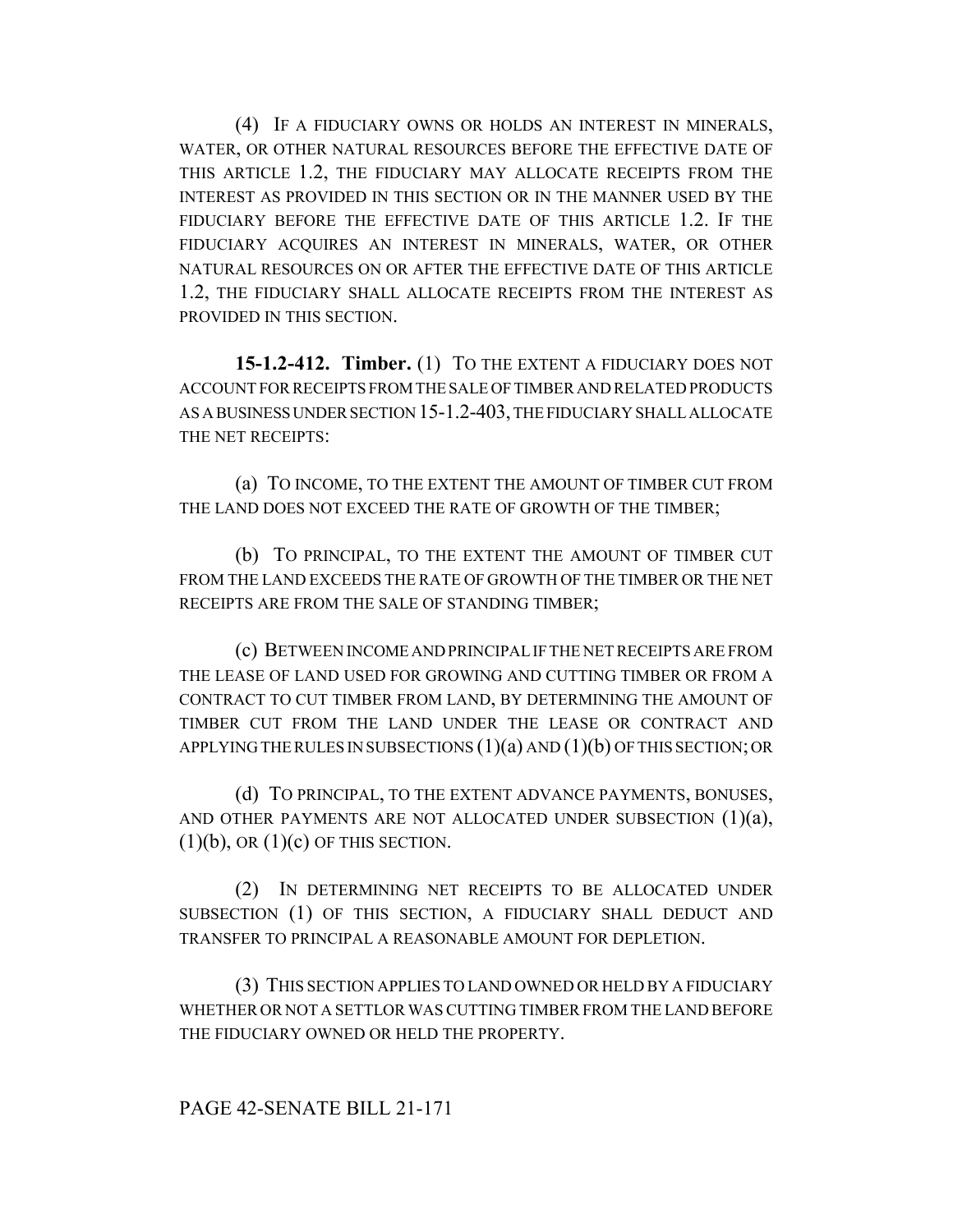(4) IF A FIDUCIARY OWNS OR HOLDS AN INTEREST IN LAND USED FOR GROWING AND CUTTING TIMBER BEFORE THE EFFECTIVE DATE OF THIS ARTICLE 1.2, THE FIDUCIARY MAY ALLOCATE NET RECEIPTS FROM THE SALE OF TIMBER AND RELATED PRODUCTS AS PROVIDED IN THIS SECTION OR IN THE MANNER USED BY THE FIDUCIARY BEFORE THE EFFECTIVE DATE OF THIS ARTICLE 1.2. IF THE FIDUCIARY ACQUIRES AN INTEREST IN LAND USED FOR GROWING AND CUTTING TIMBER ON OR AFTER THE EFFECTIVE DATE OF THIS ARTICLE 1.2, THE FIDUCIARY SHALL ALLOCATE NET RECEIPTS FROM THE SALE OF TIMBER AND RELATED PRODUCTS AS PROVIDED IN THIS SECTION.

**15-1.2-413. Marital deduction property not productive of income.** (1) IF A TRUST RECEIVED PROPERTY FOR WHICH A GIFT OR ESTATE TAX MARITAL DEDUCTION WAS ALLOWED AND THE SETTLOR'S SPOUSE HOLDS A MANDATORY INCOME INTEREST IN THE TRUST, THE SPOUSE MAY REQUIRE THE TRUSTEE, TO THE EXTENT THE TRUST ASSETS OTHERWISE DO NOT PROVIDE THE SPOUSE WITH SUFFICIENT INCOME FROM OR USE OF THE TRUST ASSETS TO QUALIFY FOR THE DEDUCTION, TO:

(a) MAKE PROPERTY PRODUCTIVE OF INCOME;

(b) CONVERT PROPERTY TO PROPERTY PRODUCTIVE OF INCOME WITHIN A REASONABLE TIME; OR

(c) EXERCISE THE POWER TO ADJUST UNDER SECTION 15-1.2-203.

(2) THE TRUSTEE MAY DECIDE WHICH ACTION OR COMBINATION OF ACTIONS IN SUBSECTION (1) OF THIS SECTION TO TAKE.

**15-1.2-414. Derivative or option - definition.** (1) IN THIS SECTION, "DERIVATIVE" MEANS A CONTRACT, INSTRUMENT, OTHER ARRANGEMENT, OR COMBINATION OF CONTRACTS, INSTRUMENTS, OR OTHER ARRANGEMENTS, THE VALUE, RIGHTS, AND OBLIGATIONS OF WHICH ARE, IN WHOLE OR IN PART, DEPENDENT ON OR DERIVED FROM AN UNDERLYING TANGIBLE OR INTANGIBLE ASSET, GROUP OF TANGIBLE OR INTANGIBLE ASSETS, INDEX, OR OCCURRENCE OF AN EVENT. THE TERM INCLUDES STOCKS, FIXED INCOME SECURITIES, AND FINANCIAL INSTRUMENTS AND ARRANGEMENTS BASED ON INDICES, COMMODITIES, INTEREST RATES, WEATHER-RELATED EVENTS, AND CREDIT-DEFAULT EVENTS.

(2) TO THE EXTENT A FIDUCIARY DOES NOT ACCOUNT FOR A

PAGE 43-SENATE BILL 21-171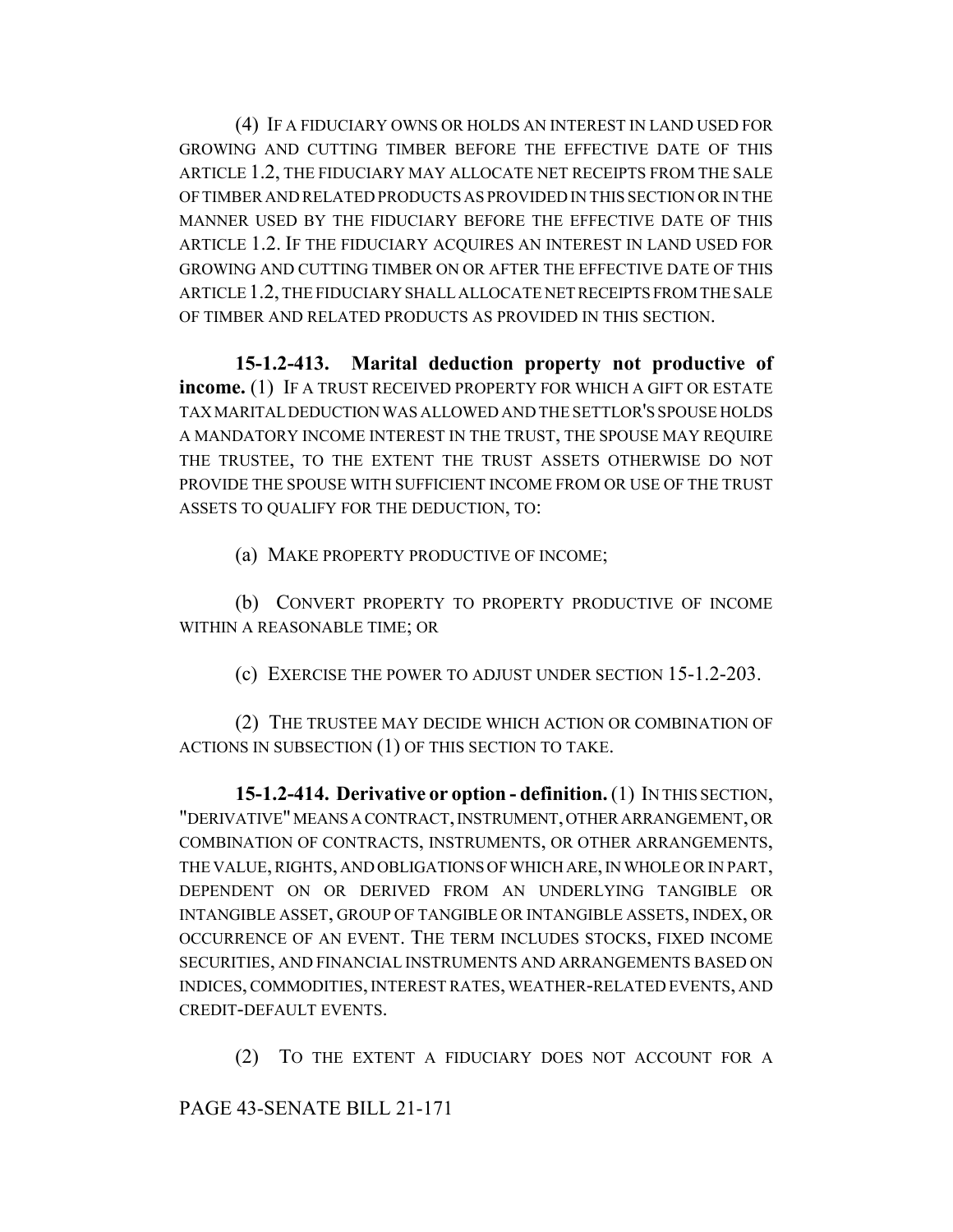TRANSACTION IN DERIVATIVES AS A BUSINESS UNDER SECTION 15-1.2-403, THE FIDUCIARY SHALL ALLOCATE TEN PERCENT OF RECEIPTS FROM THE TRANSACTION AND TEN PERCENT OF DISBURSEMENTS MADE IN CONNECTION WITH THE TRANSACTION TO INCOME AND THE BALANCE TO PRINCIPAL.

(3) SUBSECTION (4) OF THIS SECTION APPLIES IF:

(a) A FIDUCIARY:

(I) GRANTS AN OPTION TO BUY PROPERTY FROM A TRUST, WHETHER OR NOT THE TRUST OWNS THE PROPERTY WHEN THE OPTION IS GRANTED;

(II) GRANTS AN OPTION THAT PERMITS ANOTHER PERSON TO SELL PROPERTY TO THE TRUST; OR

(III) ACQUIRES AN OPTION TO BUY PROPERTY FOR THE TRUST OR AN OPTION TO SELL AN ASSET OWNED BY THE TRUST; AND

(b) THE FIDUCIARY OR OTHER OWNER OF THE ASSET IS REQUIRED TO DELIVER THE ASSET IF THE OPTION IS EXERCISED.

(4) IF THIS SUBSECTION (4) APPLIES, THE FIDUCIARY SHALL ALLOCATE TEN PERCENT TO INCOME AND THE BALANCE TO PRINCIPAL OF THE FOLLOWING AMOUNTS:

(a) AN AMOUNT RECEIVED FOR GRANTING THE OPTION;

(b) AN AMOUNT PAID TO ACQUIRE THE OPTION; AND

(c) GAIN OR LOSS REALIZED ON THE EXERCISE, EXCHANGE, SETTLEMENT, OFFSET, CLOSING, OR EXPIRATION OF THE OPTION.

**15-1.2-415. Asset-backed security.** (1) EXCEPT AS OTHERWISE PROVIDED IN SUBSECTION (2) OF THIS SECTION, A FIDUCIARY SHALL ALLOCATE TO INCOME A RECEIPT FROM OR RELATED TO AN ASSET-BACKED SECURITY, TO THE EXTENT THE PAYOR IDENTIFIES THE PAYMENT AS BEING FROM INTEREST OR OTHER CURRENT RETURN, AND TO PRINCIPAL THE BALANCE OF THE RECEIPT.

(2) IF A FIDUCIARY RECEIVES ONE OR MORE PAYMENTS IN EXCHANGE

PAGE 44-SENATE BILL 21-171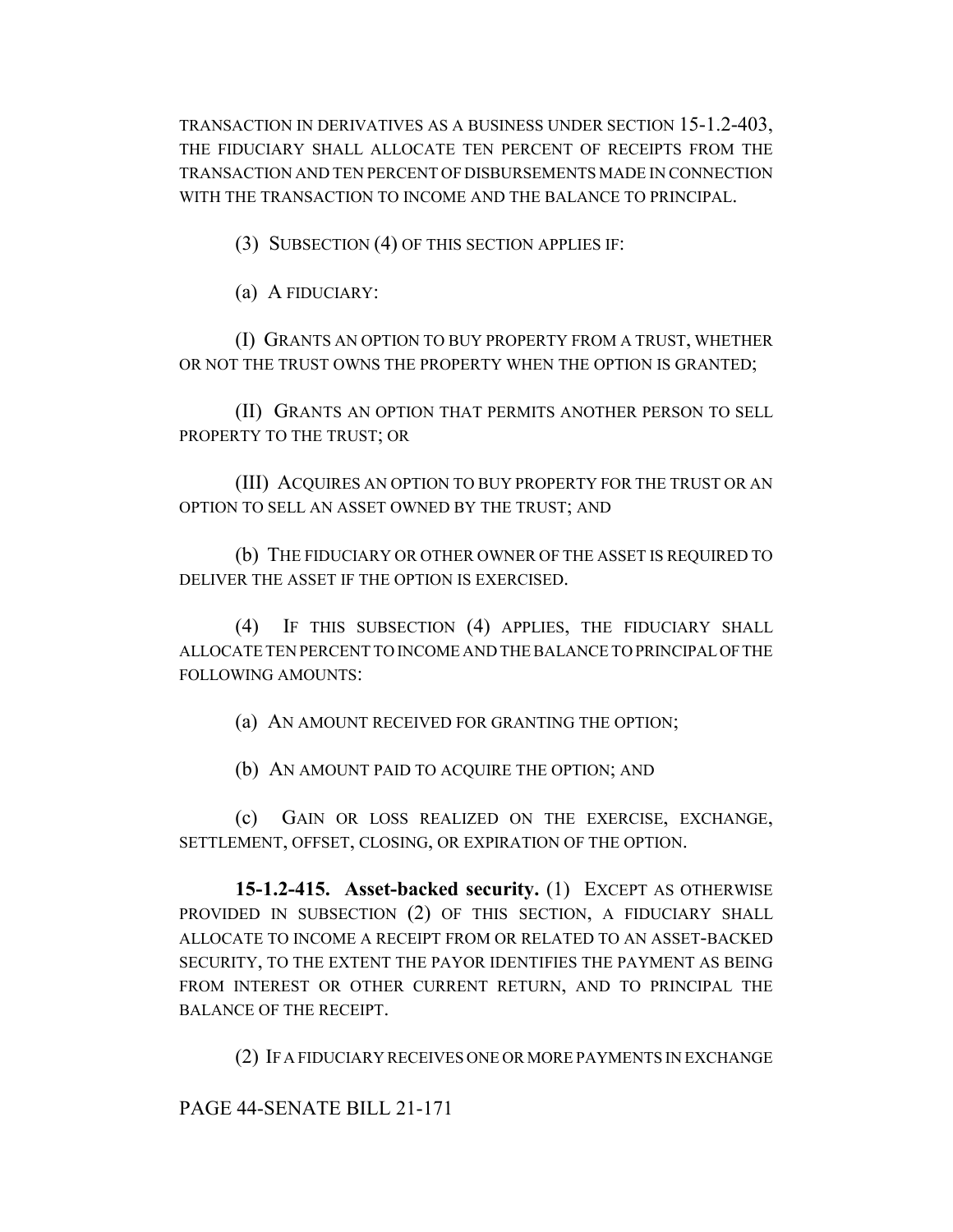FOR PART OR ALL OF THE FIDUCIARY'S INTEREST IN AN ASSET-BACKED SECURITY, INCLUDING A LIQUIDATION OR REDEMPTION OF THE FIDUCIARY'S INTEREST IN THE SECURITY, THE FIDUCIARY SHALL ALLOCATE TO INCOME TEN PERCENT OF RECEIPTS FROM THE TRANSACTION AND TEN PERCENT OF DISBURSEMENTS MADE IN CONNECTION WITH THE TRANSACTION, AND TO PRINCIPAL THE BALANCE OF THE RECEIPTS AND DISBURSEMENTS.

**15-1.2-416. Other financial instrument or arrangement.** A FIDUCIARY SHALL ALLOCATE RECEIPTS FROM OR RELATED TO A FINANCIAL INSTRUMENT OR ARRANGEMENT NOT OTHERWISE ADDRESSED BY THIS ARTICLE 1.2. THE ALLOCATION MUST BE CONSISTENT WITH SECTIONS 15-1.2-414 AND 15-1.2-415.

#### PART 5

#### ALLOCATION OF DISBURSEMENTS

**15-1.2-501. Disbursement from income.** (1) SUBJECT TO SECTION 15-1.2-504, AND EXCEPT AS OTHERWISE PROVIDED IN SECTION 15-1.2-601  $(3)(b)$  OR  $(3)(c)$ , A FIDUCIARY SHALL DISBURSE FROM INCOME:

(a) ONE-HALF OF:

(I) THE REGULAR COMPENSATION OF THE FIDUCIARY AND ANY PERSON PROVIDING INVESTMENT ADVISORY, CUSTODIAL, OR OTHER SERVICES TO THE FIDUCIARY, TO THE EXTENT INCOME IS SUFFICIENT; AND

(II) AN EXPENSE FOR AN ACCOUNTING, JUDICIAL OR NONJUDICIAL PROCEEDING, OR OTHER MATTER THAT INVOLVES BOTH INCOME AND SUCCESSIVE INTERESTS, TO THE EXTENT INCOME IS SUFFICIENT;

(b) THE BALANCE OF THE DISBURSEMENTS DESCRIBED IN SUBSECTION (1)(a) OF THIS SECTION, TO THE EXTENT A FIDUCIARY THAT IS AN INDEPENDENT PERSON DETERMINES THAT MAKING THOSE DISBURSEMENTS FROM INCOME WOULD BE IN THE INTERESTS OF THE BENEFICIARIES;

(c) ANOTHER ORDINARY EXPENSE INCURRED IN CONNECTION WITH ADMINISTRATION, MANAGEMENT, OR PRESERVATION OF PROPERTY AND DISTRIBUTION OF INCOME, INCLUDING INTEREST, AN ORDINARY REPAIR, REGULARLY RECURRING TAX ASSESSED AGAINST PRINCIPAL, AND AN

#### PAGE 45-SENATE BILL 21-171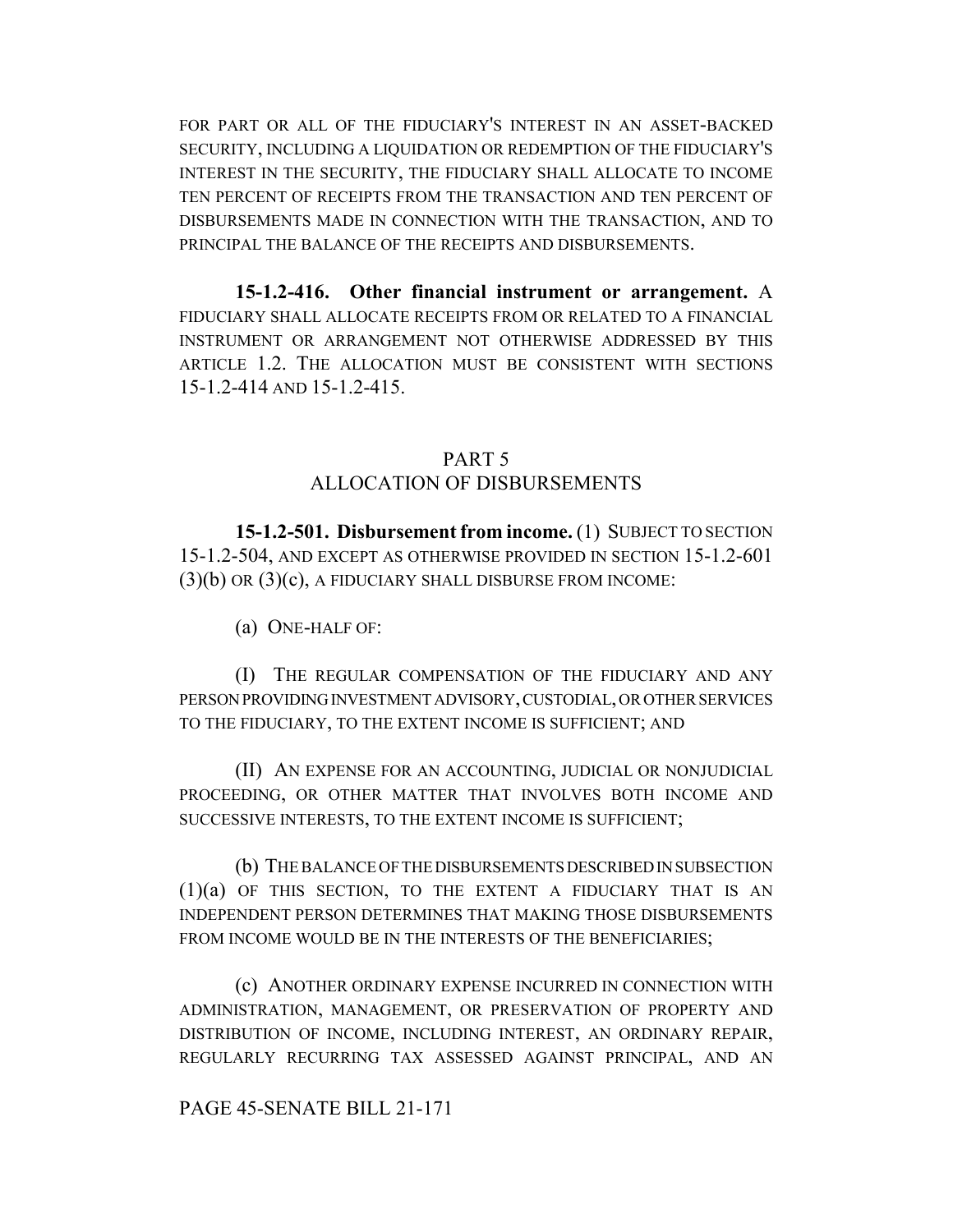EXPENSE OF AN ACCOUNTING, JUDICIAL OR NONJUDICIAL PROCEEDING, OR OTHER MATTER THAT INVOLVES PRIMARILY AN INCOME INTEREST, TO THE EXTENT INCOME IS SUFFICIENT; AND

(d) A PREMIUM ON INSURANCE COVERING LOSS OF A PRINCIPAL ASSET OR INCOME FROM OR USE OF THE ASSET.

**15-1.2-502. Disbursement from principal.** (1) SUBJECT TO SECTION 15-1.2-505, AND EXCEPT AS OTHERWISE PROVIDED IN SECTION 15-1.2-601 (3)(b), A FIDUCIARY SHALL DISBURSE FROM PRINCIPAL:

(a) THE BALANCE OF THE DISBURSEMENTS DESCRIBED IN SECTION 15-1.2-501 (1)(a) AND (1)(c), AFTER APPLICATION OF SECTION 15-1.2-501  $(1)(b);$ 

(b) THE FIDUCIARY'S COMPENSATION CALCULATED ON PRINCIPAL AS A FEE FOR ACCEPTANCE, DISTRIBUTION, OR TERMINATION;

(c) A PAYMENT OF AN EXPENSE TO PREPARE FOR OR EXECUTE A SALE OR OTHER DISPOSITION OF PROPERTY;

(d) A PAYMENT ON THE PRINCIPAL OF A TRUST DEBT;

(e) A PAYMENT OF AN EXPENSE OF AN ACCOUNTING, JUDICIAL OR NONJUDICIAL PROCEEDING, OR OTHER MATTER THAT INVOLVES PRIMARILY PRINCIPAL, INCLUDING A PROCEEDING TO CONSTRUE THE TERMS OF THE TRUST OR PROTECT PROPERTY;

(f) A PAYMENT OF A PREMIUM FOR INSURANCE, INCLUDING TITLE INSURANCE, NOT DESCRIBED IN SECTION 15-1.2-501 (1)(d), OF WHICH THE FIDUCIARY IS THE OWNER AND BENEFICIARY;

(g) A PAYMENT OF AN ESTATE OR INHERITANCE TAX OR OTHER TAX IMPOSED BECAUSE OF THE DEATH OF A DECEDENT, INCLUDING PENALTIES, APPORTIONED TO THE TRUST; AND

(h) A PAYMENT:

(I) RELATED TO ENVIRONMENTAL MATTERS, INCLUDING:

PAGE 46-SENATE BILL 21-171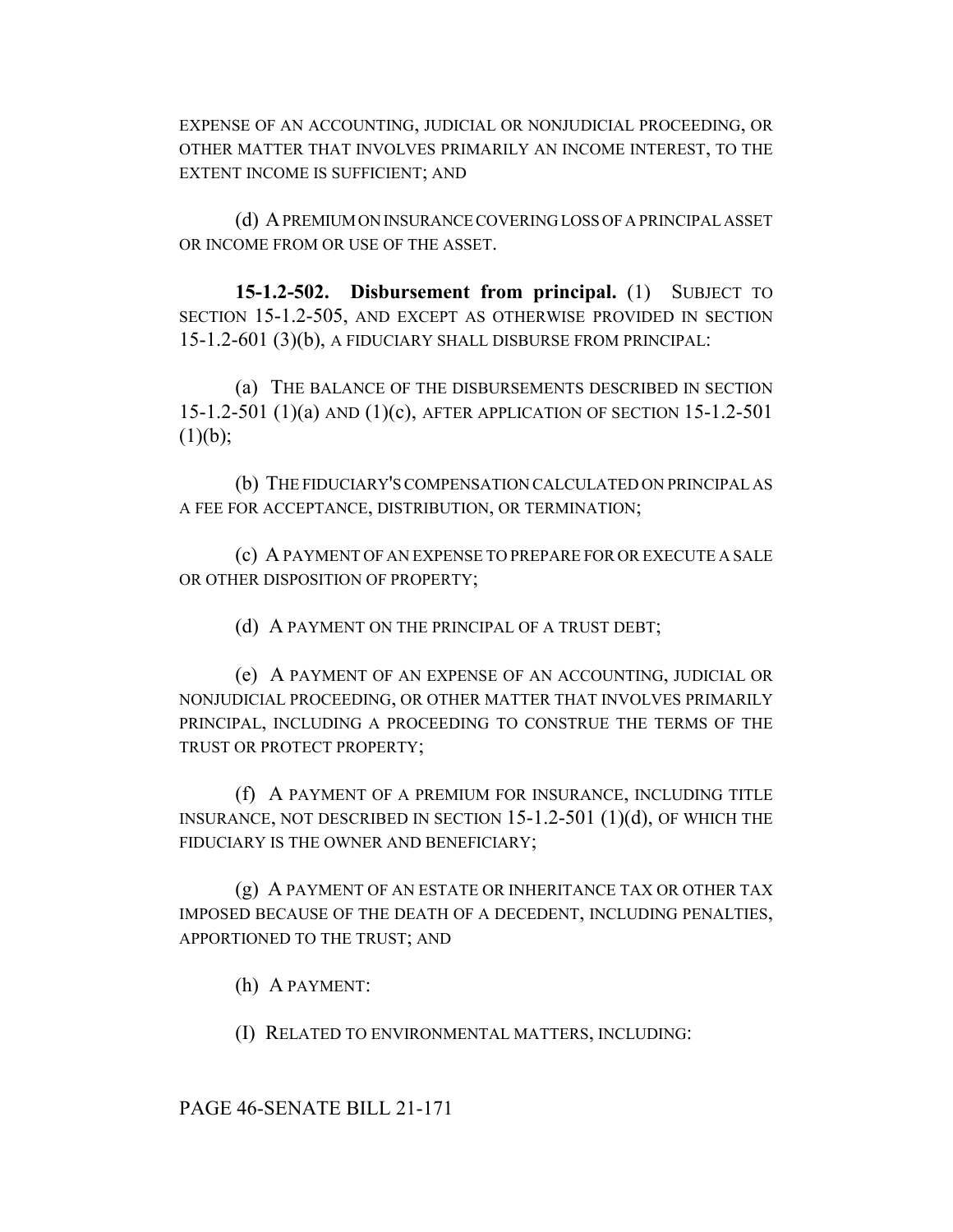(A) RECLAMATION;

(B) ASSESSING ENVIRONMENTAL CONDITIONS;

(C) REMEDYING AND REMOVING ENVIRONMENTAL CONTAMINATION;

(D) MONITORING REMEDIAL ACTIVITIES AND THE RELEASE OF SUBSTANCES;

(E) PREVENTING FUTURE RELEASES OF SUBSTANCES;

(F) COLLECTING AMOUNTS FROM PERSONS LIABLE OR POTENTIALLY LIABLE FOR THE COSTS OF ACTIVITIES DESCRIBED IN SUBSECTIONS  $(1)(h)(I)(A)$  THROUGH  $(1)(h)(I)(E)$  OF THIS SECTION;

(G) PENALTIES IMPOSED UNDER ENVIRONMENTAL LAWS OR REGULATIONS;

(H) OTHER ACTIONS TO COMPLY WITH ENVIRONMENTAL LAWS OR REGULATIONS;

(I) STATUTORY OR COMMON LAW CLAIMS BY THIRD PARTIES; AND

(J) DEFENDING CLAIMS BASED ON ENVIRONMENTAL MATTERS; AND

(II) FOR A PREMIUM FOR INSURANCE FOR MATTERS DESCRIBED IN SUBSECTION  $(1)(h)(I)$  OF THIS SECTION.

(2) IF A PRINCIPAL ASSET IS ENCUMBERED WITH AN OBLIGATION THAT REQUIRES INCOME FROM THE ASSET TO BE PAID DIRECTLY TO A CREDITOR, THE FIDUCIARY SHALL TRANSFER FROM PRINCIPAL TO INCOME AN AMOUNT EQUAL TO THE INCOME PAID TO THE CREDITOR IN REDUCTION OF THE PRINCIPAL BALANCE OF THE OBLIGATION.

**15-1.2-503. Transfer from income to principal for depreciation - definition.** (1) IN THIS SECTION, "DEPRECIATION" MEANS A REDUCTION IN VALUE DUE TO WEAR, TEAR, DECAY, CORROSION, OR GRADUAL OBSOLESCENCE OF A TANGIBLE ASSET HAVING A USEFUL LIFE OF MORE THAN ONE YEAR.

PAGE 47-SENATE BILL 21-171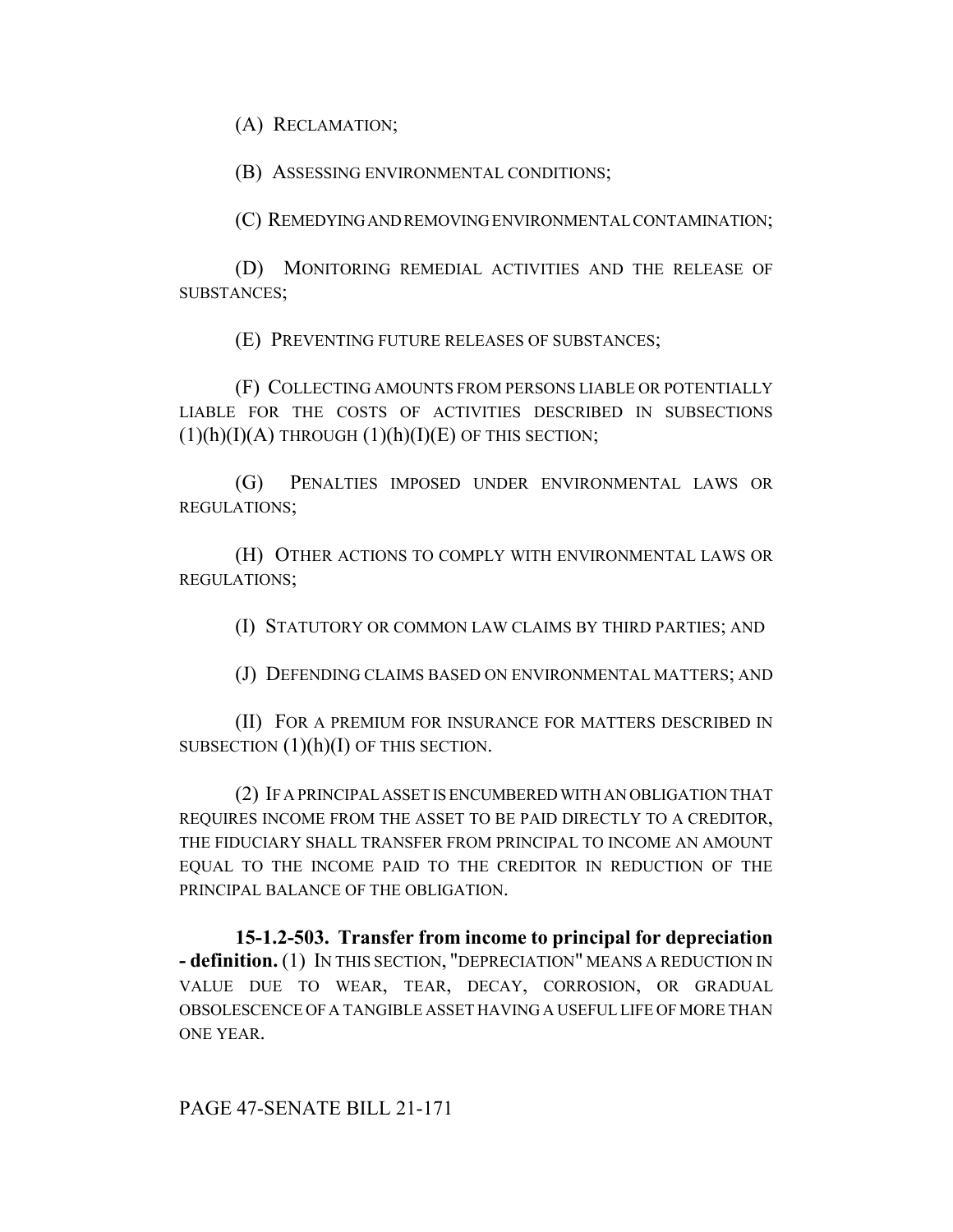(2) A FIDUCIARY MAY TRANSFER TO PRINCIPAL A REASONABLE AMOUNT OF THE NET CASH RECEIPTS FROM A PRINCIPAL ASSET THAT IS SUBJECT TO DEPRECIATION, BUT MAY NOT TRANSFER ANY AMOUNT FOR DEPRECIATION:

(a) OF THE PART OF REAL PROPERTY USED OR AVAILABLE FOR USE BY A BENEFICIARY AS A RESIDENCE;

(b) OF TANGIBLE PERSONAL PROPERTY HELD OR MADE AVAILABLE FOR THE PERSONAL USE OR ENJOYMENT OF A BENEFICIARY; OR

(c) UNDER THIS SECTION, TO THE EXTENT THE FIDUCIARY ACCOUNTS:

(I) UNDER SECTION 15-1.2-410 FOR THE ASSET; OR

(II) UNDER SECTION 15-1.2-403 FOR THE BUSINESS OR OTHER ACTIVITY IN WHICH THE ASSET IS USED.

(3) AN AMOUNT TRANSFERRED TO PRINCIPAL UNDER THIS SECTION NEED NOT BE SEPARATELY HELD.

**15-1.2-504. Reimbursement of income from principal.** (1) IF A FIDUCIARY MAKES OR EXPECTS TO MAKE AN INCOME DISBURSEMENT DESCRIBED IN SUBSECTION (2) OF THIS SECTION, THE FIDUCIARY MAY TRANSFER AN APPROPRIATE AMOUNT FROM PRINCIPAL TO INCOME IN ONE OR MORE ACCOUNTING PERIODS TO REIMBURSE INCOME.

(2) TO THE EXTENT THE FIDUCIARY HAS NOT BEEN AND DOES NOT EXPECT TO BE REIMBURSED BY A THIRD PARTY, INCOME DISBURSEMENTS TO WHICH SUBSECTION (1) OF THIS SECTION APPLIES INCLUDE:

(a) AN AMOUNT CHARGEABLE TO PRINCIPAL BUT PAID FROM INCOME BECAUSE PRINCIPAL IS ILLIQUID;

(b) A DISBURSEMENT MADE TO PREPARE PROPERTY FOR SALE, INCLUDING IMPROVEMENTS AND COMMISSIONS; AND

(c) A DISBURSEMENT DESCRIBED IN SECTION 15-1.2-502 (1).

(3) IF AN ASSET WHOSE OWNERSHIP GIVES RISE TO AN INCOME

#### PAGE 48-SENATE BILL 21-171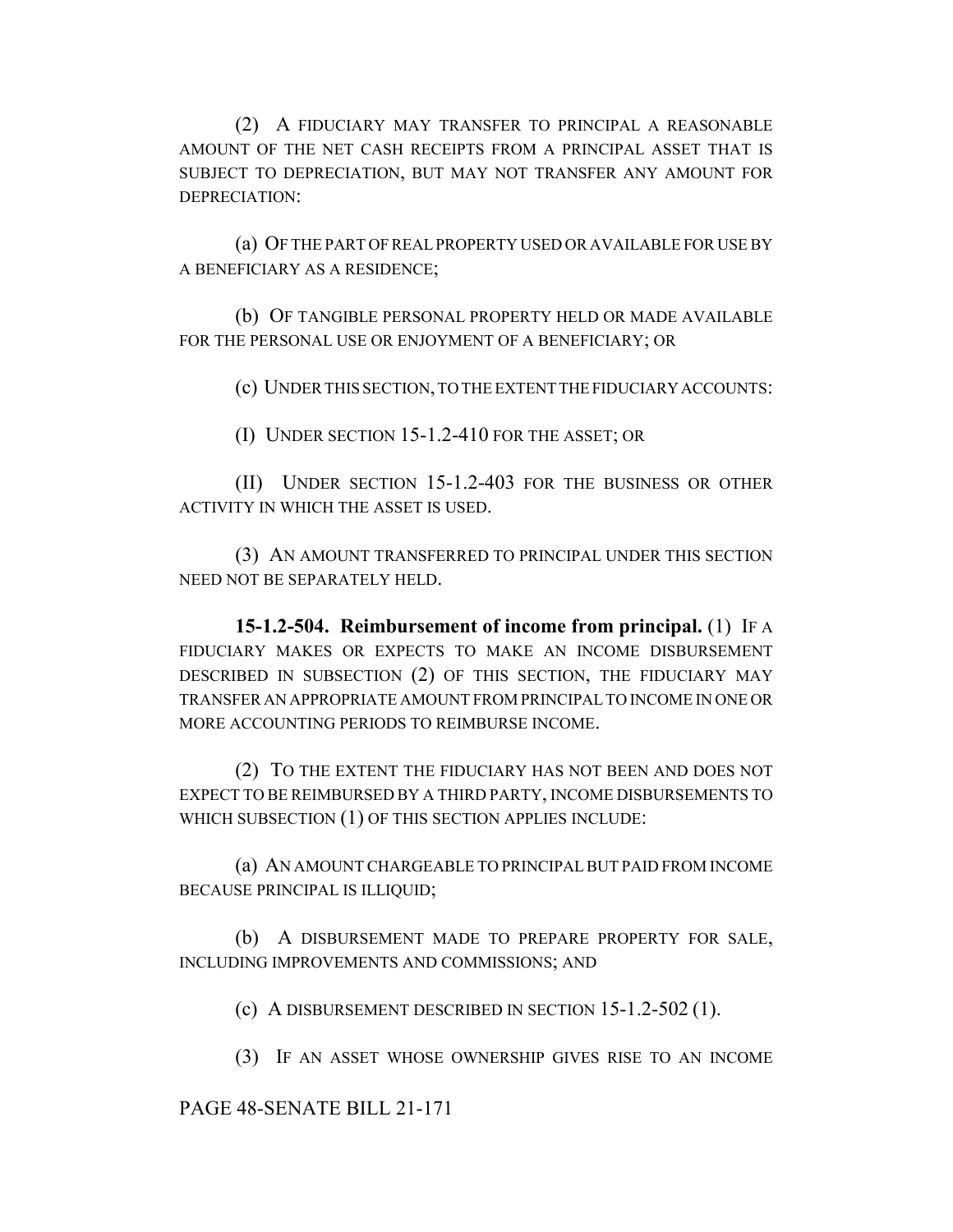DISBURSEMENT BECOMES SUBJECT TO A SUCCESSIVE INTEREST AFTER AN INCOME INTEREST ENDS, THE FIDUCIARY MAY CONTINUE TO MAKE TRANSFERS UNDER SUBSECTION (1) OF THIS SECTION.

**15-1.2-505. Reimbursement of principal from income.** (1) IF A FIDUCIARY MAKES OR EXPECTS TO MAKE A PRINCIPAL DISBURSEMENT DESCRIBED IN SUBSECTION (2) OF THIS SECTION, THE FIDUCIARY MAY TRANSFER AN APPROPRIATE AMOUNT FROM INCOME TO PRINCIPAL IN ONE OR MORE ACCOUNTING PERIODS TO REIMBURSE PRINCIPAL OR PROVIDE A RESERVE FOR FUTURE PRINCIPAL DISBURSEMENTS.

(2) TO THE EXTENT A FIDUCIARY HAS NOT BEEN AND DOES NOT EXPECT TO BE REIMBURSED BY A THIRD PARTY, PRINCIPAL DISBURSEMENTS TO WHICH SUBSECTION (1) OF THIS SECTION APPLIES INCLUDE:

(a) AN AMOUNT CHARGEABLE TO INCOME BUT PAID FROM PRINCIPAL BECAUSE INCOME IS NOT SUFFICIENT;

(b) THE COST OF AN IMPROVEMENT TO PRINCIPAL, WHETHER A CHANGE TO AN EXISTING ASSET OR THE CONSTRUCTION OF A NEW ASSET, INCLUDING A SPECIAL ASSESSMENT;

(c) A DISBURSEMENT MADE TO PREPARE PROPERTY FOR RENTAL, INCLUDING TENANT ALLOWANCES, LEASEHOLD IMPROVEMENTS, AND COMMISSIONS;

(d) A PERIODIC PAYMENT ON AN OBLIGATION SECURED BY A PRINCIPAL ASSET, TO THE EXTENT THE AMOUNT TRANSFERRED FROM INCOME TO PRINCIPAL FOR DEPRECIATION IS LESS THAN THE PERIODIC PAYMENT; AND

(e) A DISBURSEMENT DESCRIBED IN SECTION 15-1.2-502 (1).

(3) IF AN ASSET WHOSE OWNERSHIP GIVES RISE TO A PRINCIPAL DISBURSEMENT BECOMES SUBJECT TO A SUCCESSIVE INTEREST AFTER AN INCOME INTEREST ENDS, THE FIDUCIARY MAY CONTINUE TO MAKE TRANSFERS UNDER SUBSECTION (1) OF THIS SECTION.

**15-1.2-506. Income taxes.** (1) A TAX REQUIRED TO BE PAID BY A FIDUCIARY WHICH IS BASED ON RECEIPTS ALLOCATED TO INCOME MUST BE PAID FROM INCOME.

PAGE 49-SENATE BILL 21-171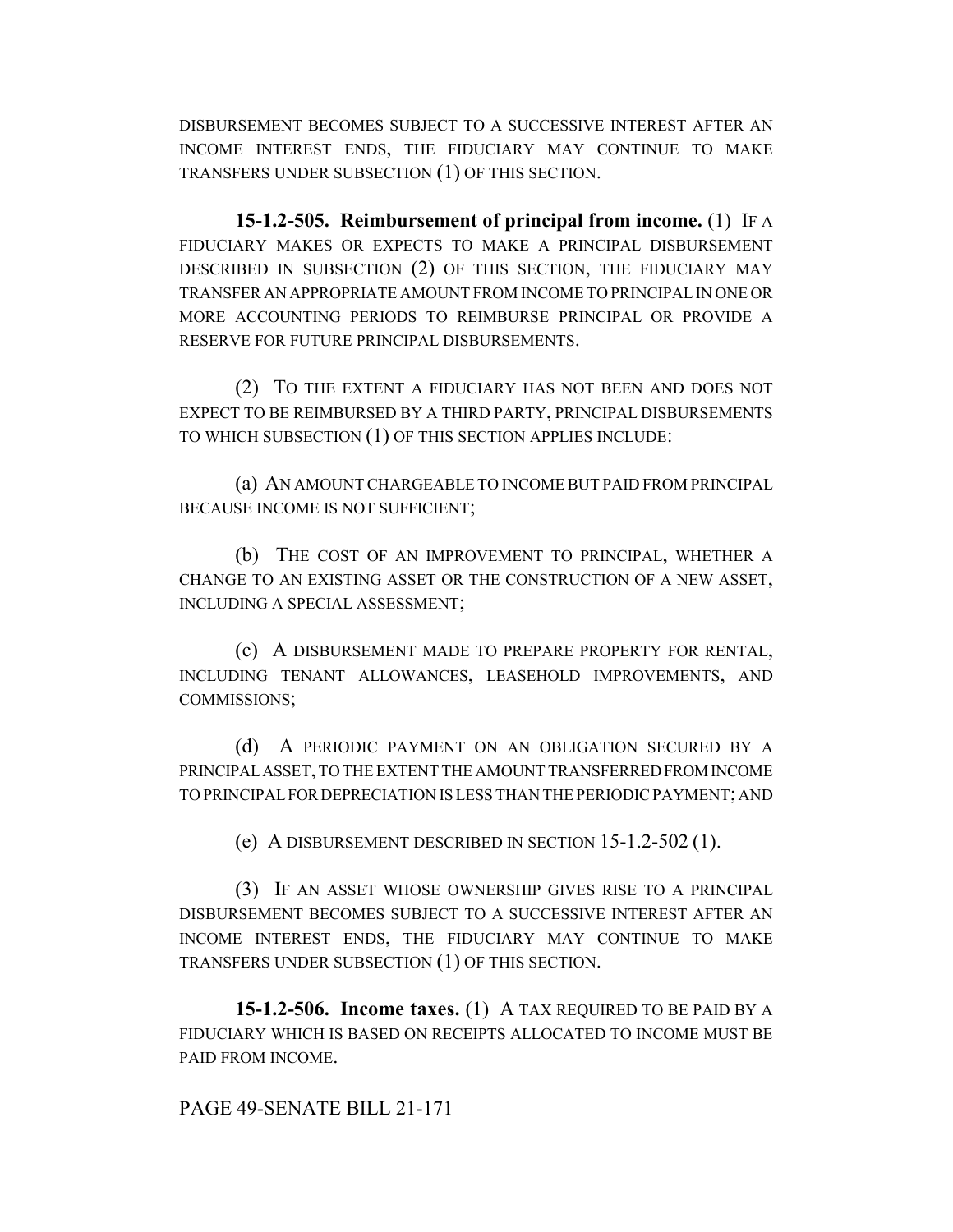(2) A TAX REQUIRED TO BE PAID BY A FIDUCIARY WHICH IS BASED ON RECEIPTS ALLOCATED TO PRINCIPAL MUST BE PAID FROM PRINCIPAL, EVEN IF THE TAX IS CALLED AN INCOME TAX BY THE TAXING AUTHORITY.

(3) SUBJECT TO SUBSECTION (4) OF THIS SECTION AND SECTIONS 15-1.2-504, 15-1.2-505, AND 15-1.2-507, A TAX REQUIRED TO BE PAID BY A FIDUCIARY ON A SHARE OF AN ENTITY'S TAXABLE INCOME IN AN ACCOUNTING PERIOD MUST BE PAID FROM:

(a) INCOME AND PRINCIPAL PROPORTIONATELY TO THE ALLOCATION BETWEEN INCOME AND PRINCIPAL OF RECEIPTS FROM THE ENTITY IN THE PERIOD; AND

(b) PRINCIPAL TO THE EXTENT THE TAX EXCEEDS THE RECEIPTS FROM THE ENTITY IN THE PERIOD.

(4) AFTER APPLYING SUBSECTIONS (1) THROUGH (3) OF THIS SECTION, A FIDUCIARY SHALL ADJUST INCOME OR PRINCIPAL RECEIPTS, TO THE EXTENT THE TAXES THE FIDUCIARY PAYS ARE REDUCED BECAUSE OF A DEDUCTION FOR A PAYMENT MADE TO A BENEFICIARY.

**15-1.2-507. Adjustment between income and principal because of taxes.** (1) A FIDUCIARY MAY MAKE AN ADJUSTMENT BETWEEN INCOME AND PRINCIPAL TO OFFSET THE SHIFTING OF ECONOMIC INTERESTS OR TAX BENEFITS BETWEEN CURRENT INCOME BENEFICIARIES AND SUCCESSOR BENEFICIARIES WHICH ARISES FROM:

(a) AN ELECTION OR DECISION THE FIDUCIARY MAKES REGARDING A TAX MATTER, OTHER THAN A DECISION TO CLAIM AN INCOME TAX DEDUCTION TO WHICH SUBSECTION (2) OF THIS SECTION APPLIES;

(b) AN INCOME TAX OR OTHER TAX IMPOSED ON THE FIDUCIARY OR A BENEFICIARY AS A RESULT OF A TRANSACTION INVOLVING THE FIDUCIARY OR A DISTRIBUTION BY THE FIDUCIARY; OR

(c) OWNERSHIP BY THE FIDUCIARY OF AN INTEREST IN AN ENTITY A PART OF WHOSE TAXABLE INCOME, WHETHER OR NOT DISTRIBUTED, IS INCLUDABLE IN THE TAXABLE INCOME OF THE FIDUCIARY OR A BENEFICIARY.

(2) IF THE AMOUNT OF AN ESTATE TAX MARITAL OR CHARITABLE

PAGE 50-SENATE BILL 21-171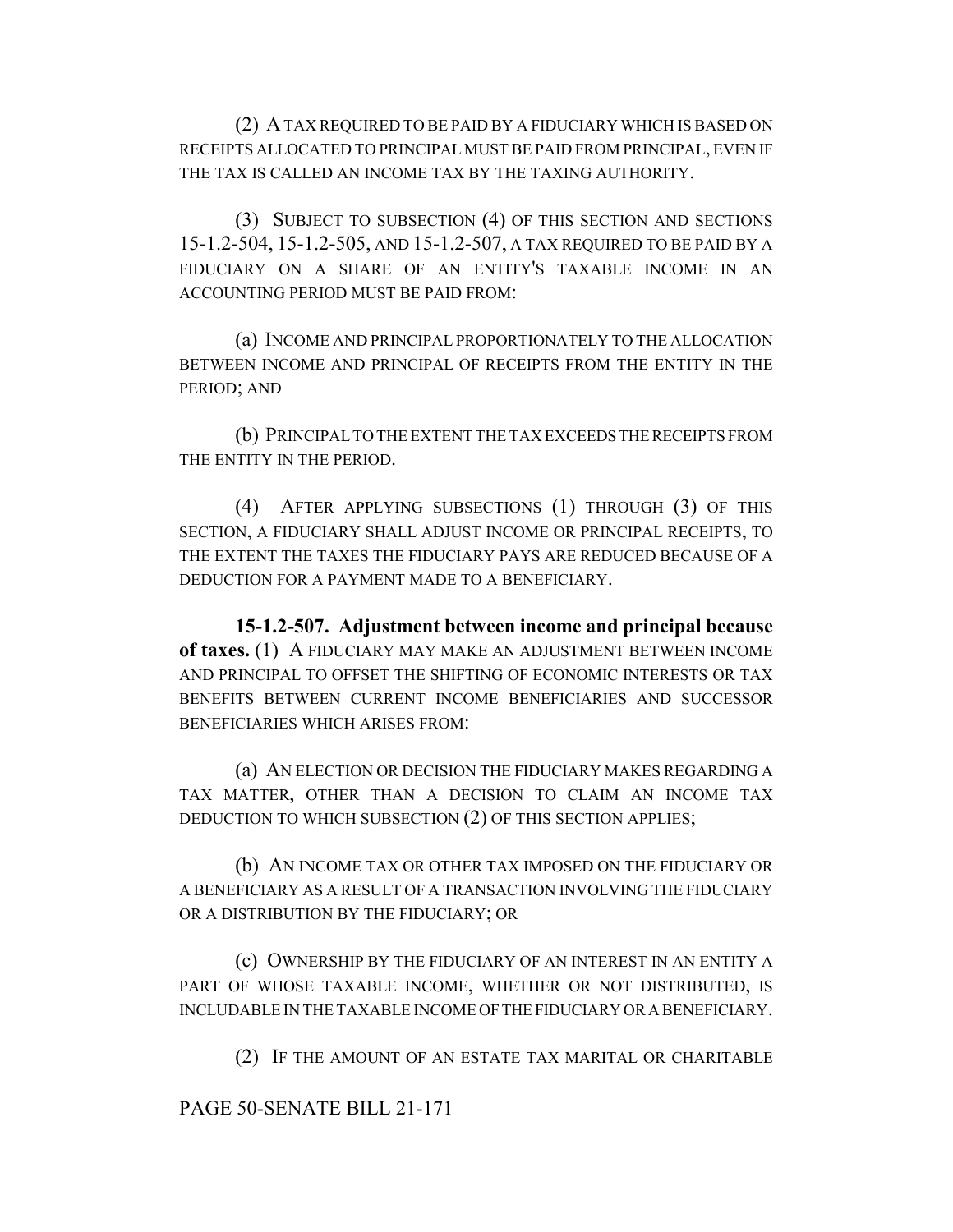DEDUCTION IS REDUCED BECAUSE A FIDUCIARY DEDUCTS AN AMOUNT PAID FROM PRINCIPAL FOR INCOME TAX PURPOSES INSTEAD OF DEDUCTING IT FOR ESTATE TAX PURPOSES AND, AS A RESULT, ESTATE TAXES PAID FROM PRINCIPAL ARE INCREASED AND INCOME TAXES PAID BY THE FIDUCIARY OR A BENEFICIARY ARE DECREASED, THE FIDUCIARY SHALL CHARGE EACH BENEFICIARY THAT BENEFITS FROM THE DECREASE IN INCOME TAX TO REIMBURSE THE PRINCIPAL FROM WHICH THE INCREASE IN ESTATE TAX IS PAID. THE TOTAL REIMBURSEMENT MUST EQUAL THE INCREASE IN THE ESTATE TAX, TO THE EXTENT THE PRINCIPAL USED TO PAY THE INCREASE WOULD HAVE QUALIFIED FOR A MARITAL OR CHARITABLE DEDUCTION BUT FOR THE PAYMENT. THE SHARE OF THE REIMBURSEMENT FOR EACH FIDUCIARY OR BENEFICIARY WHOSE INCOME TAXES ARE REDUCED MUST BE THE SAME AS ITS SHARE OF THE TOTAL DECREASE IN INCOME TAX.

(3) A FIDUCIARY THAT CHARGES A BENEFICIARY UNDER SUBSECTION (2) OF THIS SECTION MAY OFFSET THE CHARGE BY OBTAINING PAYMENT FROM THE BENEFICIARY, WITHHOLDING AN AMOUNT FROM FUTURE DISTRIBUTIONS TO THE BENEFICIARY, OR ADOPTING ANOTHER METHOD OR COMBINATION OF METHODS.

#### PART 6

### DEATH OF INDIVIDUAL OR TERMINATION OF INCOME INTEREST

**15-1.2-601. Determination and distribution of net income.** (1) THIS SECTION APPLIES WHEN:

(a) THE DEATH OF AN INDIVIDUAL RESULTS IN THE CREATION OF AN ESTATE OR TRUST; OR

(b) AN INCOME INTEREST IN A TRUST TERMINATES, WHETHER THE TRUST CONTINUES OR IS DISTRIBUTED.

(2) A FIDUCIARY OF AN ESTATE OR TRUST WITH AN INCOME INTEREST THAT TERMINATES SHALL DETERMINE, UNDER SUBSECTION (7) OF THIS SECTION AND PARTS 4, 5, AND 7 OF THIS ARTICLE 1.2, THE AMOUNT OF NET INCOME AND NET PRINCIPAL RECEIPTS RECEIVED FROM PROPERTY SPECIFICALLY GIVEN TO A BENEFICIARY. THE FIDUCIARY SHALL DISTRIBUTE THE NET INCOME AND NET PRINCIPAL RECEIPTS TO THE BENEFICIARY THAT IS TO RECEIVE THE SPECIFIC PROPERTY.

PAGE 51-SENATE BILL 21-171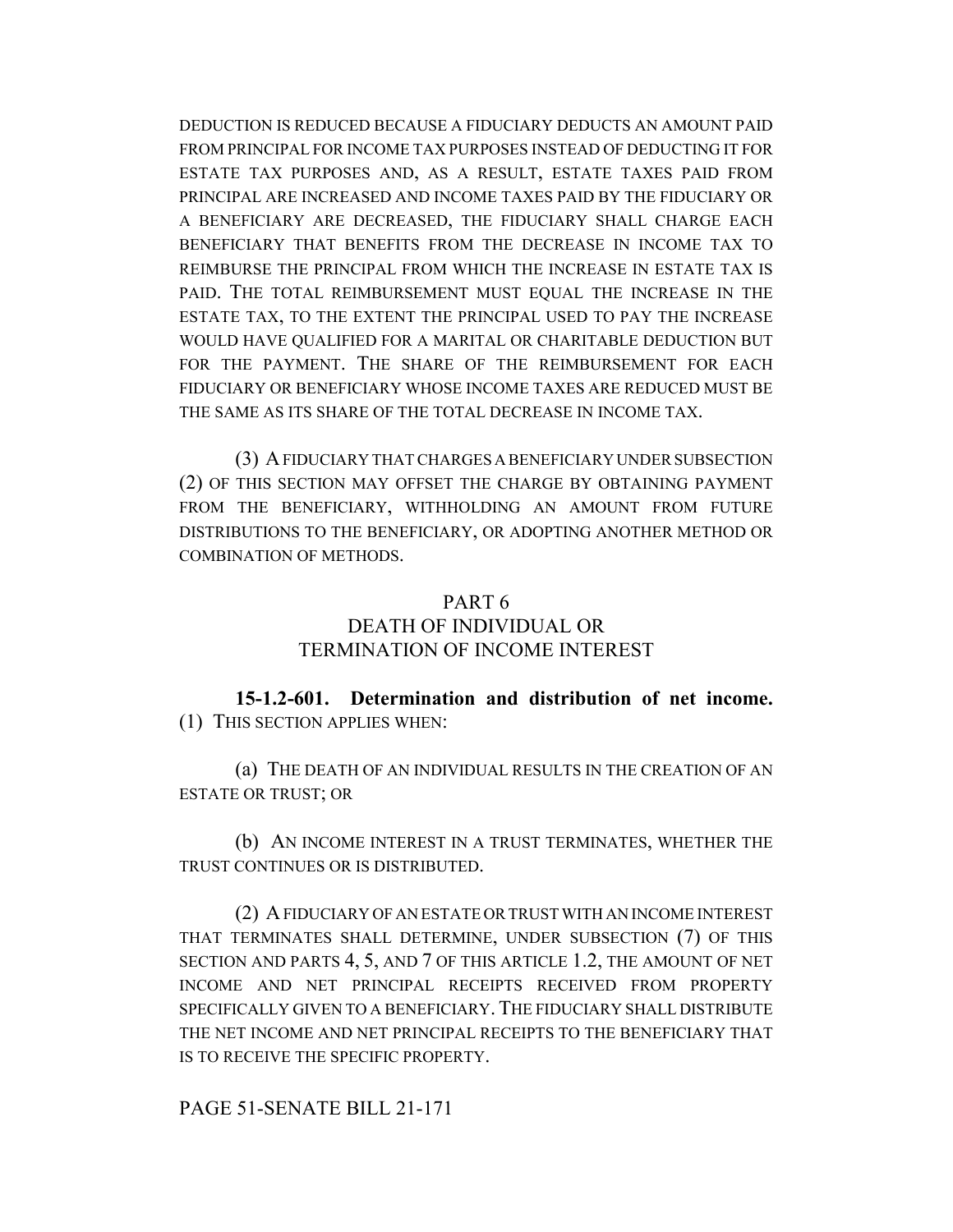(3) A FIDUCIARY SHALL DETERMINE THE INCOME AND NET INCOME OF AN ESTATE OR INCOME INTEREST IN A TRUST WHICH TERMINATES, OTHER THAN THE AMOUNT OF NET INCOME DETERMINED UNDER SUBSECTION (2) OF THIS SECTION, UNDER PARTS 4, 5, AND 7 OF THIS ARTICLE 1.2 AND BY:

(a) INCLUDING IN NET INCOME ALL INCOME FROM PROPERTY USED OR SOLD TO DISCHARGE LIABILITIES;

(b) PAYING FROM INCOME OR PRINCIPAL, IN THE FIDUCIARY'S DISCRETION, FEES OF ATTORNEYS, ACCOUNTANTS, AND FIDUCIARIES, COURT COSTS AND OTHER EXPENSES OF ADMINISTRATION, AND INTEREST ON ESTATE AND INHERITANCE TAXES AND OTHER TAXES IMPOSED BECAUSE OF THE DECEDENT'S DEATH, BUT THE FIDUCIARY MAY PAY THE EXPENSES FROM INCOME OF PROPERTY PASSING TO A TRUST FOR WHICH THE FIDUCIARY CLAIMS A FEDERAL ESTATE TAX MARITAL OR CHARITABLE DEDUCTION ONLY TO THE EXTENT:

(I) THE PAYMENT OF THE EXPENSES FROM INCOME WILL NOT CAUSE THE REDUCTION OR LOSS OF THE DEDUCTION; OR

(II) THE FIDUCIARY MAKES AN ADJUSTMENT UNDER SECTION 15-1.2-507 (2); AND

(c) PAYING FROM PRINCIPAL OTHER DISBURSEMENTS MADE OR INCURRED IN CONNECTION WITH THE SETTLEMENT OF THE ESTATE OR THE WINDING UP OF AN INCOME INTEREST THAT TERMINATES, INCLUDING:

(I) TO THE EXTENT AUTHORIZED BY THE DECEDENT'S WILL, THE TERMS OF THE TRUST, OR APPLICABLE LAW, DEBTS, FUNERAL EXPENSES, DISPOSITION OF REMAINS, FAMILY ALLOWANCES, ESTATE AND INHERITANCE TAXES, AND OTHER TAXES IMPOSED BECAUSE OF THE DECEDENT'S DEATH; AND

(II) RELATED PENALTIES THAT ARE APPORTIONED, BY THE DECEDENT'S WILL, THE TERMS OF THE TRUST, OR APPLICABLE LAW, TO THE ESTATE OR INCOME INTEREST THAT TERMINATES.

(4) IF A DECEDENT'S WILL, THE TERMS OF A TRUST, OR APPLICABLE LAW PROVIDES FOR THE PAYMENT OF INTEREST OR THE EQUIVALENT OF INTEREST TO A BENEFICIARY THAT RECEIVES A PECUNIARY AMOUNT

#### PAGE 52-SENATE BILL 21-171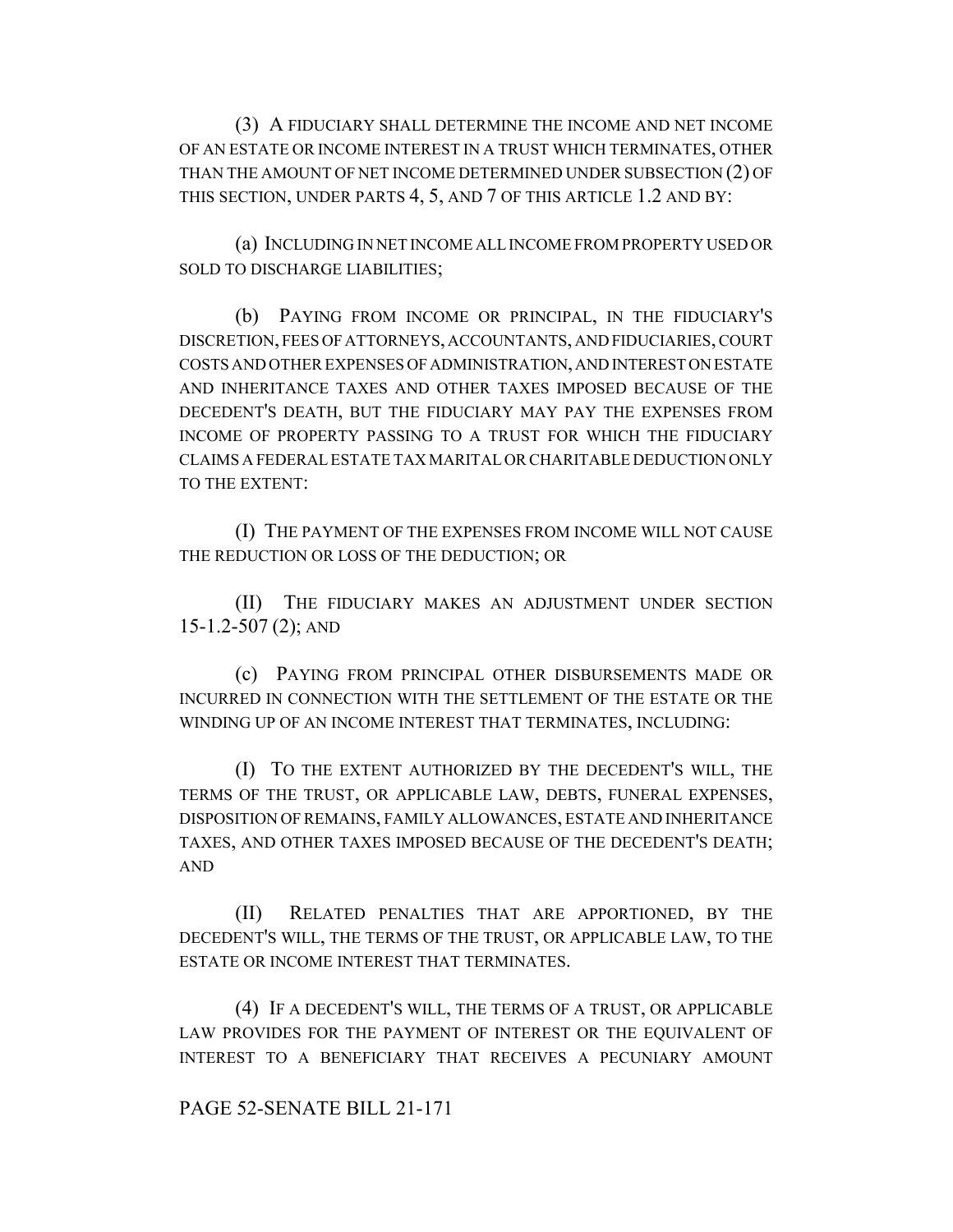OUTRIGHT, THE FIDUCIARY SHALL MAKE THE PAYMENT FROM NET INCOME DETERMINED UNDER SUBSECTION (3) OF THIS SECTION OR FROM PRINCIPAL TO THE EXTENT NET INCOME IS INSUFFICIENT.

(5) RESERVED.

(6) A FIDUCIARY SHALL DISTRIBUTE NET INCOME REMAINING AFTER PAYMENTS REQUIRED BY SUBSECTION (4) OF THIS SECTION IN THE MANNER DESCRIBED IN SECTION 15-1.2-602 TO ALL OTHER BENEFICIARIES, INCLUDING A BENEFICIARY THAT RECEIVES A PECUNIARY AMOUNT IN TRUST, EVEN IF THE BENEFICIARY HOLDS AN UNQUALIFIED POWER TO WITHDRAW ASSETS FROM THE TRUST OR OTHER PRESENTLY EXERCISABLE GENERAL POWER OF APPOINTMENT OVER THE TRUST.

(7) A FIDUCIARY MAY NOT REDUCE PRINCIPAL OR INCOME RECEIPTS FROM PROPERTY DESCRIBED IN SUBSECTION (2) OF THIS SECTION BECAUSE OF A PAYMENT DESCRIBED IN SECTION 15-1.2-501 OR 15-1.2-502, TO THE EXTENT THE DECEDENT'S WILL, THE TERMS OF THE TRUST, OR APPLICABLE LAW REQUIRES THE FIDUCIARY TO MAKE THE PAYMENT FROM ASSETS OTHER THAN THE PROPERTY OR TO THE EXTENT THE FIDUCIARY RECOVERS OR EXPECTS TO RECOVER THE PAYMENT FROM A THIRD PARTY. THE NET INCOME AND PRINCIPAL RECEIPTS FROM THE PROPERTY MUST BE DETERMINED BY INCLUDING THE AMOUNT THE FIDUCIARY RECEIVES OR PAYS REGARDING THE PROPERTY, WHETHER THE AMOUNT ACCRUED OR BECAME DUE BEFORE, ON, OR AFTER THE DATE OF THE DECEDENT'S DEATH OR AN INCOME INTEREST'S TERMINATING EVENT, AND MAKING A REASONABLE PROVISION FOR AN AMOUNT THE ESTATE OR INCOME INTEREST MAY BECOME OBLIGATED TO PAY AFTER THE PROPERTY IS DISTRIBUTED.

**15-1.2-602. Distribution to successor beneficiary.** (1) EXCEPT TO THE EXTENT PART 3 OF THIS ARTICLE 1.2 APPLIES FOR A BENEFICIARY THAT IS A TRUST, EACH BENEFICIARY DESCRIBED IN SECTION 15-1.2-601 (6) IS ENTITLED TO RECEIVE A SHARE OF THE NET INCOME EQUAL TO THE BENEFICIARY'S FRACTIONAL INTEREST IN UNDISTRIBUTED PRINCIPAL ASSETS, USING VALUES AS OF THE DISTRIBUTION DATE. IF A FIDUCIARY MAKES MORE THAN ONE DISTRIBUTION OF ASSETS TO BENEFICIARIES TO WHICH THIS SECTION APPLIES, EACH BENEFICIARY, INCLUDING A BENEFICIARY THAT DOES NOT RECEIVE PART OF THE DISTRIBUTION, IS ENTITLED, AS OF EACH DISTRIBUTION DATE, TO A SHARE OF THE NET INCOME THE FIDUCIARY RECEIVED AFTER THE DECEDENT'S DEATH, AN INCOME INTEREST'S OTHER

PAGE 53-SENATE BILL 21-171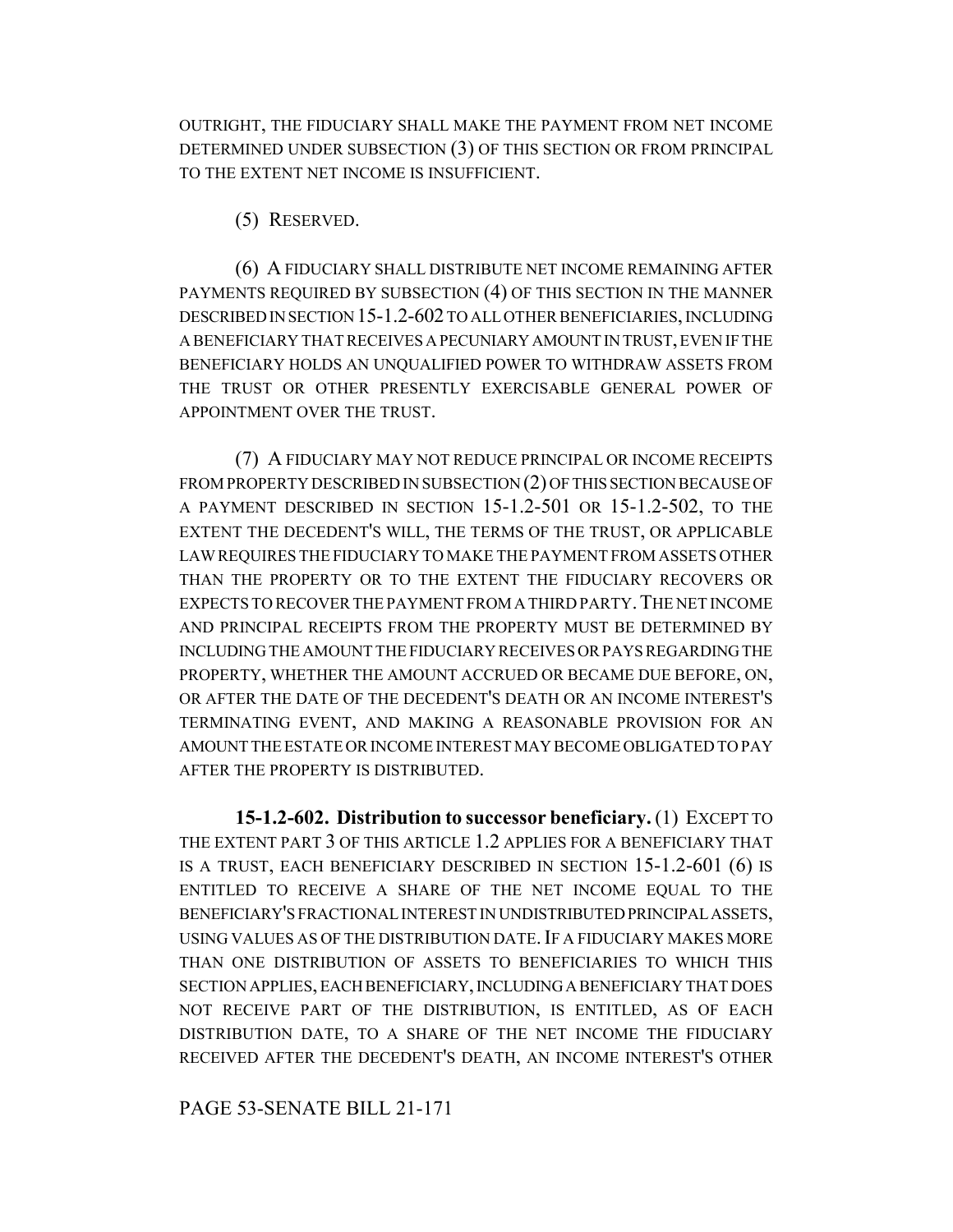TERMINATING EVENT, OR THE PRECEDING DISTRIBUTION BY THE FIDUCIARY.

(2) IN DETERMINING A BENEFICIARY'S SHARE OF NET INCOME UNDER SUBSECTION (1) OF THIS SECTION, THE FOLLOWING RULES APPLY:

(a) THE BENEFICIARY IS ENTITLED TO RECEIVE A SHARE OF THE NET INCOME EQUAL TO THE BENEFICIARY'S FRACTIONAL INTEREST IN THE UNDISTRIBUTED PRINCIPAL ASSETS IMMEDIATELY BEFORE THE DISTRIBUTION DATE;

(b) THE BENEFICIARY'S FRACTIONAL INTEREST UNDER SUBSECTION (2)(a) OF THIS SECTION MUST BE CALCULATED:

(I) ON THE AGGREGATE VALUE OF THE ASSETS AS OF THE DISTRIBUTION DATE WITHOUT REDUCING THE VALUE BY ANY UNPAID PRINCIPAL OBLIGATION; AND

(II) WITHOUT REGARD TO:

(A) PROPERTY SPECIFICALLY GIVEN TO A BENEFICIARY UNDER THE DECEDENT'S WILL OR THE TERMS OF THE TRUST; AND

(B) PROPERTY REQUIRED TO PAY PECUNIARY AMOUNTS NOT IN TRUST; AND

(c) THE DISTRIBUTION DATE UNDER SUBSECTION (2)(a) OF THIS SECTION MAY BE THE DATE AS OF WHICH THE FIDUCIARY CALCULATES THE VALUE OF THE ASSETS IF THAT DATE IS REASONABLY NEAR THE DATE ON WHICH THE ASSETS ARE DISTRIBUTED.

(3) TO THE EXTENT A FIDUCIARY DOES NOT DISTRIBUTE UNDER THIS SECTION ALL THE COLLECTED BUT UNDISTRIBUTED NET INCOME TO EACH BENEFICIARY AS OF A DISTRIBUTION DATE, THE FIDUCIARY SHALL MAINTAIN RECORDS SHOWING THE INTEREST OF EACH BENEFICIARY IN THE NET INCOME.

(4) IF THIS SECTION APPLIES TO INCOME FROM AN ASSET, A FIDUCIARY MAY APPLY THE RULES IN THIS SECTION TO NET GAIN OR LOSS REALIZED FROM THE DISPOSITION OF THE ASSET AFTER THE DECEDENT'S DEATH, AN INCOME INTEREST'S TERMINATING EVENT, OR THE PRECEDING DISTRIBUTION BY THE FIDUCIARY.

PAGE 54-SENATE BILL 21-171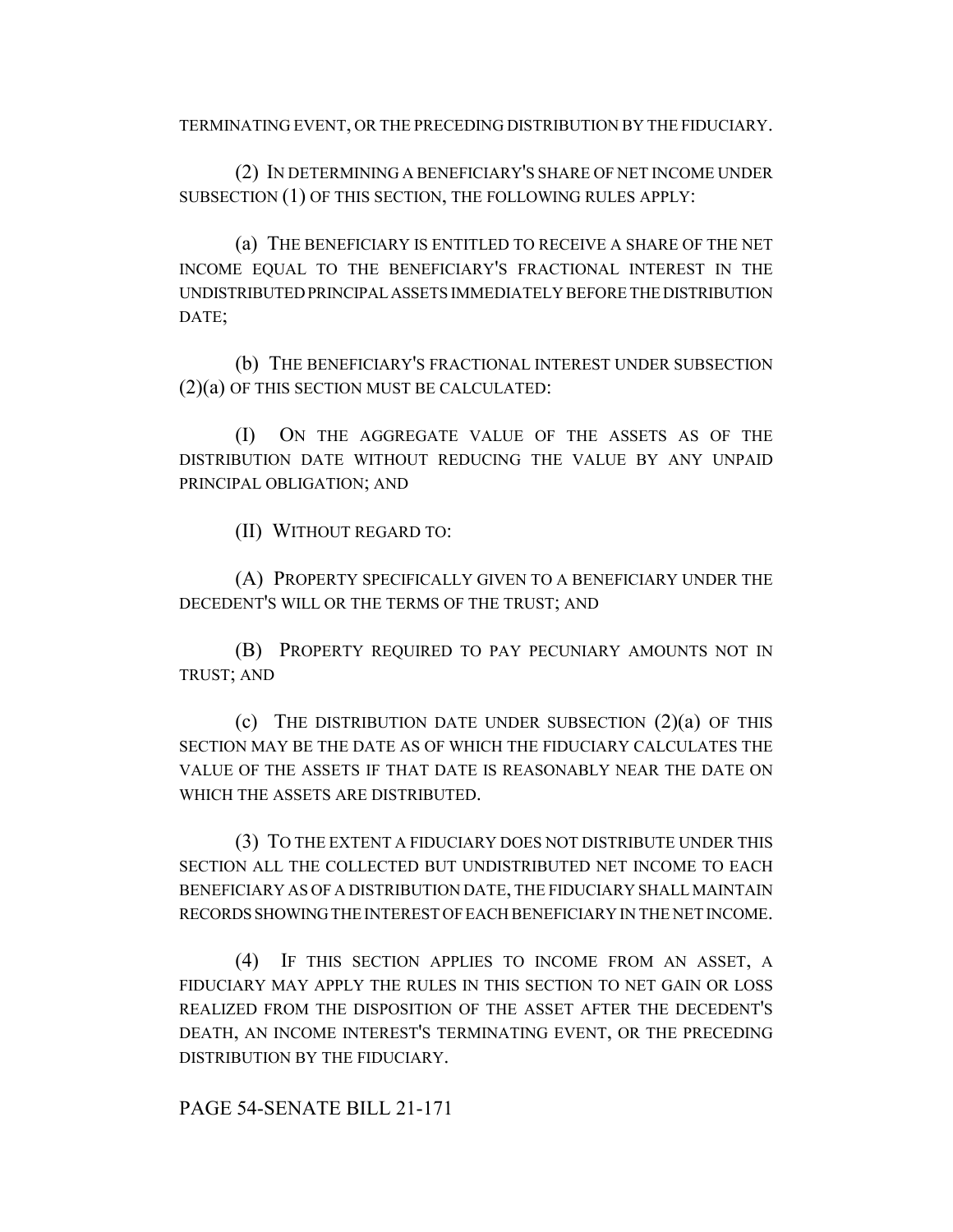### PART 7 APPORTIONMENT AT BEGINNING AND END OF INCOME INTEREST

**15-1.2-701. When right to income begins and ends.** (1) AN INCOME BENEFICIARY IS ENTITLED TO NET INCOME IN ACCORDANCE WITH THE TERMS OF THE TRUST FROM THE DATE AN INCOME INTEREST BEGINS. THE INCOME INTEREST BEGINS ON THE DATE SPECIFIED IN THE TERMS OF THE TRUST OR, IF NO DATE IS SPECIFIED, ON THE DATE AN ASSET BECOMES SUBJECT TO:

(a) THE TRUST FOR THE CURRENT INCOME BENEFICIARY; OR

(b) A SUCCESSIVE INTEREST FOR A SUCCESSOR BENEFICIARY.

(2) AN ASSET BECOMES SUBJECT TO A TRUST UNDER SUBSECTION (1)(a) OF THIS SECTION:

(a) FOR AN ASSET THAT IS TRANSFERRED TO THE TRUST DURING THE SETTLOR'S LIFE, ON THE DATE THE ASSET IS TRANSFERRED;

(b) FOR AN ASSET THAT BECOMES SUBJECT TO THE TRUST BECAUSE OF A DECEDENT'S DEATH, ON THE DATE OF THE DECEDENT'S DEATH, EVEN IF THERE IS AN INTERVENING PERIOD OF ADMINISTRATION OF THE DECEDENT'S ESTATE; OR

(c) FOR AN ASSET THAT IS TRANSFERRED TO A FIDUCIARY BY A THIRD PARTY BECAUSE OF A DECEDENT'S DEATH, ON THE DATE OF THE DECEDENT'S DEATH.

(3) AN ASSET BECOMES SUBJECT TO A SUCCESSIVE INTEREST UNDER SUBSECTION  $(1)(b)$  OF THIS SECTION ON THE DAY AFTER THE PRECEDING INCOME INTEREST ENDS, AS DETERMINED UNDER SUBSECTION (4) OF THIS SECTION, EVEN IF THERE IS AN INTERVENING PERIOD OF ADMINISTRATION TO WIND UP THE PRECEDING INCOME INTEREST.

(4) AN INCOME INTEREST ENDS ON THE DAY BEFORE AN INCOME BENEFICIARY DIES OR ANOTHER TERMINATING EVENT OCCURS OR ON THE LAST DAY OF A PERIOD DURING WHICH THERE IS NO BENEFICIARY TO WHICH A FIDUCIARY MAY OR MUST DISTRIBUTE INCOME.

PAGE 55-SENATE BILL 21-171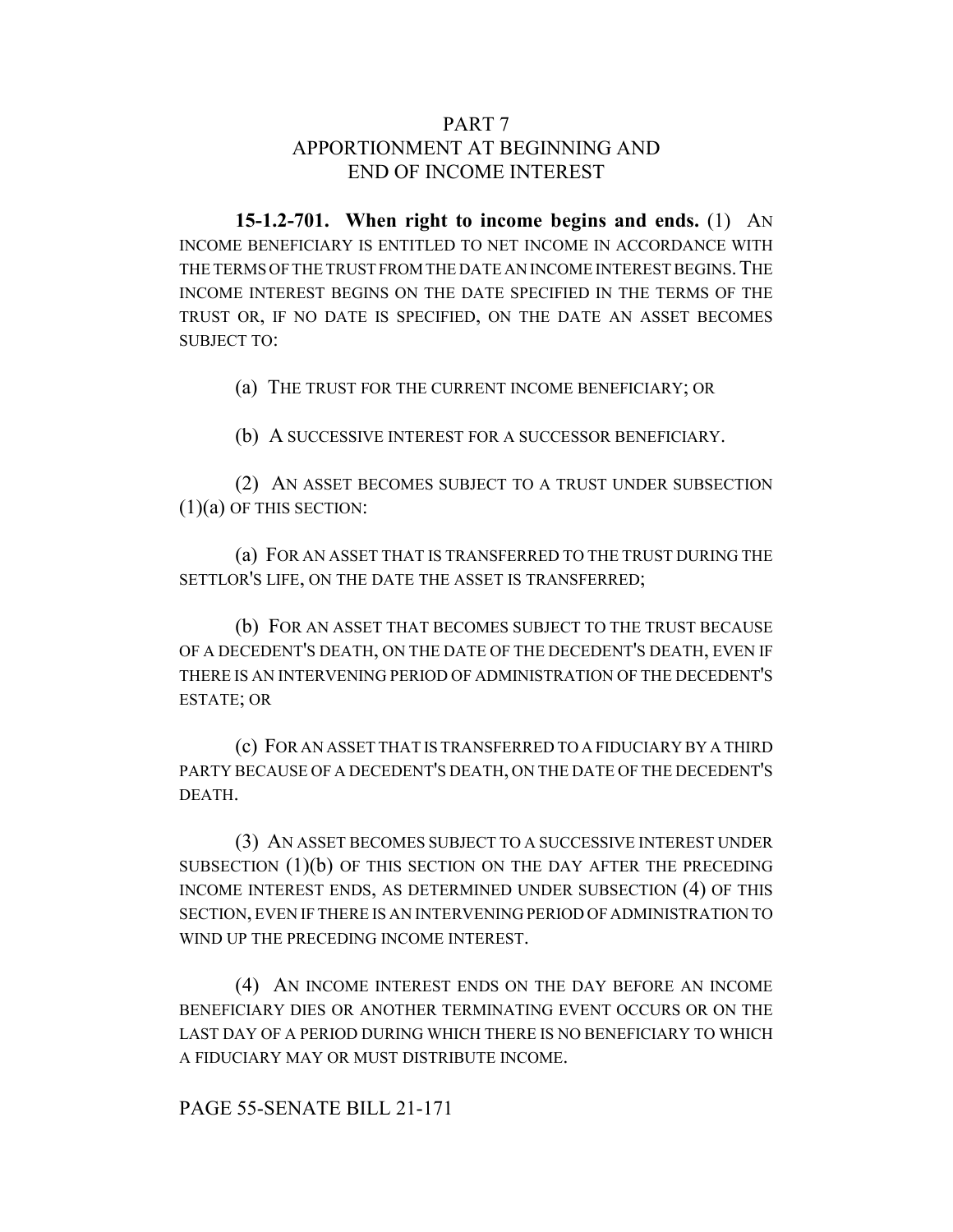**15-1.2-702. Apportionment of receipts and disbursements when decedent dies or income interest begins.** (1) A FIDUCIARY SHALL ALLOCATE AN INCOME RECEIPT OR DISBURSEMENT, OTHER THAN A RECEIPT TO WHICH SECTION 15-1.2-601 (2) APPLIES, TO PRINCIPAL IF ITS DUE DATE OCCURS BEFORE THE DATE ON WHICH:

(a) FOR AN ESTATE, THE DECEDENT DIED; OR

(b) FOR A TRUST OR SUCCESSIVE INTEREST, AN INCOME INTEREST BEGINS.

(2) IF THE DUE DATE OF A PERIODIC INCOME RECEIPT OR DISBURSEMENT OCCURS ON OR AFTER THE DATE ON WHICH A DECEDENT DIED OR AN INCOME INTEREST BEGINS, A FIDUCIARY SHALL ALLOCATE THE RECEIPT OR DISBURSEMENT TO INCOME.

(3) IF AN INCOME RECEIPT OR DISBURSEMENT IS NOT PERIODIC OR HAS NO DUE DATE, A FIDUCIARY SHALL TREAT THE RECEIPT OR DISBURSEMENT UNDER THIS SECTION AS ACCRUING FROM DAY TO DAY. THE FIDUCIARY SHALL ALLOCATE TO PRINCIPAL THE PORTION OF THE RECEIPT OR DISBURSEMENT ACCRUING BEFORE THE DATE ON WHICH A DECEDENT DIED OR AN INCOME INTEREST BEGINS, AND TO INCOME THE BALANCE.

(4) A RECEIPT OR DISBURSEMENT IS PERIODIC UNDER SUBSECTIONS (2) AND (3) OF THIS SECTION IF:

(a) THE RECEIPT OR DISBURSEMENT MUST BE PAID AT REGULAR INTERVALS UNDER AN OBLIGATION TO MAKE PAYMENTS; OR

(b) THE PAYOR CUSTOMARILY MAKES PAYMENTS AT REGULAR INTERVALS.

(5) AN ITEM OF INCOME OR OBLIGATION IS DUE UNDER THIS SECTION ON THE DATE THE PAYOR IS REQUIRED TO MAKE A PAYMENT. IF A PAYMENT DATE IS NOT STATED, THERE IS NO DUE DATE.

(6) DISTRIBUTIONS TO SHAREHOLDERS OR OTHER OWNERS FROM AN ENTITY TO WHICH SECTION 15-1.2-401 APPLIES ARE DUE:

(a) ON THE DATE FIXED BY OR ON BEHALF OF THE ENTITY FOR

PAGE 56-SENATE BILL 21-171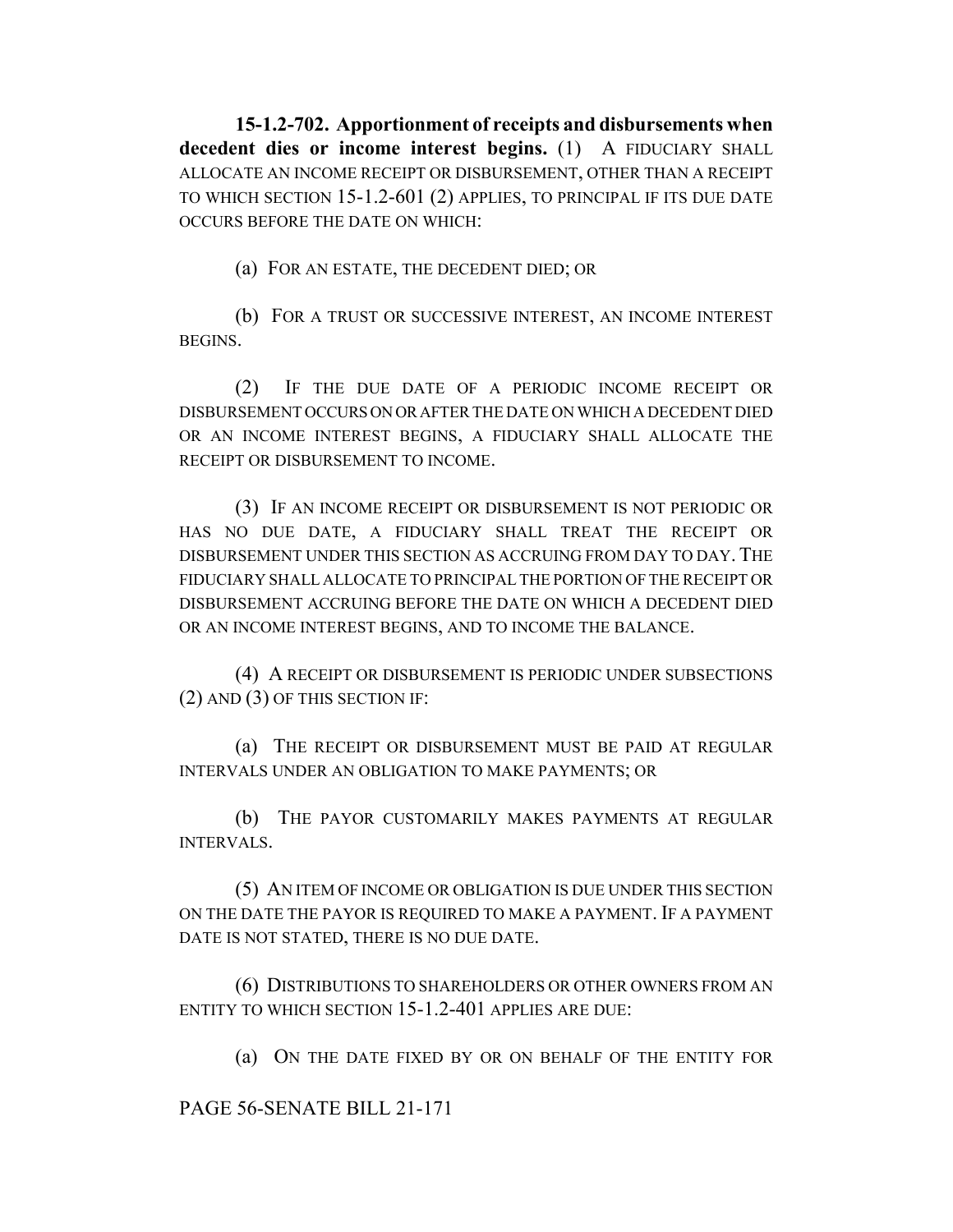DETERMINING THE PERSONS ENTITLED TO RECEIVE THE DISTRIBUTION;

(b) IF NO DATE IS FIXED, ON THE DATE OF THE DECISION BY OR ON BEHALF OF THE ENTITY TO MAKE THE DISTRIBUTION; OR

(c) IF NO DATE IS FIXED AND THE FIDUCIARY DOES NOT KNOW THE DATE OF THE DECISION BY OR ON BEHALF OF THE ENTITY TO MAKE THE DISTRIBUTION, ON THE DATE THE FIDUCIARY LEARNS OF THE DECISION.

**15-1.2-703. Apportionment when income interest ends definition.** (1) IN THIS SECTION, "UNDISTRIBUTED INCOME" MEANS NET INCOME RECEIVED ON OR BEFORE THE DATE ON WHICH AN INCOME INTEREST ENDS.THE TERM DOES NOT INCLUDE AN ITEM OF INCOME OR EXPENSE WHICH IS DUE OR ACCRUED OR NET INCOME THAT HAS BEEN ADDED OR IS REQUIRED TO BE ADDED TO PRINCIPAL UNDER THE TERMS OF THE TRUST.

(2) EXCEPT AS OTHERWISE PROVIDED IN SUBSECTION (3) OF THIS SECTION, WHEN A MANDATORY INCOME INTEREST OF A BENEFICIARY ENDS, THE FIDUCIARY SHALL PAY THE BENEFICIARY'S SHARE OF THE UNDISTRIBUTED INCOME THAT IS NOT DISPOSED OF UNDER THE TERMS OF THE TRUST TO THE BENEFICIARY OR, IF THE BENEFICIARY DOES NOT SURVIVE THE DATE THE INTEREST ENDS, TO THE BENEFICIARY'S ESTATE.

(3) IF A BENEFICIARY HAS AN UNQUALIFIED POWER TO WITHDRAW MORE THAN FIVE PERCENT OF THE VALUE OF A TRUST IMMEDIATELY BEFORE AN INCOME INTEREST ENDS:

(a) THE FIDUCIARY SHALL ALLOCATE TO PRINCIPAL THE UNDISTRIBUTED INCOME FROM THE PORTION OF THE TRUST WHICH MAY BE WITHDRAWN; AND

(b) SUBSECTION (2) OF THIS SECTION APPLIES ONLY TO THE BALANCE OF THE UNDISTRIBUTED INCOME.

(4) WHEN A FIDUCIARY'S OBLIGATION TO PAY A FIXED ANNUITY OR A FIXED FRACTION OF THE VALUE OF ASSETS ENDS, THE FIDUCIARY SHALL PRORATE THE FINAL PAYMENT AS REQUIRED TO PRESERVE AN INCOME TAX, GIFT TAX, ESTATE TAX, OR OTHER TAX BENEFIT.

### PART 8

PAGE 57-SENATE BILL 21-171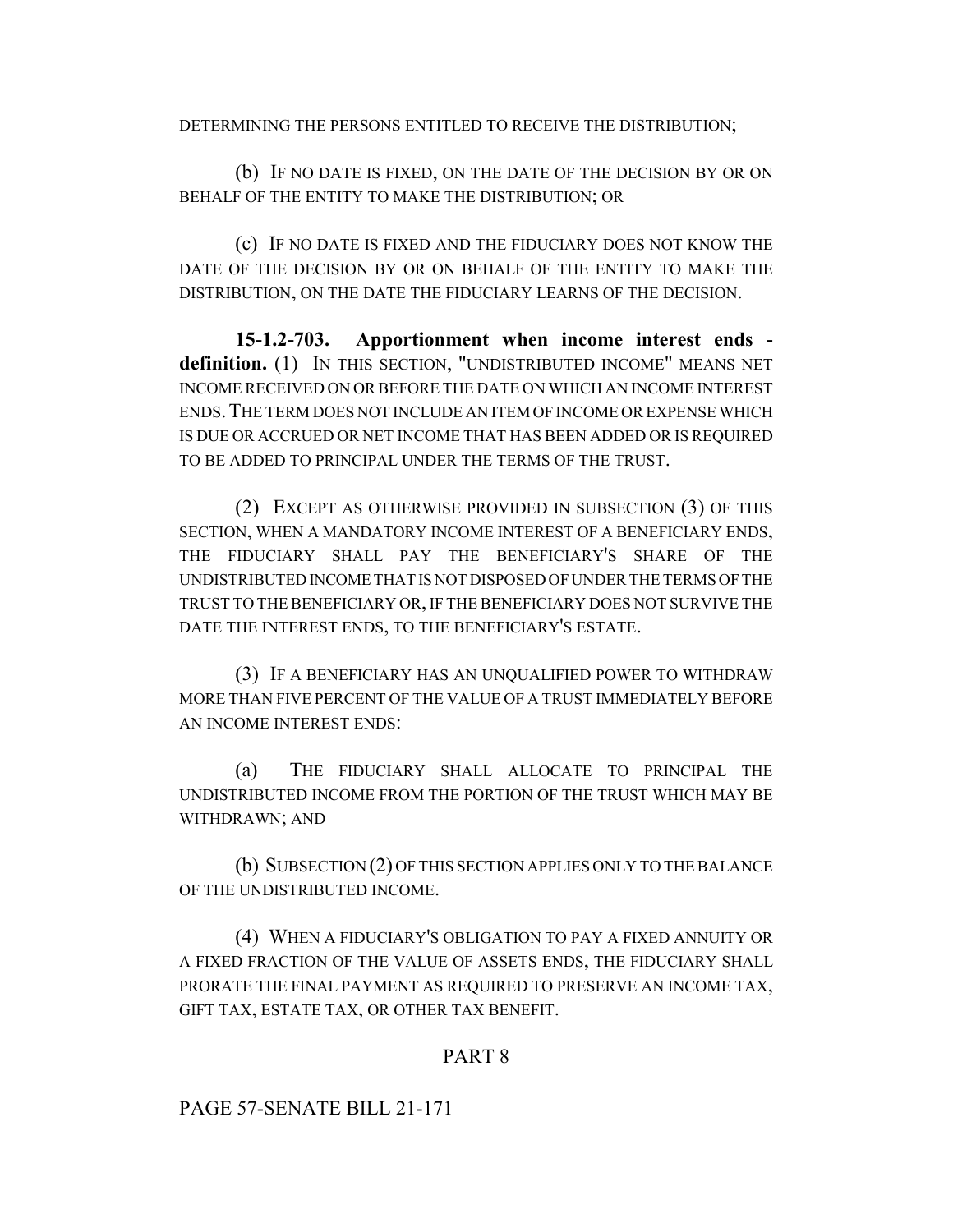#### MISCELLANEOUS PROVISIONS

**15-1.2-801. Uniformity of application and construction.** IN APPLYING AND CONSTRUING THIS UNIFORM ACT, CONSIDERATION MUST BE GIVEN TO THE NEED TO PROMOTE UNIFORMITY OF THE LAW WITH RESPECT TO ITS SUBJECT MATTER AMONG STATES THAT ENACT IT.

**15-1.2-802. Relation to electronic signatures in global and national commerce act.** THIS ARTICLE 1.2 MODIFIES, LIMITS, OR SUPERSEDES THE FEDERAL "ELECTRONIC SIGNATURES IN GLOBAL AND NATIONAL COMMERCE ACT", 15 U.S.C. SEC. 7001 ET SEQ., BUT DOES NOT MODIFY, LIMIT, OR SUPERSEDE SECTION 101 (c) OF THAT ACT, 15U.S.C. SEC. 7001 (c), OR AUTHORIZE ELECTRONIC DELIVERY OF ANY OF THE NOTICES DESCRIBED IN SECTION 103 (b) OF THAT ACT, 15 U.S.C. SEC. 7003 (b).

**15-1.2-803. Application to trust or estate.** (1) EXCEPT AS PROVIDED IN THE TERMS OF THE TRUST AND SUBSECTION (2) OF THIS SECTION, THIS ARTICLE 1.2 SHALL TAKE EFFECT ON JANUARY 1, 2022.

(2) (a) THIS ARTICLE 1.2 SHALL NOT APPLY TO A TRUST ESTABLISHED UNDER A WILL OR TRUST AGREEMENT EXISTING AND IRREVOCABLE ON JULY 1, 2001, IF A TRUSTEE OF THE TRUST HAS ELECTED TO APPLY THE "UNIFORM PRINCIPAL AND INCOME ACT" OF THIS STATE THAT WAS IN EFFECT ON JUNE 30, 2001.

(b) THIS ARTICLE 1.2 SHALL NOT APPLY TO A TRUST EXISTING ON JULY 1, 2001, IN WHICH NO TRUSTEE HAD THE AUTHORITY TO ACT UNDER SECTION 15-1-404 OF THE "UNIFORM PRINCIPAL AND INCOME ACT", SUBPARTS 1 TO 6 OF PART 4 OF ARTICLE 1 OF THIS TITLE 15, AS IT EXISTED ON OR AFTER JULY 1,2001, UNLESS A TRUSTEE OF THE TRUST ELECTED TO APPLY THE "UNIFORM PRINCIPAL AND INCOME ACT" AS IT EXISTED ON OR AFTER JULY 1, 2001.

**15-1.2-804. Severability.** IF ANY PROVISION OF THIS ARTICLE 1.2 OR ITS APPLICATION TO ANY PERSON OR CIRCUMSTANCE IS HELD INVALID, THE INVALIDITY DOES NOT AFFECT OTHER PROVISIONS OR APPLICATIONS OF THIS ARTICLE 1.2 WHICH CAN BE GIVEN EFFECT WITHOUT THE INVALID PROVISION OR APPLICATION, AND TO THIS END THE PROVISIONS OF THIS ARTICLE 1.2 ARE SEVERABLE.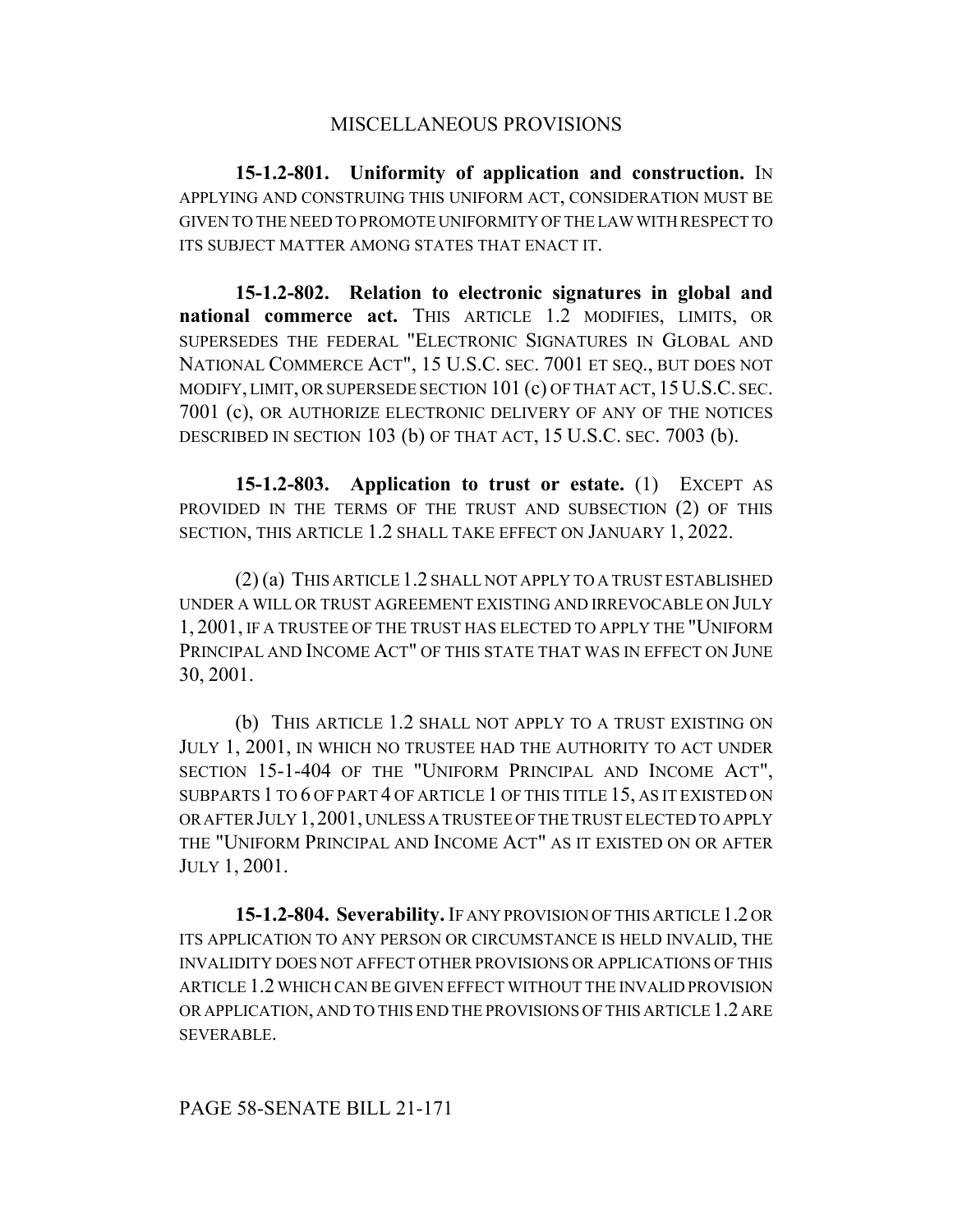**SECTION 2.** In Colorado Revised Statutes, **repeal** part 4 of article 1 of title 15.

**SECTION 3.** In Colorado Revised Statutes, 6-24-106, **amend**  $(8)(a)(II)$  and  $(8)(b)(III)$  as follows:

**6-24-106. Endowment care fund.** (8) (a) The cemetery authority of an endowment care cemetery may choose the distribution as income of either of the following from the endowment care fund:

(II) An amount set and administered in accordance with section 15-1-404.5 PART 3 OF ARTICLE 1.2 OF TITLE 15 for unitrust elections.

(b) (III) The fiduciary is subject to section  $15$ -1-404.5 PART 3 OF ARTICLE 1.2 OF TITLE 15 when administering an endowment care fund for which the unitrust election has been made; except that, in the event of a conflict between this section and section 15-1-404.5 PART 3 OF ARTICLE 1.2 OF TITLE 15, this section controls.

**SECTION 4.** In Colorado Revised Statutes, 15-5-1301, **amend**  $(2)(a)$ (I) as follows:

**15-5-1301. Life insurance policy owned by a trustee - definition.** (2) (a) This section does not relieve a trustee of liability with respect to any life insurance policy purchased from an affiliated company, or with respect to which the trustee or any affiliated company of the trustee receives any commission, unless either:

(I) The trustee has given written notice of such intended purchase to all qualified beneficiaries of the trust as defined in section 15-1-402  $(10.5)$  SECTION 15-5-103 (16), or to their legal representatives, and either receives written consent to such purchase from qualified beneficiaries or does not receive from a qualified beneficiary a response to written notice by the trustee within thirty days after the mailing of such notice to the qualified beneficiary or legal representative at his or her last known address; or

**SECTION 5. Act subject to petition - effective date.** This act takes effect January 1, 2022; except that, if a referendum petition is filed pursuant to section 1 (3) of article V of the state constitution against this act or an item, section, or part of this act within the ninety-day period after final

PAGE 59-SENATE BILL 21-171